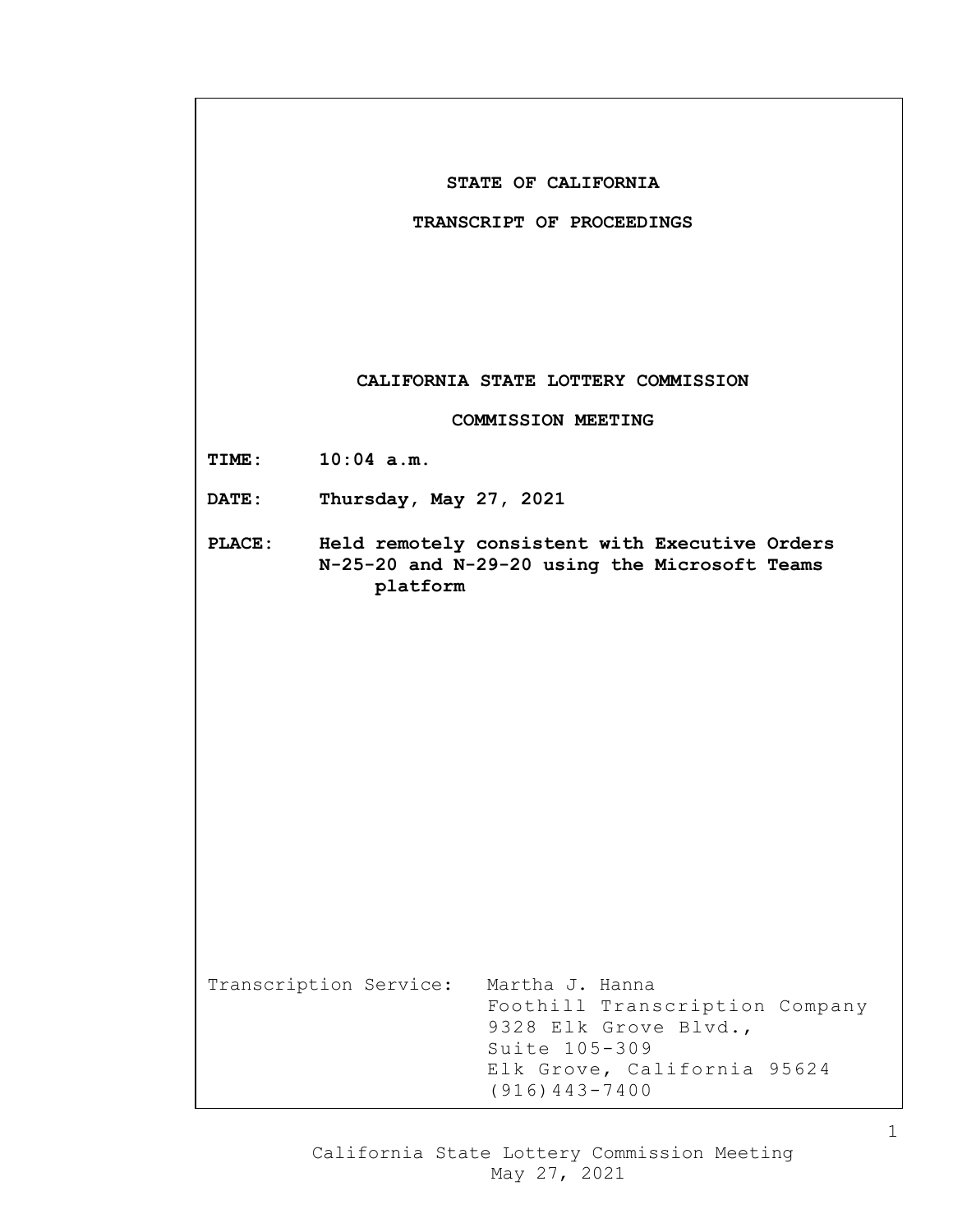#### --oOo--

## **A P P E A R A N C E S**

### **California State Lottery Commission**

Gregory Ahern Chair of the Commission Commissioner

Peter Stern Vice Chair of the Commission Commissioner

> Nathaniel Kirtman, III Commissioner

> > Keetha Mills Commissioner

## **Participating Lottery Commission Staff**

Alva V. Johnson Director

Fernando Aceves Chief Counsel

Duane Tadlock Supervising Lottery Agent of Security and Law Enforcement and Jorge DeLaCruz Assistant Deputy Director of Public Affairs & Communication

> Jim Hasegawa Deputy Director of Business Planning

> > Nicholas Buchen Deputy Director of Finance

Sharon Allen Deputy Director of Sales and Marketing

California State Lottery Commission Meeting May 27, 2021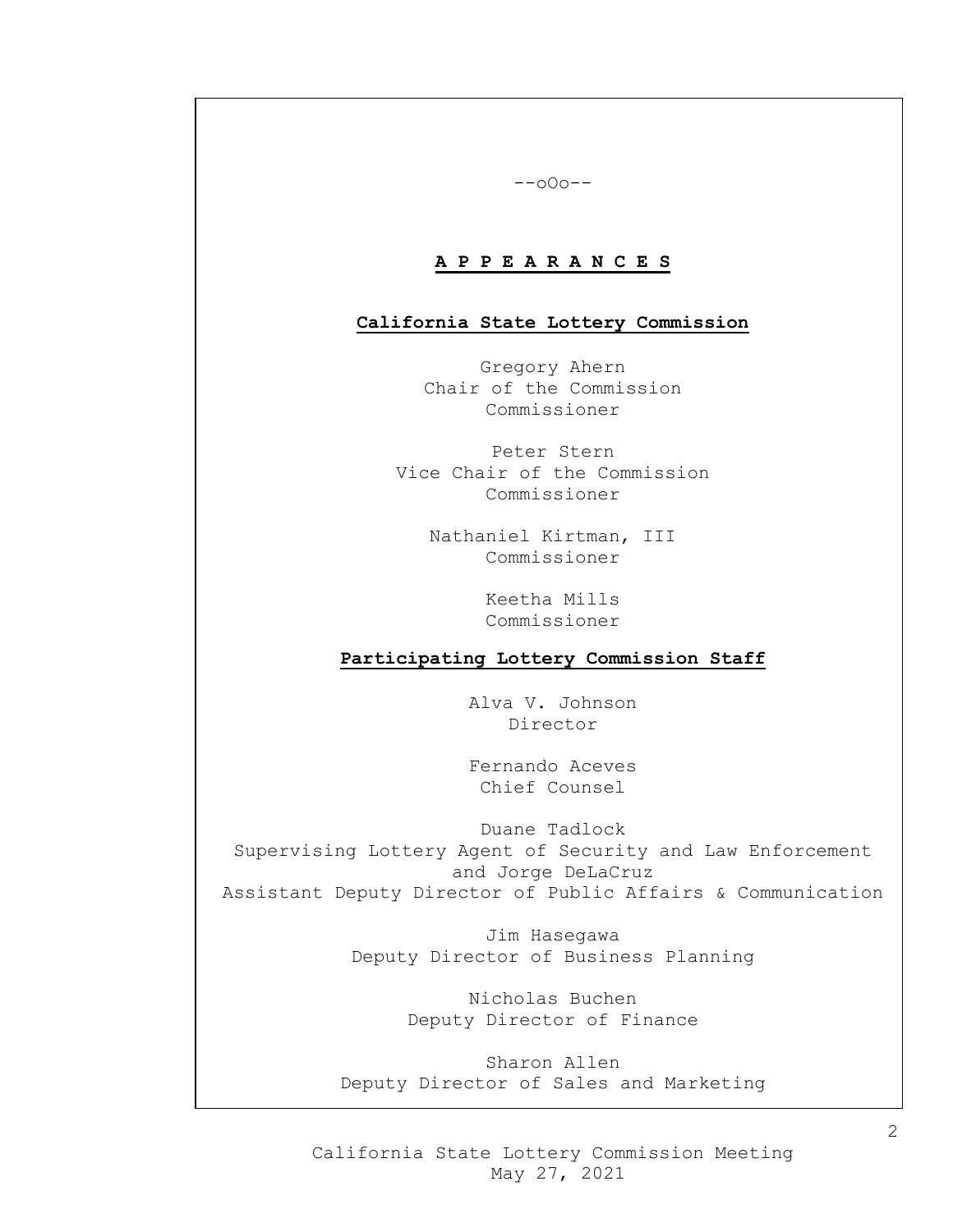Jennifer Chan Deputy Director of Information and Technology Services Sara Sheikholislam Deputy Director of Internal Audits Elisa Topete Assistant to the Commission --oOo-- **I N D E X Description Page** 1. Call to Order 4 2. Pledge of Allegiance 4 3. Roll Call of Commissioners 4 4. Consider Approval of the Agenda 4 5. Approval of the Minutes of the March 25, 2021 Commission Meeting 5 6. DIRECTOR'S REPORT: a. Director's Comments<br>
b. Lottery's COVID-19 Support Efforts 10 b. Lottery's COVID-19 Support Efforts c. Draft Fiscal Year 2021-22 Business Plan 14<br>d. Draft Fiscal Year 2021-22 Budget 38 d. Draft Fiscal Year 2021-22 Budget 7. CONSENT CALENDAR 52 8. ACTION ITEMS a. Regulation Changes to Powerball<sup>®</sup> Game 52 b. Public Website Contract Extension 56 c. Extension and Addition of Funds to the KPMG LLP Draw Auditing and Review Services Contract 60 9. COMMISSIONER GENERAL DISCUSSION 62 10. Scheduling Next Meetings-June 24, 2021 64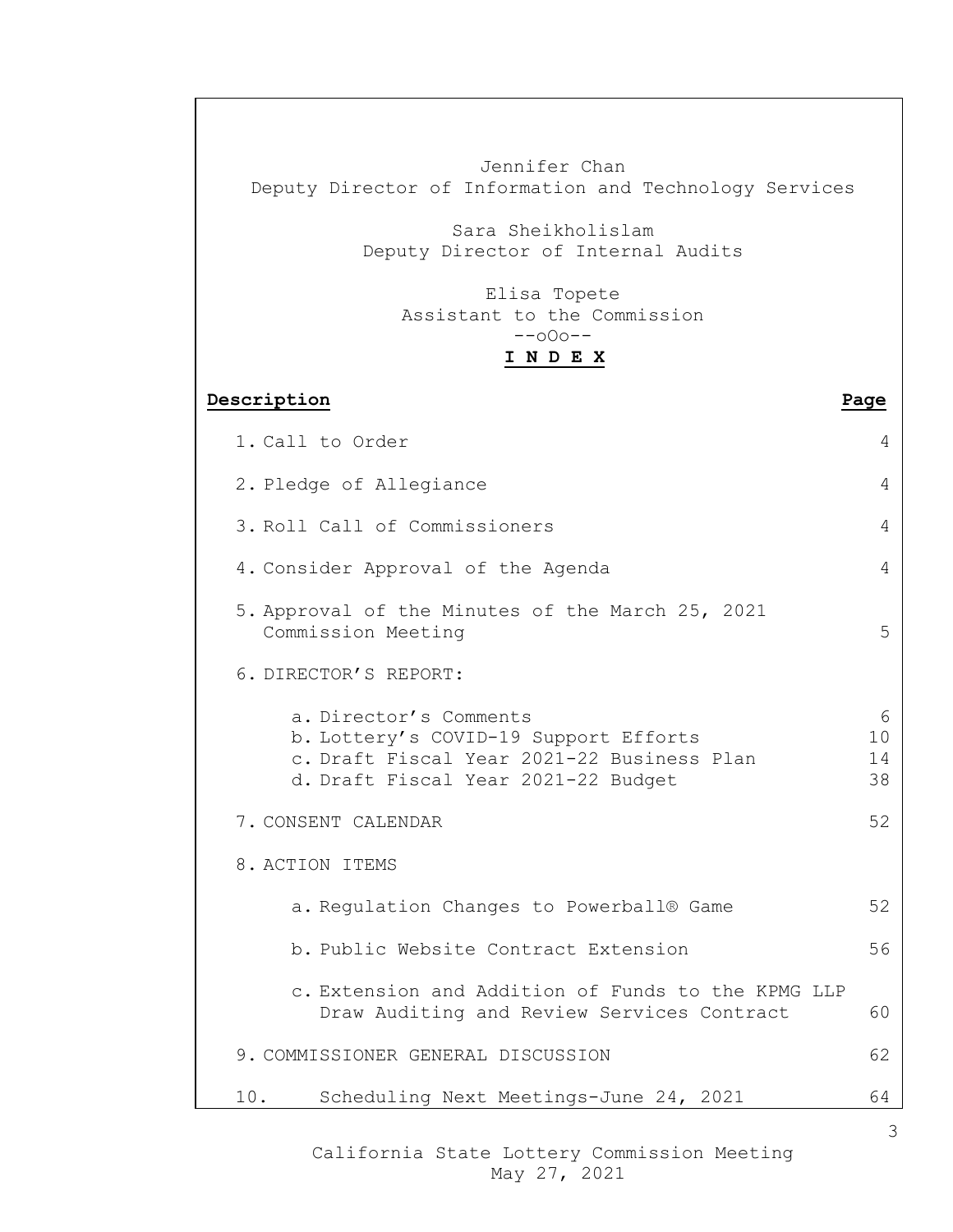| 11. | Public Discussion | 64 |
|-----|-------------------|----|
| 12. | Adjournment       | 64 |
|     | $--000--$         |    |
|     |                   |    |
|     |                   |    |
|     |                   |    |
|     |                   |    |
|     |                   |    |
|     |                   |    |
|     |                   |    |
|     |                   |    |
|     |                   |    |
|     |                   |    |
|     |                   |    |
|     |                   |    |
|     |                   |    |
|     |                   |    |
|     |                   |    |
|     |                   |    |
|     |                   |    |
|     |                   |    |
|     |                   |    |
|     |                   |    |
|     |                   |    |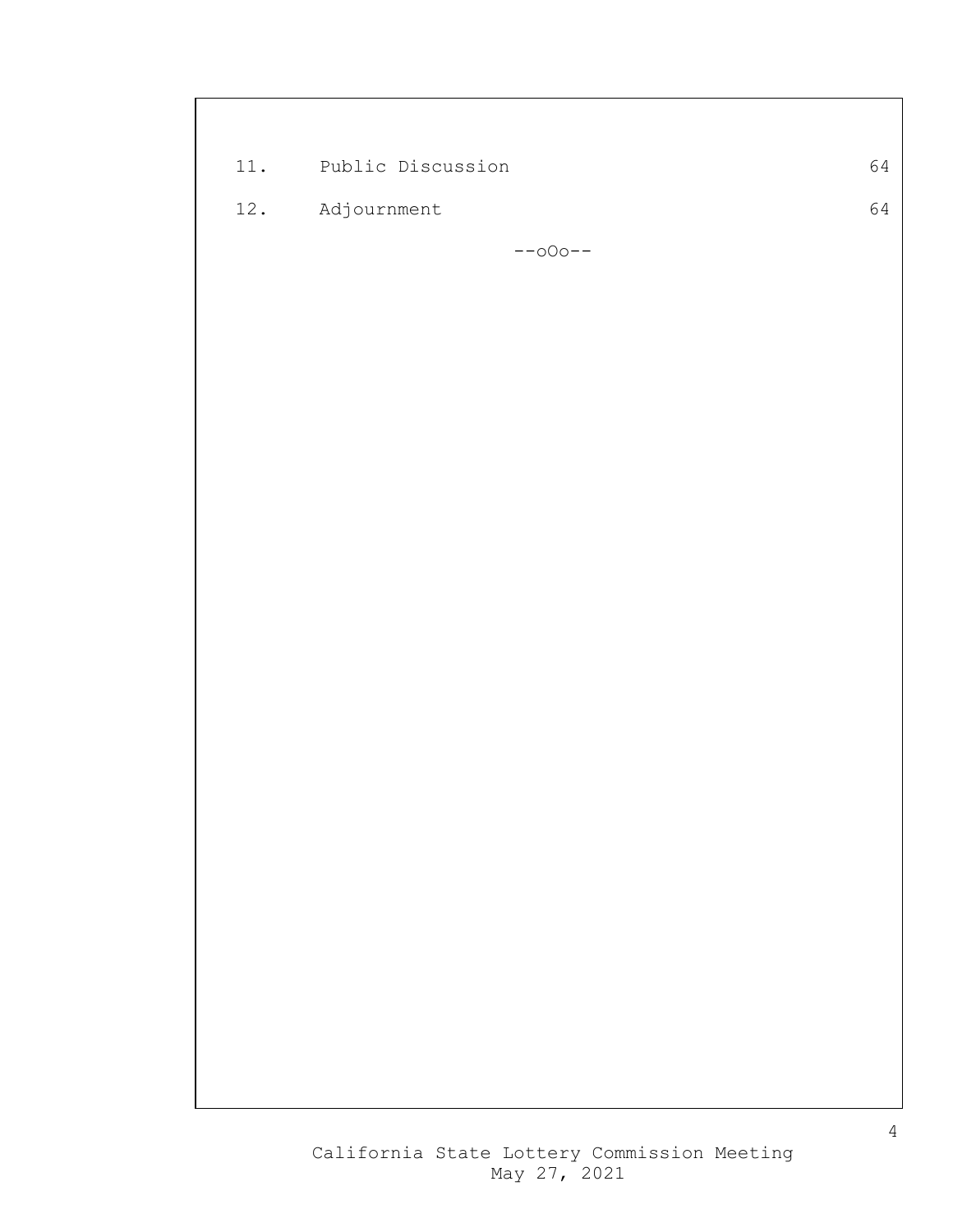**Thursday, May 27, 2021 Sacramento, California --oOo-- CHAIR AHERN:** Then we'll call the meeting to 5 order, and we'll start with the Pledge of Allegiance, so if you would please stand and join me? I think we have a flag coming up. There we go. And together. (*The Pledge of Allegiance was recited.)* **CHAIR AHERN:** All right, thank you. Will the 10 Secretary please call the roll? **MS. TOPETE:** Commissioner Kirtman? **COMMISSIONER KIRTMAN:** Here. **MS. TOPETE:** Commissioner Stern? **COMMISSIONER STERN:** Here. **MS. TOPETE:** Commissioner Mills? **COMMISSIONER MILLS:** Present. **MS. TOPETE:** Chairman Ahern? **CHAIR AHERN:** Here. Okay. We have a quorum, and 19 | we'll move on to Item Number 4, which is the Approval of the Agenda. Commissioners, does anyone want to suggest any 21 changes to today's agenda in any respect? **COMMISSIONER KIRTMAN:** No. **CHAIR AHERN:** Hearing none, then we'll hear a motion to adopt the agenda. **COMMISSIONER KIRTMAN:** Motion to adopt.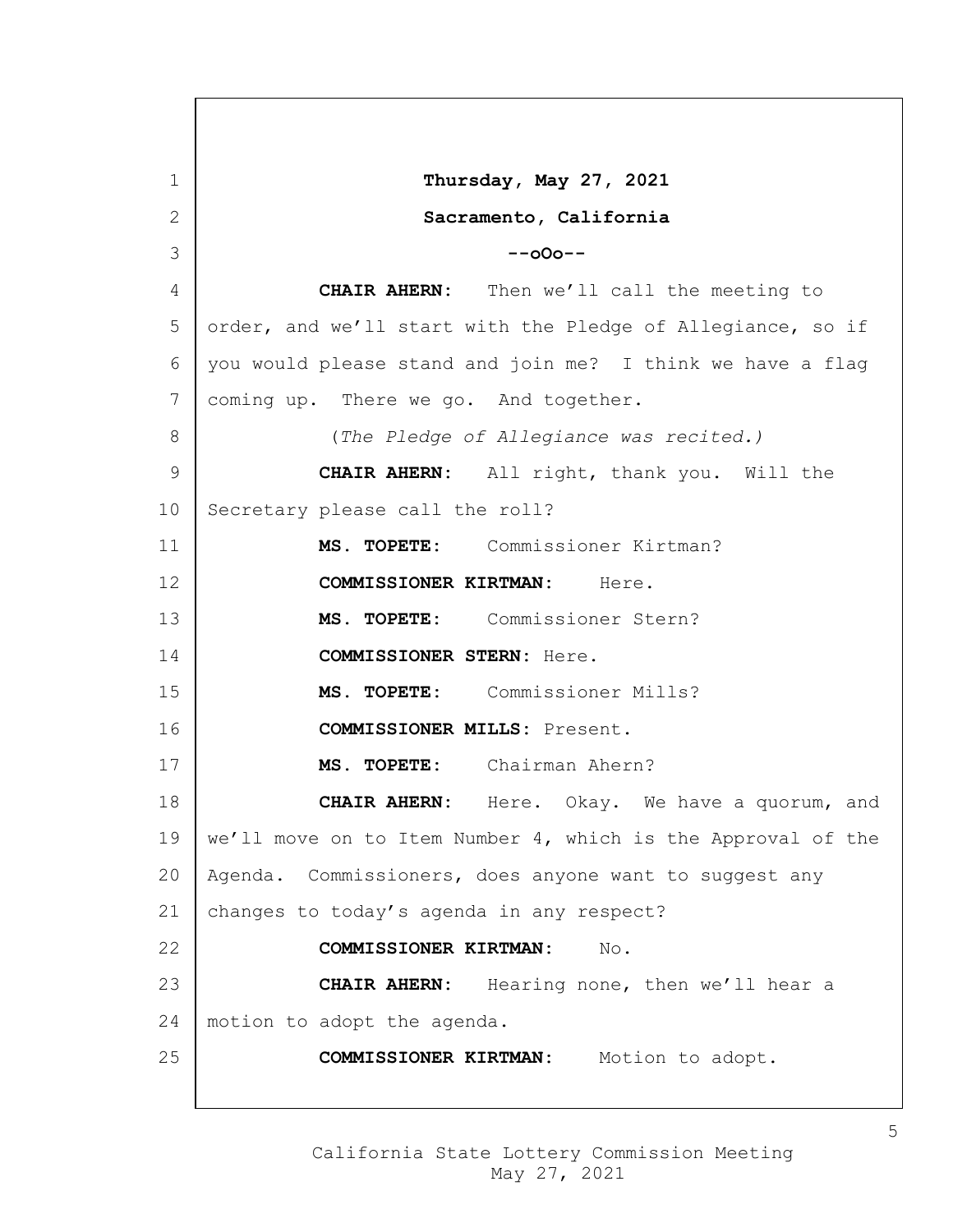**CHAIR AHERN:** We have a motion, and is there a 2 second? **COMMISSIONER STERN:** Second. **CHAIR AHERN:** A motion and a second. Will the 5 Secretary please call the roll? **MS. TOPETE:** Commissioner Kirtman? **COMMISSIONER KIRTMAN:** Yes. **MS. TOPETE:** Commissioner Stern? **COMMISSIONER STERN:** Yes. **MS. TOPETE:** Commissioner Mills? **CHAIR AHERN:** (Inaudible). **MS. TOPETE:** Chairman Ahern? **CHAIR AHERN:** Yes. Tom? **MALE:** (Inaudible). **CHAIR AHERN:** Okay. I'll move on to Item Number  $\vert$  5, which is the Approval of the Minutes. Are there any 17 corrections to the minutes? **COMMISSIONER KIRTMAN:** No. **CHAIR AHERN:** Okay. Do I hear a motion to approve the minutes for March 26, 2021 Commission Meeting? **COMMISSIONER KIRTMAN:** Motion to approve the minutes. **CHAIR AHERN:** We have a motion. Is there a second? **COMMISSIONER MILLS:** Second.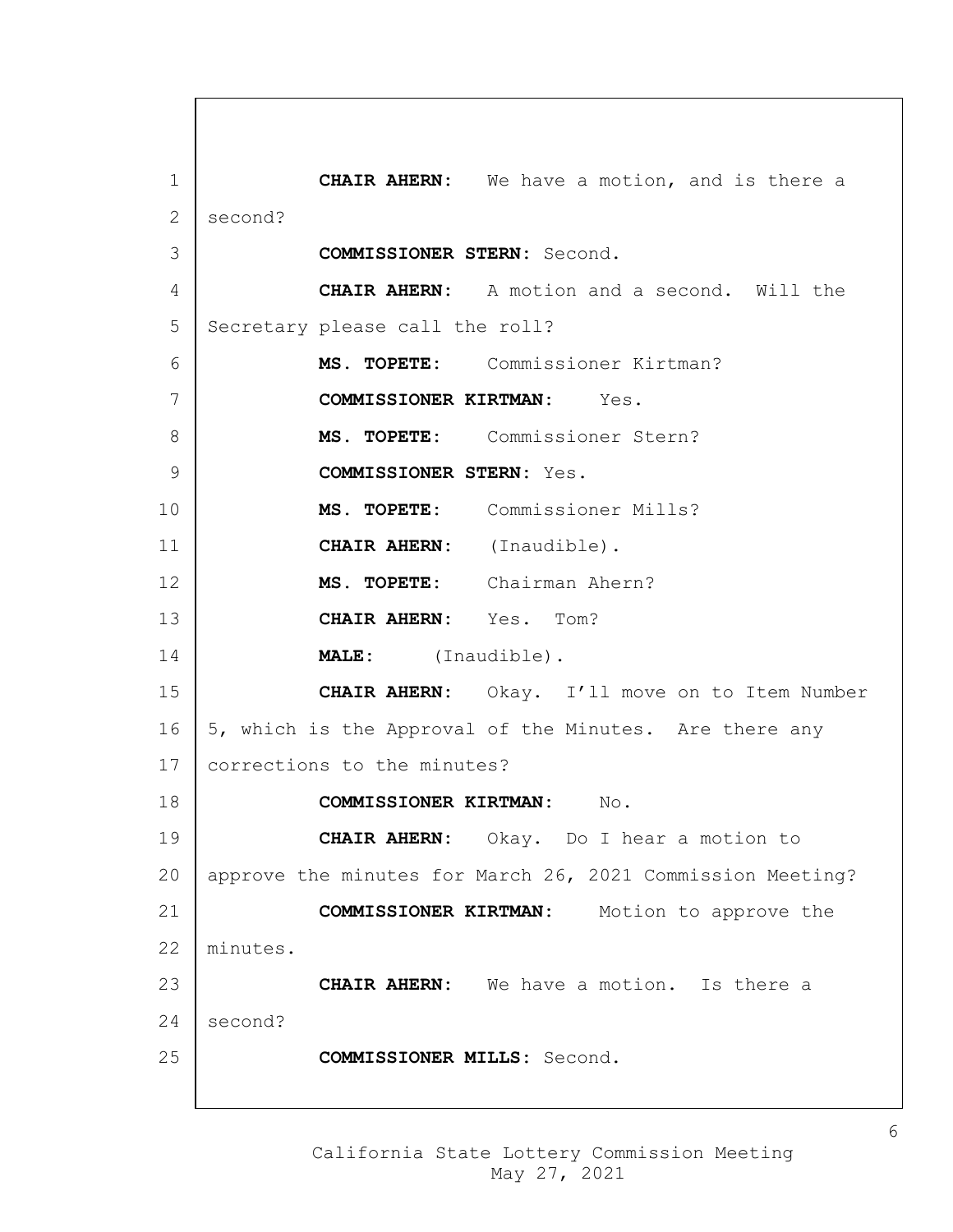1 **CHAIR AHERN:** Motion and a second. Will the 2 Secretary please call the roll? 3 **MS. TOPETE:** Commissioner Kirtman? 4 **COMMISSIONER KIRTMAN:** Yes. 5 **MS. TOPETE:** Commissioner Stern? 6 **COMMISSIONER STERN:** Yes. 7 **MS. TOPETE:** Commissioner Mills? 8 **COMMISSIONER MILLS:** Yes. 9 **MS. TOPETE:** Chairman Ahern? 10 **CHAIR AHERN:** Yes. All right. Next item is Item 11 Number 6, and it's for Informational Items. We'll call on 12 | Director Alva Johnson to report. 13 **DIRECTOR JOHNSON:** Okay, very good. Thank you, 14 Mr. Chairman. I'm just going to wait a moment for the 15 | PowerPoint to load up to the screen. Okay, here we go. 16 | Let's go to the first slide. Thanks very much. 17 | Commissioners, we are very pleased to report total Lottery 18 sales through Saturday, May 15<sup>th</sup> are over \$7.3 billion. This 19 is 19 percent above the sales goal and 30 percent higher 20 than Lottery sales over the same time period last fiscal 21 | year. The annual sales goal for this fiscal year is  $$7.12$ 22 | billion, so even with a month-and-a-half left in the year, 23 we have already exceeded our annual sales goal by \$200 24 | million. Scratchers continue to exceed expectations, with 25 distribution sales over \$5.5 billion through mid-May. This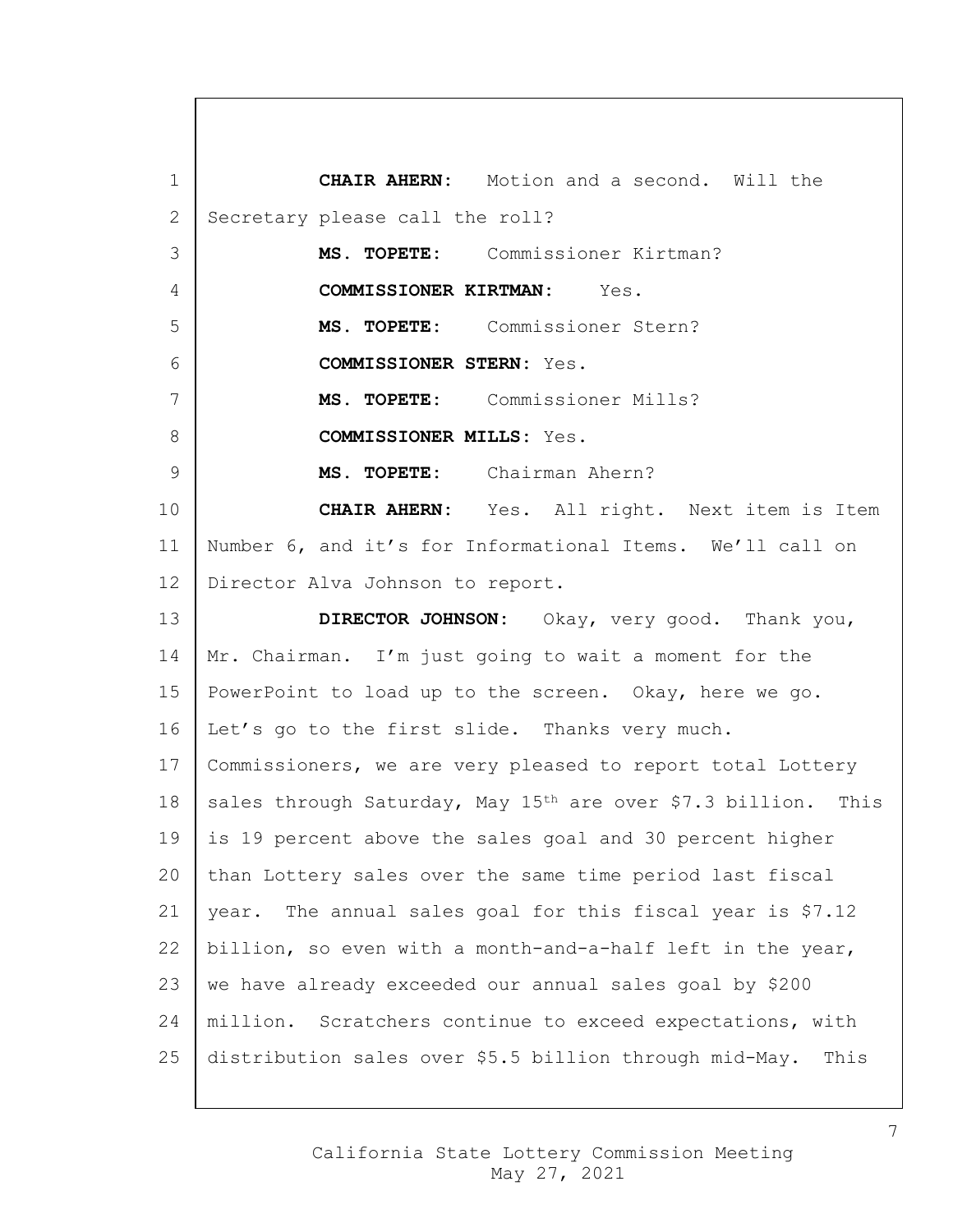is 19 percent ahead of goal and 31 percent over last fiscal 2 year's sales. Scratchers set another new record during April, surpassing \$150 million in a single week for the first time in its history. Weekly Scratchers sales in the past two months since the last Commission meeting have averaged over \$140 million, thanks to continued strong sales at the \$10, \$20 and \$30 price points, as well as the new 8 | Monopoly game's launch at the end of March. Scratchers 9 sales have already surpassed the full annual sales goal of | \$5.4 billion and are already a new fiscal-year record. The prior record of \$5.17 billion was set two years ago in Fiscal Year 2018-19. The multi-state games, which include Powerball and Mega Millions, had year-to-date sales close to | \$850 million, pacing 25 percent ahead of goal and 48 percent higher than last fiscal year. Both games are outperforming their goals due to high-rolling jackpots. Powerball has 17 | seen five jackpots over \$400 million so far this year, while last fiscal year never saw a jackpot over \$400 million. So far this year, Mega Millions sales of \$483 million make up  $20\,$  | 57 percent of the multi-state game category sales. In January, this jackpot rolled to \$1 billion, creating much- needed excitement and interest for the jackpot game 23 category. Since January, the jackpot games, including 24 SuperLotto Plus, have seen sales bounce back to pre-pandemic levels. Mega Millions is once again boosting sales and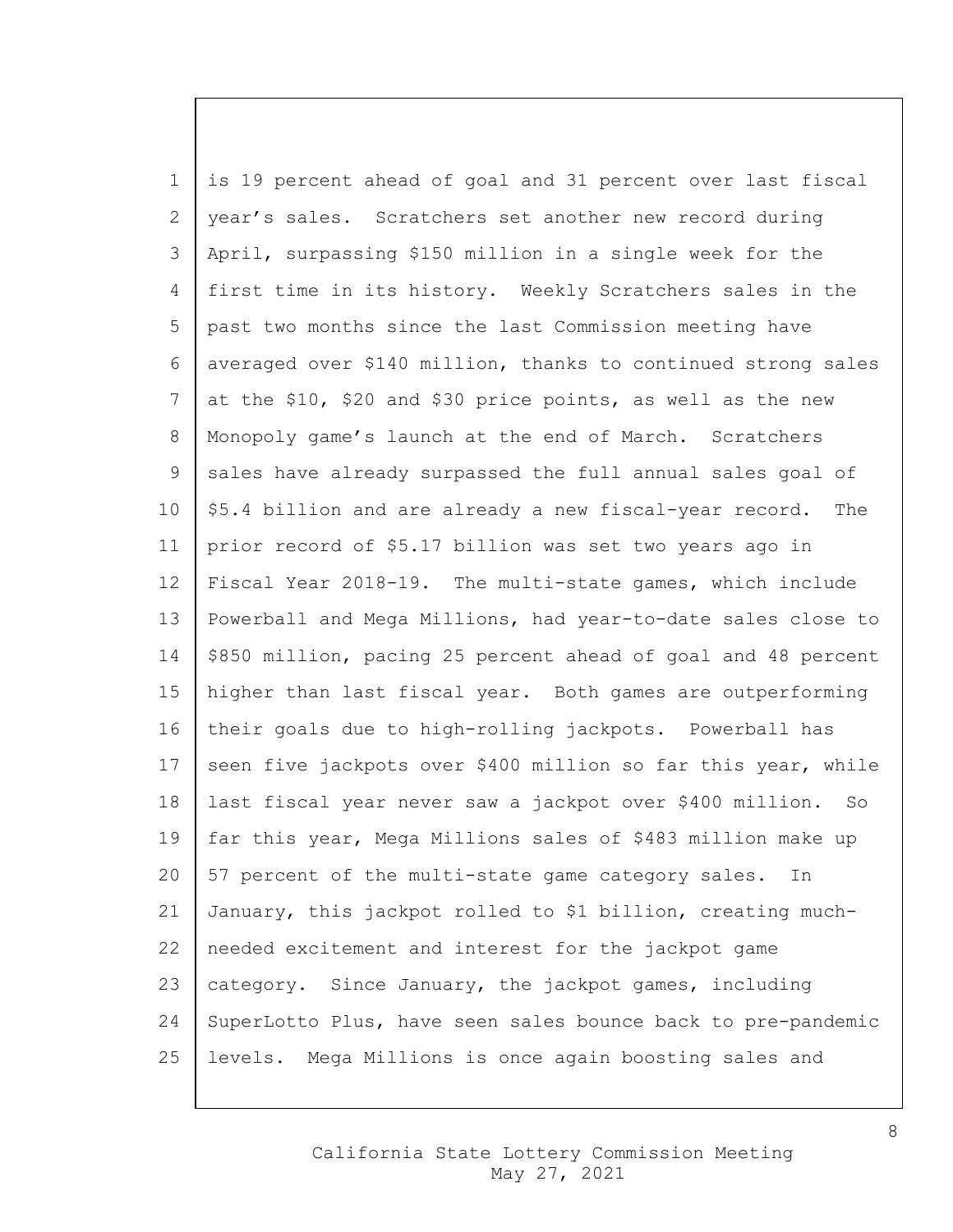1 contributions to Education, as this jackpot rolls to \$515 2 million. Last Friday, one ticket sold in Pennsylvania 3 matched all six numbers to win the jackpot. Through mid-May, 4 sales for California's in-state jackpot (inaudible), 5 SuperLotto Plus, are seven percent higher than goal and last 6 year's sales. This game greatly benefited from the 7 increased traffic for Mega Millions back in January. 8 However, SuperLotto Plus jackpots are growing at levels not 9 seen for this game in two years. For the month of April, 10 | SuperLotto Plus sales were even higher than Powerball sales, 11 despite Powerball having significantly larger jackpots. The 12 | Daily Games, which include Daily 3, Daily 4, Fantasy 5, and 13 | Daily Derby, continued to see strong sales this fiscal year. 14 Combined, these games are running 13 percent above goal and 15 14 percent higher than last fiscal-year sales through this 16 time. These games had continued to appeal to Lottery 17 players throughout the pandemic, showing new promise for 18 these games in the years to come. Finally, Hot Spot sales 19 through mid-May are over \$320 million. Fiscal-year sales 20 are at 15 percent above goal and 19 percent higher than last 21 fiscal year. At this time last year, the statewide shutdown 22 at many bars and restaurants greatly stunted Hot Spot sales, 23 vet since then, sales have returned and even exceeded their 24 pre-pandemic levels. We will further elaborate on this 25 phenomenon in a few minutes during the Draft Business Plan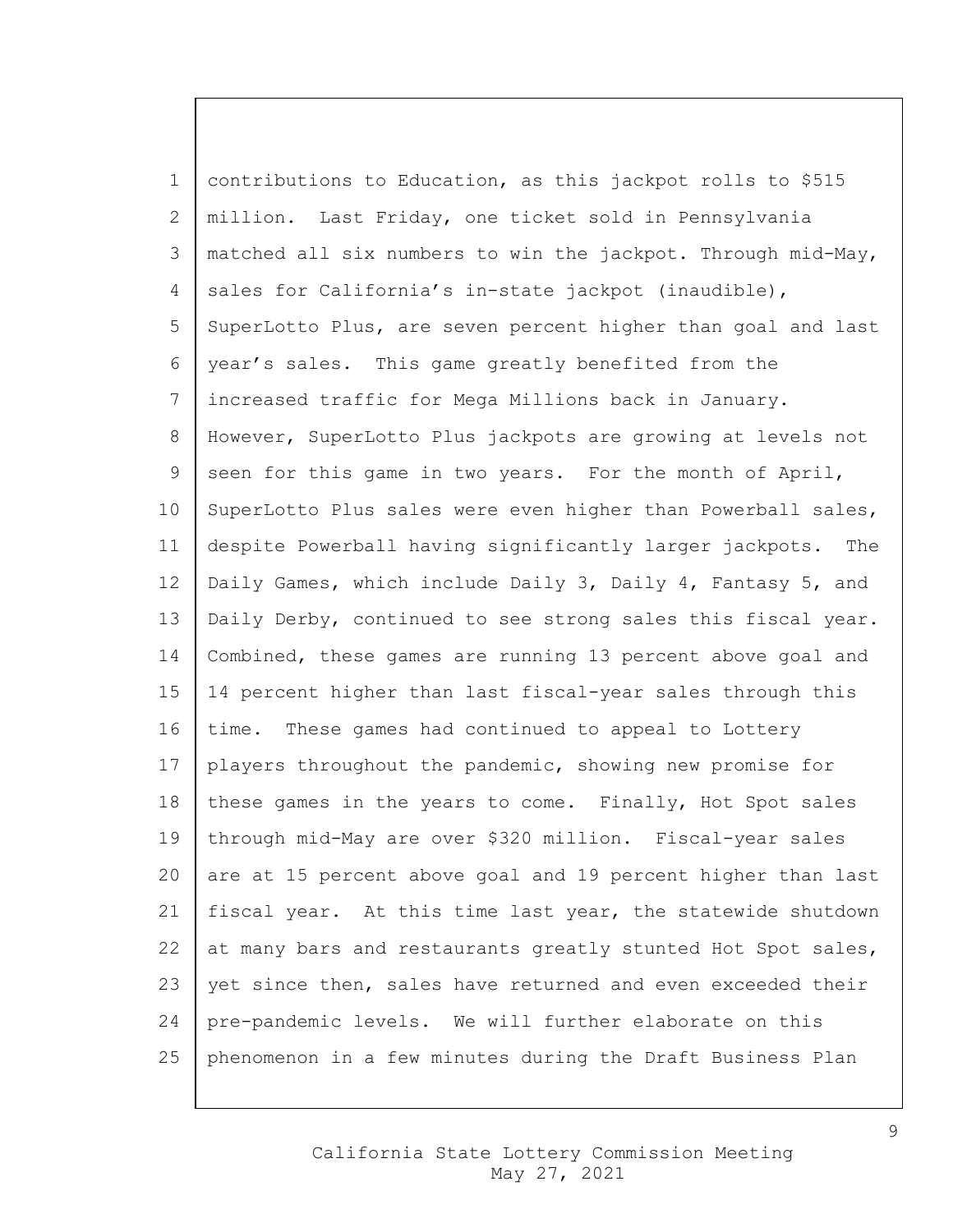1 presentation later on in the agenda. Next slide, please. 2 We also assess how the Lottery is performing in 3 terms of its most important measure, the contributions to 4 public education. These figures are based on the Lottery's 5 | monthly cumulative financial sales report through April  $30<sup>th</sup>$ . 6 Over the first ten months of the fiscal year, our sales were 7 | running 19 percent ahead of its goal, while our 8 | contributions to Education were about 22 percent ahead of 9 our goal over that same time period. Estimated 10 | contributions to education through the first ten months are 11 | over \$1.45 billion. Next slide, please. 12 Total Lottery sales this year are on track to be 13 the highest-selling year in California Lottery history. The 14 chart here shows total Lottery sales for the past six fiscal 15 | years in blue and this current year in orange. As stated 16 earlier, total Lottery sales through mid-May are \$7.33 17 billion. Based on current sales trends, we estimate the 18 fiscal year will close out with sales around \$8.4 billion, 5 19 million dollars. This would be \$1.8 billion more than last 20 fiscal year and more than \$1 billion higher than the 21 previous fiscal year record from 2018-19. Finally, all 22 Lottery staff have worked diligently this year to continue 23 Lottery growth and do their part individually and as a team 24 to provide supplemental funding to Education, all the while 25 managing unprecedented challenges in their own working and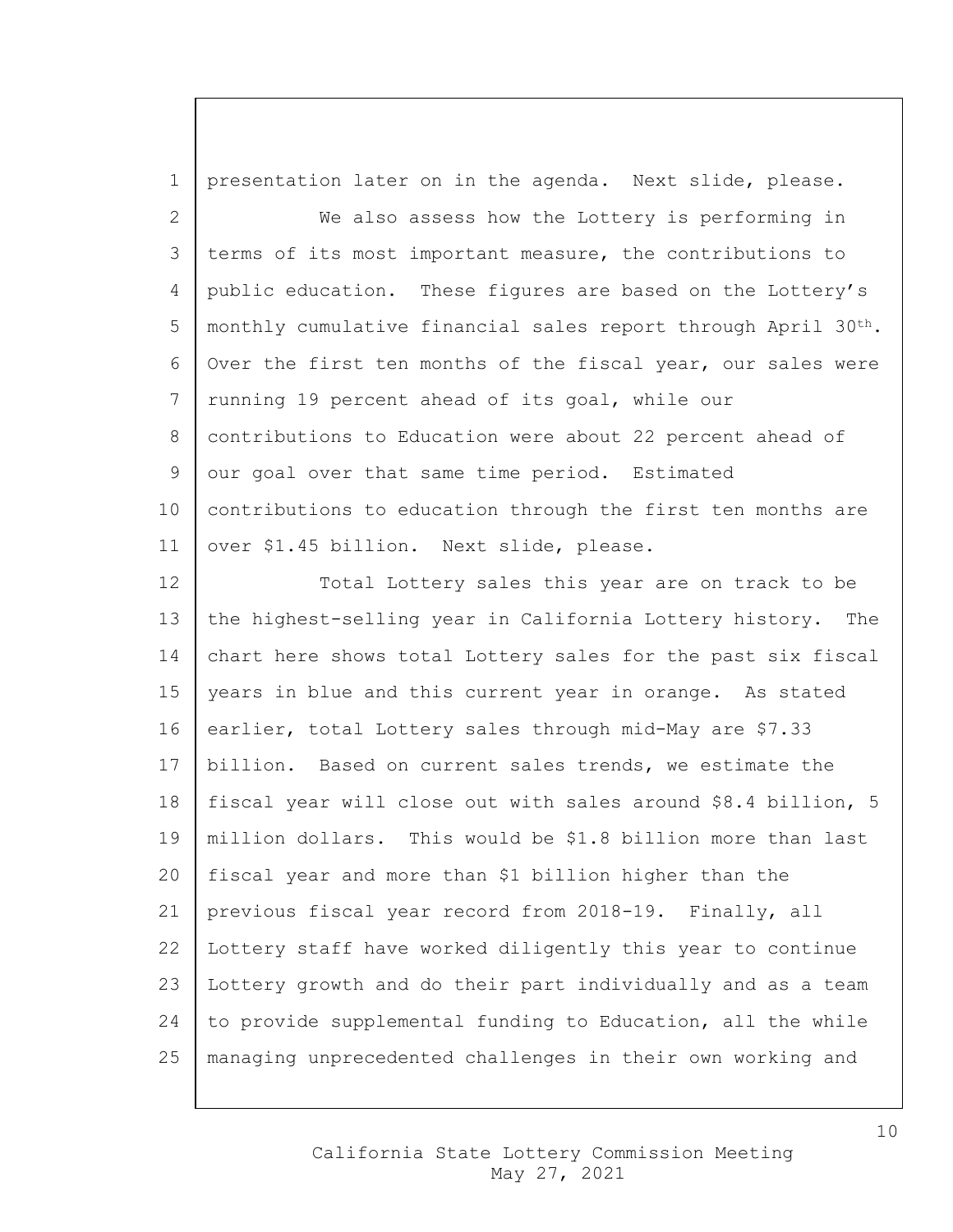1 personal lives. It is thanks to their hard work, 2 dedication, and great demonstrated flexibility that the 3 Lottery is on pace to exceed its contributions to the 4 | Education goal of \$1.6 billion this year. That concludes my 5 report.

6 **CHAIR AHERN:** All right, thank you very much. 7 Pretty exciting, record-breaking information there, so thank 8 | you. All right. We wanted you to go to 6b for Lottery's 9 | COVID Support Efforts.

10 **MR. DELACRUZ:** Good morning, Commissioners. My 11 name is Jorge DeLaCruz. I'm the Assistant Deputy Director 12 of Public Affairs and Communications here at the Lottery. 13 | I'm joined by Duane Tadlock, Supervising Lottery Agent here  $14$  at the California State Lottery. Today we want to talk 15 about the Lottery COVID-19 Support Efforts. Next slide, 16 please.

17 The California Lottery was assigned these mission 18 | tasks by the Governor's Office, and even though these 19 | assignments were mission tasks, the Lottery employees were 20 given the opportunity to volunteer, and we're very proud to 21 announce that the level of interest from our Lottery team 22 members was higher than expected, and even though only a 23 select number of Lottery Team members were volunteers for 24 this task, we're proud of every single Lottery team member 25 and their efforts, because those who were not working on the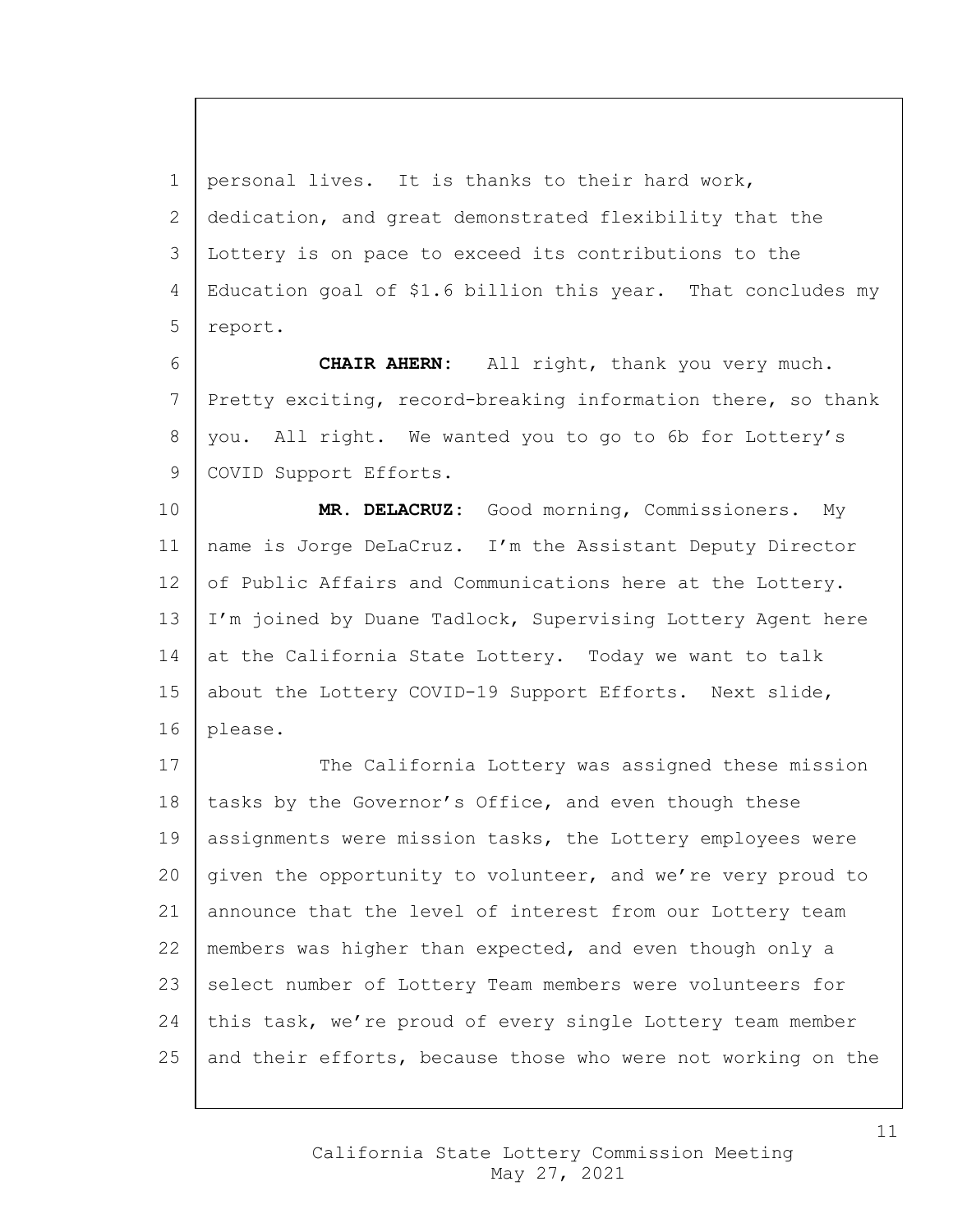1 missions did their part to help as well with the workload 2 and the volunteers' actions. Next slide.

3 The first effort we want to talk about is contact 4 tracing, which is identifying and notifying people who were 5 exposed to people infected with COVID-19, and since May of 6 2020, 35 Lottery employees have assisted with contact 7 | tracing. Next slide, please.

8 The second effort we want to talk about is the 9 "Vaccinate All 58," and this effort was to proactively and 10 aggressively protect the health and the well-being of 11 Californians, providing recent relevant and reliable 12 information through social media and digital platforms, and 13 the California Lottery assisted and continues to assist the 14 "Vaccinate All 58" campaign by publishing two posts per week 15 on Facebook and Instagram, Facebook with over 535,000 16 followers and Instagram over 60,000 followers. The 17 California Lottery is also doing email outreach with the 18 "Vaccinate All 58" newsletter, and all the most recent 19 information can be found on vaccinateall58.com. And with 20 that, I'd like to pass on the next effort to Duane Tadlock. 21 **MR. TADLOCK:** Good morning. The next slide, 22 please. The Lottery was mission-tasked by the Governor's 23 Office of Emergency Services, and as you can see, there was 24 a large number of agencies that were involved. These were 25 the two first mega-vaccination sites in the United States.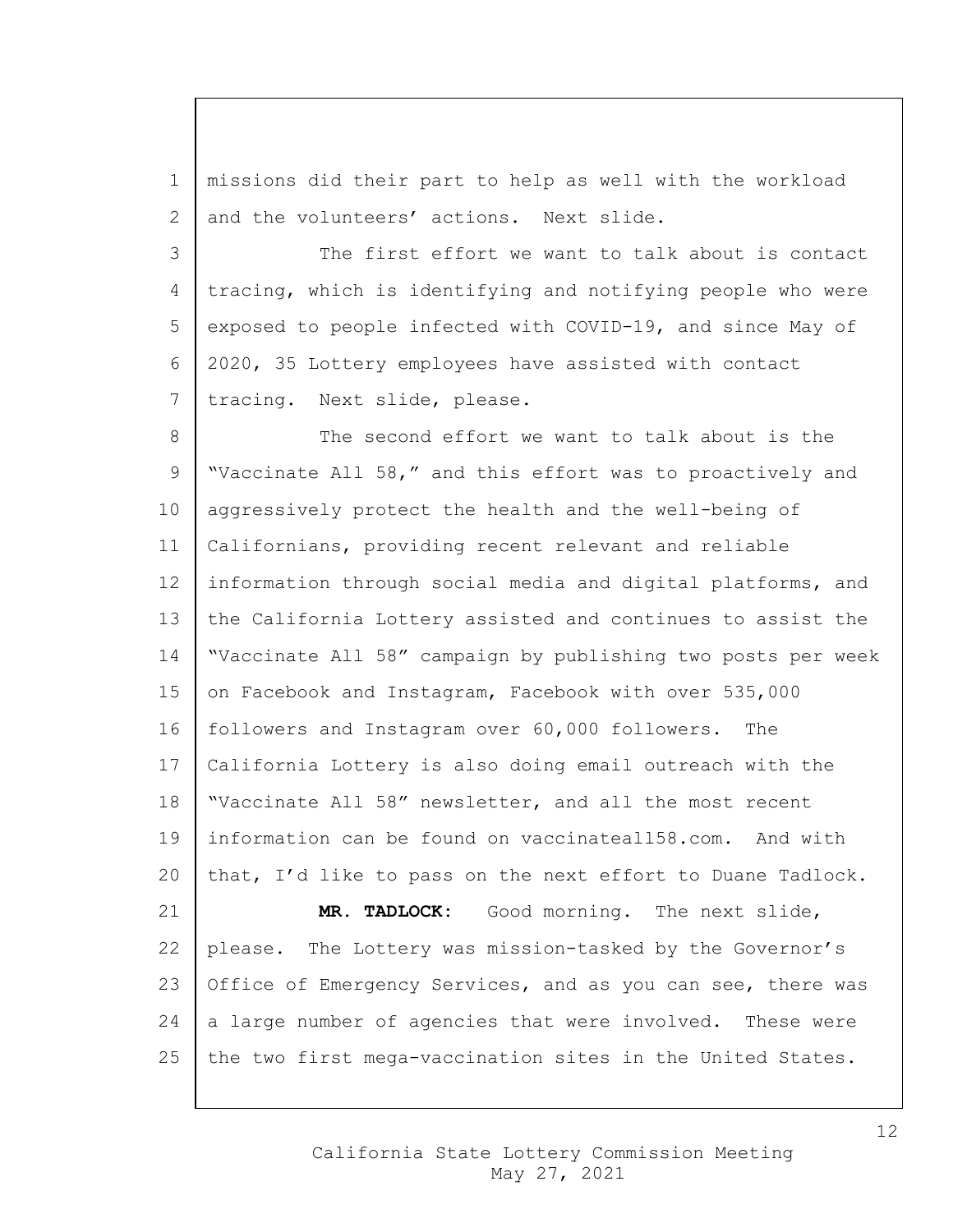1 They were operated by FEMA and organized, and we were 2 | mission-tasked to participate with them. Next slide, 3 please.

4 And as you can see, the two locations were the 5 California State University of Los Angeles -- next slide, 6 please -- and the Oakland Coliseum. Next slide, please.

7 | At the Oakland Coliseum, our employees worked 8 seven days a week, 12 to 14 hours a day on average. They 9 | were charged with registering community members as they came  $10$  up to the drive-through or the walk-up vaccinations. At the 11 California State University Los Angeles locations, our team 12 were assigned to the mobile teams where they went out into 13 the communities such as East Los Angeles, Compton, Korea 14 | Town, Paramount, and at those sites, they also worked seven 15 days a week, 12 to 14 hours a day registering folks for the 16 | vaccinations. Next slide, please.

17 | Our mission-tasking started on February 28<sup>th</sup> of 18 this year with four employees on two-week missions. On 19 | March  $3^{rd}$ , we were asked to add a fifth employee for a 30-day 20 | mission, and then on March  $12<sup>th</sup>$ , we had an investigator in 21 Southern California on the mobile teams that actually made 22 some improvements to the registration process and some other 23 improvements there that took the vaccinations from 300 a day 24  $\vert$  to 600 a day. So after doubling their productivity, they 25 asked us to extend him for 30 days, which of course we did.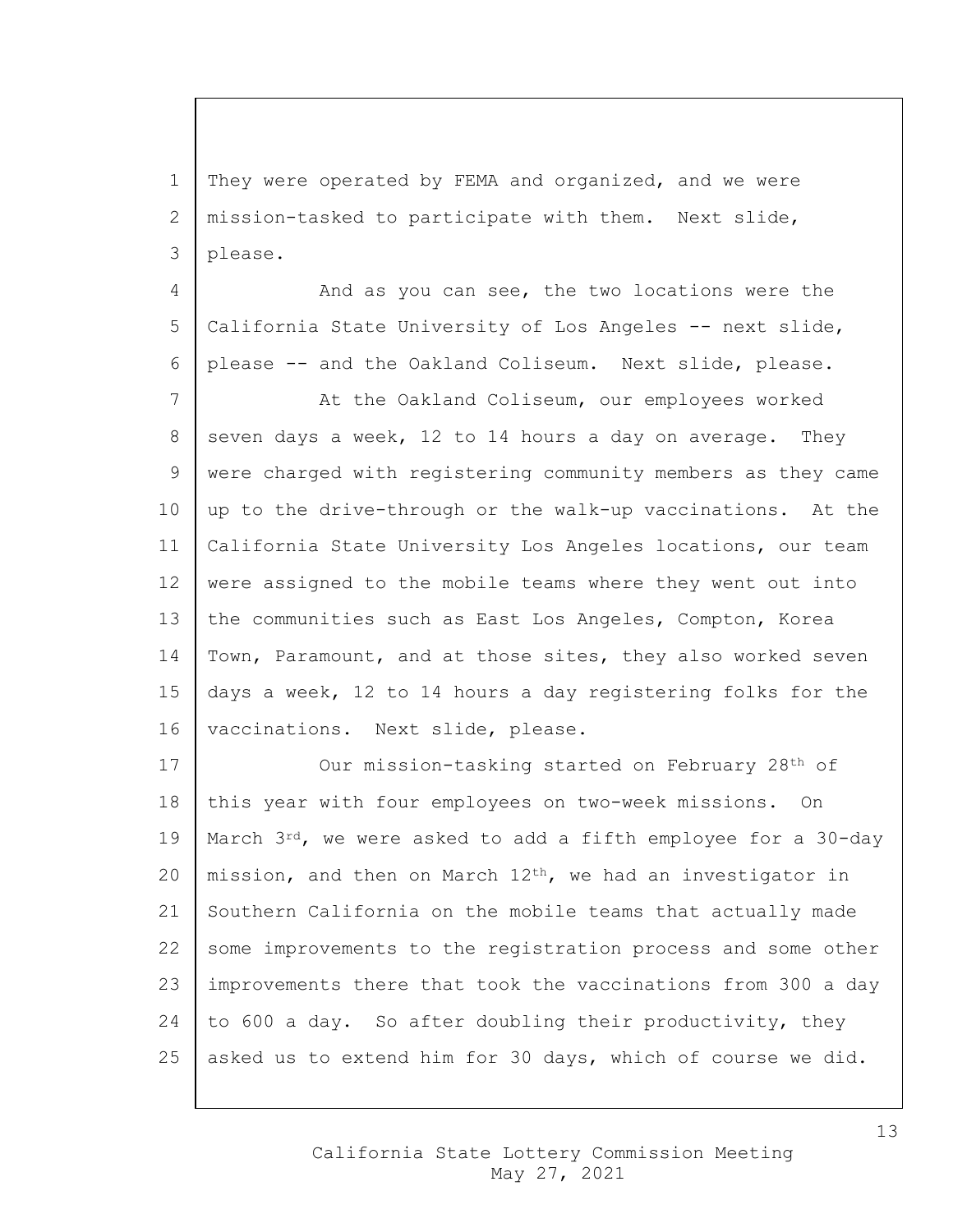1 The last two employees finished their mission and were in 2 | Oakland on April  $15<sup>th</sup>$ , and we were cleared the entire mission  $3$  at that date. Next slide, please.

 In total, we had 17 employees work over 2,800 hours over that three-month period, as you can see the breakdown, and we helped facilitate over 780,000 vaccinations in California. Next slide, please.

8 The Lottery did receive several letters of 9 | appreciation, some letters of appreciation. The State 10 Operations Center for the California Office of Emergency 11 Services, which is kind of the heartbeat of all emergency 12 responses in California, reached out and shared their 13 | appreciation for the California Lottery's participation and 14 the efforts that we made to assist. Next slide, please.

15 | With that, I open it you, Sir, and the 16 | Commissioners for any questions.

17 **CHAIR AHERN:** All right, does anybody have any 18 questions for Duane? Are there any comments?

 **COMMISSIONER MILLS:** This is Commissioner Mills. I just want to just say how proud I am to be associated with this team. Really amazing work, both from the Sales perspective and in your efforts to assist with the COVID-19 23 relief and recovery efforts  $-$  really, really impressive and important. So thank you. Thank you for your commitment and 25 | your work in those areas.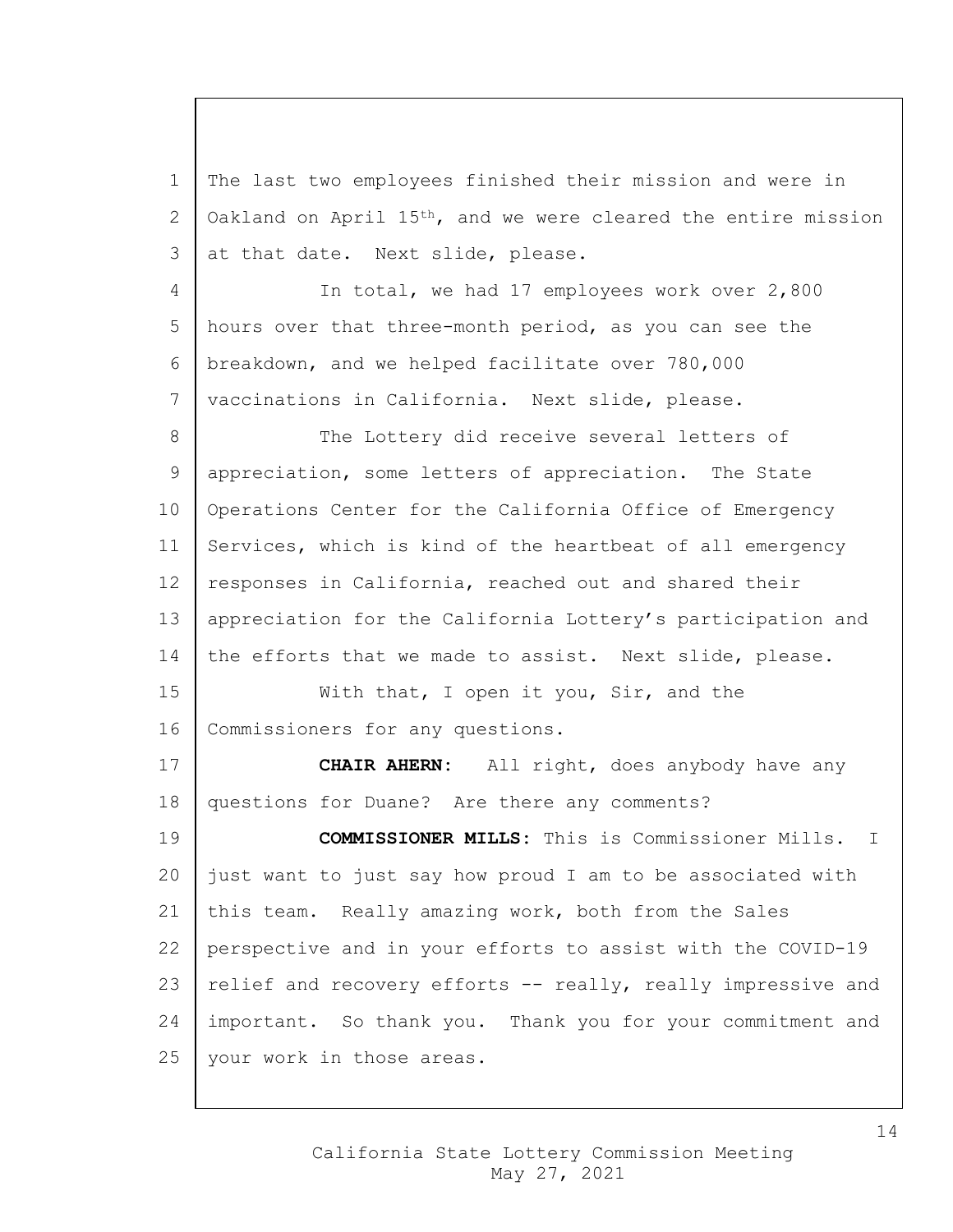| $\mathbf 1$ | <b>CHAIR AHERN:</b> And I, too, would like to commend        |
|-------------|--------------------------------------------------------------|
| 2           | you and also the Director of Emergency Services here in      |
| 3           | Alameda County and for Region 2 in California. The Oakland   |
| 4           | site at one time was doing between 4,000 and 5,000           |
| 5           | vaccinations a day and just serving a really challenged      |
| 6           | population that had serious issues with COVID in specific    |
| 7           | zip codes in that very neighborhood of the Oakland Coliseum. |
| 8           | So big thank yous to FEMA, to CAL OES and to the Lottery     |
| 9           | staff for getting those people vaccinated. Since being       |
| 10          | vaccinated, the number of COVID cases in Alameda County and  |
| 11          | specifically, those challenged zip codes, have decreased     |
| 12          | dramatically, and so you have to conclude that by doing that |
| 13          | work, you people at the Lottery saved lives, so thank you.   |
| 14          | DIRECTOR JOHNSON:<br>Thank you, Mr. Chairman, and I          |
| 15          | just want to recognize again our Lottery employees who       |
| 16          | stepped up, volunteering to help in this critical effort,    |
| 17          | and we really are grateful for their work, and thank you.    |
| 18          | All right, we'll move on to the<br><b>CHAIR AHERN:</b>       |
| 19          | 3,000-page Business Plan, 6c.<br>Jim?                        |
| 20          | MR. HASEGAWA: All right. Thank you.<br>Good                  |
| 21          | morning, Mr. Chairman, Commissioners, as well as Director    |
| 22          | Johnson. So I have the honor of presenting the Draft         |
| 23          | Business Plan for the upcoming fiscal year, and by being an  |
| 24          | informational item, the Commissioners will have a lot of     |
| 25          | time before the next month's meeting where the Plan will be  |

# California State Lottery Commission Meeting May 27, 2021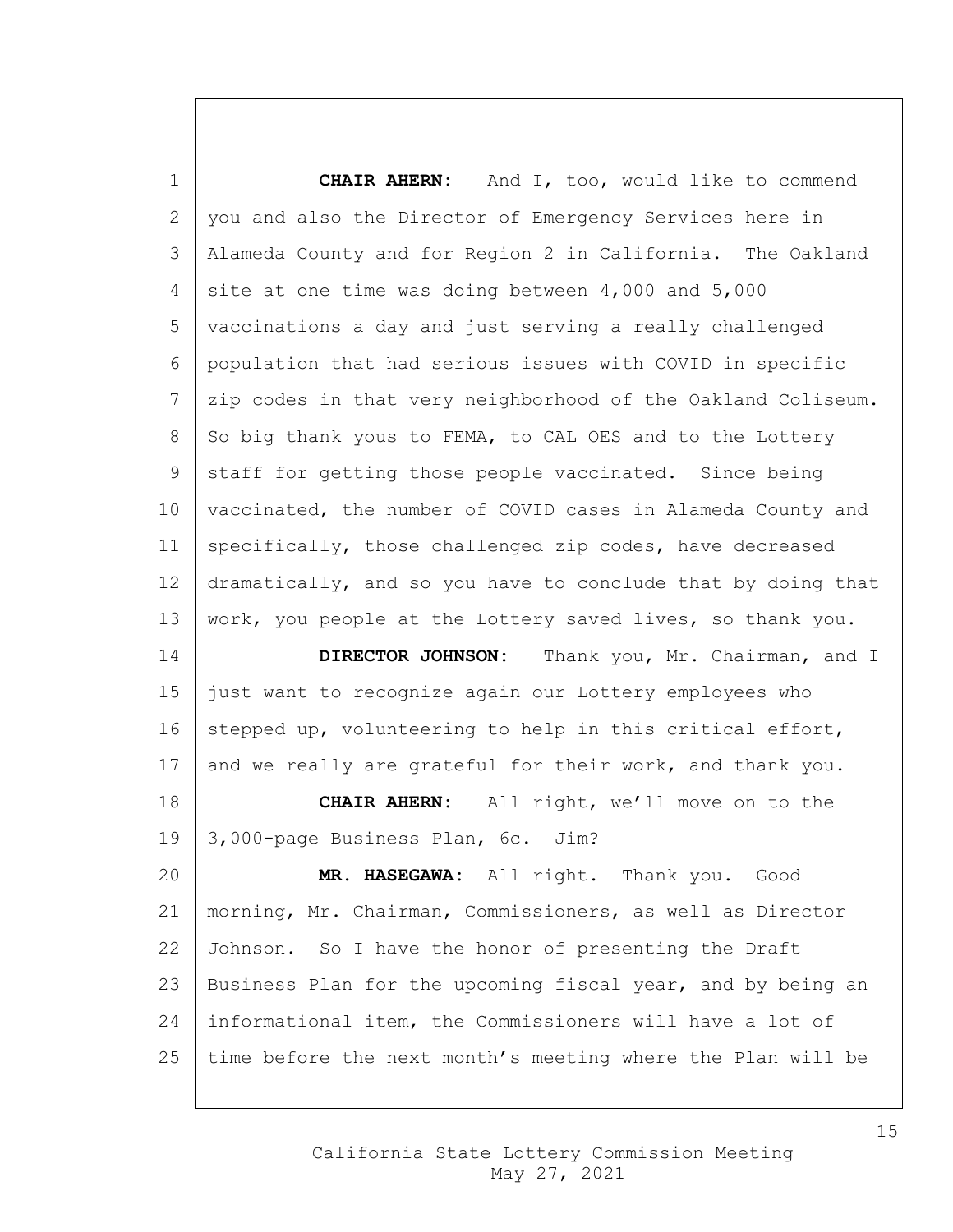1 formally brought to you for approval to ask questions, gain 2 deeper insights, and provide feedback over the next month. 3 Next slide, please.

 Today I will provide some background on the process of developing the Annual Plan. Then I will present highlights from the extensive review of our business that is conducted. This will be followed by the proposed objectives 8 for next year, along with some examples of the tactics that 9 | will help us achieve those objectives. Next slide.

10 The foundation for developing the Annual Business 11 Plan is the Strategic Plan and its six objectives. As we 12 work to meet these objectives -- and our ultimate financial 13  $\vert$  goal, you might recall, is surpassing \$2 billion for 14 California public schools -- and so as we work to achieve 15 this, we look at what needs to be done in the upcoming 16 fiscal year in order to stay on that path. However, our 17 | plan needs to be dynamic and have the ability to address new 18 issues that have emerged or any recent trends in our 19 | business, so we conduct a review of the Lottery business 20 every year. Next slide.

21 | All right. As that foundation I mentioned 22 earlier, here are the six strategic objectives that the 23 Commission approved in 2020. You may recall that these were 24 done after an extensive review of our business, an 25 assessment of our organization and of the Executive Team and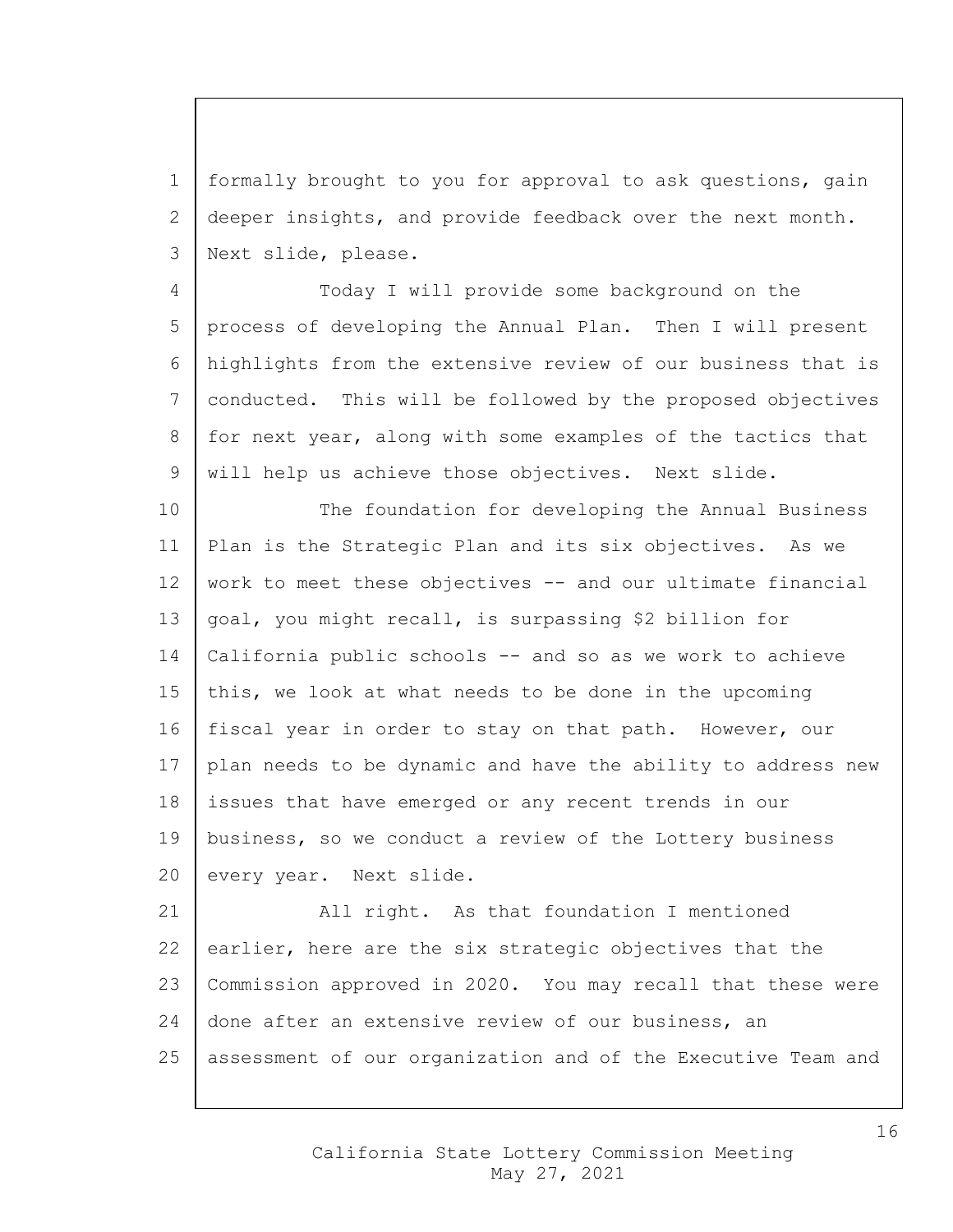1 our key managers, and many, many hours of discussion. This 2 led to the six objectives identified, and these six objectives together allow us to achieve success in the future, continuing to grow our contributions to California public education, with the ultimate goal of surpassing the  $6 \mid $2$  billion threshold. Next slide.

7 | With these six objectives, we are still in the 8 process of creating strategic roadmaps. We created several teams of staff from divisions throughout the Lottery who are developing different strategies and tactics to reach these 11 objectives, then exploring and assessing these alternatives. This will result in identifying the most effective ways to achieve our objectives and that will ensure that we maximize 14 the contribution we can provide to our beneficiary, California public schools. With the many immediate needs 16 that needed to be addressed this past year, this effort is still ongoing, and as the strategic roadmaps get 18 | constructed, we will keep the Commission updated. Next slide.

 In the highlights from the Business Review, I'll be presenting Trends in Sales. You may recall from our presentation made at the January Commission meeting that we estimate that the Lottery experienced a nine percent loss in sales due to the COVID-19 pandemic and an eight percent loss in contributions to Education. And through the next few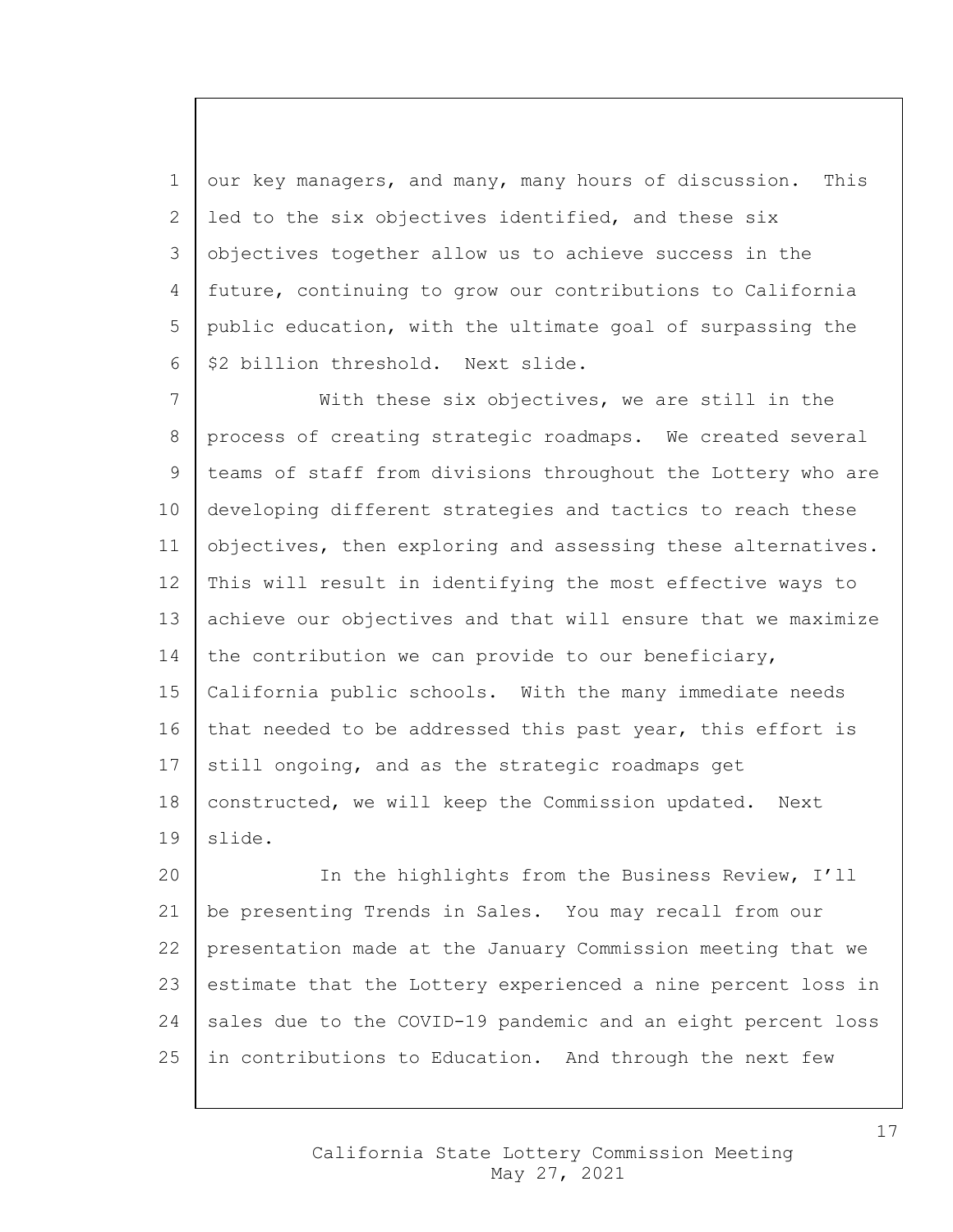slides, I'll be showing trends in sales during the current fiscal year by product along with the key reasons behind those trends. I'll also present just a few slides from our outside review in terms of things like General Trends in 5 Retailing, the Lottery Industry and Consumer Behavior. Next 6 slide.

7 So, previously, with Director Johnson's report, 8 you did hear how total Lottery sales in the current fiscal 9 year are doing extremely well. You heard how our sales are 10 now on pace to set an all-time record for sales and have 11 rebounded to be more than \$1.8 billion higher than last 12 | year's figure. Similarly, from this chart, you can see that 13 the number of California adults who play the Lottery has 14 also rebounded. Our Tracking Study Survey provides this 15  $\vert$  data for us on a monthly, quarterly, and annual basis. This 16 chart displays two different lines. The top line in the 17 lighter blue represents the percentage of California adults 18 who have played any Lottery game in the 12 months preceding 19 | their interview, and the lower, darker blue line represents 20 the percentage of California adults who have purchased any 21 Lottery game in the month preceding their interview. And so  $22$  you can see from this chart that during the quarter of 23 | April, May, and June of 2020, there was quite a large drop 24 in past-month playership, you know, as the effects of the 25 pandemic reduced shopping trips and interest in things like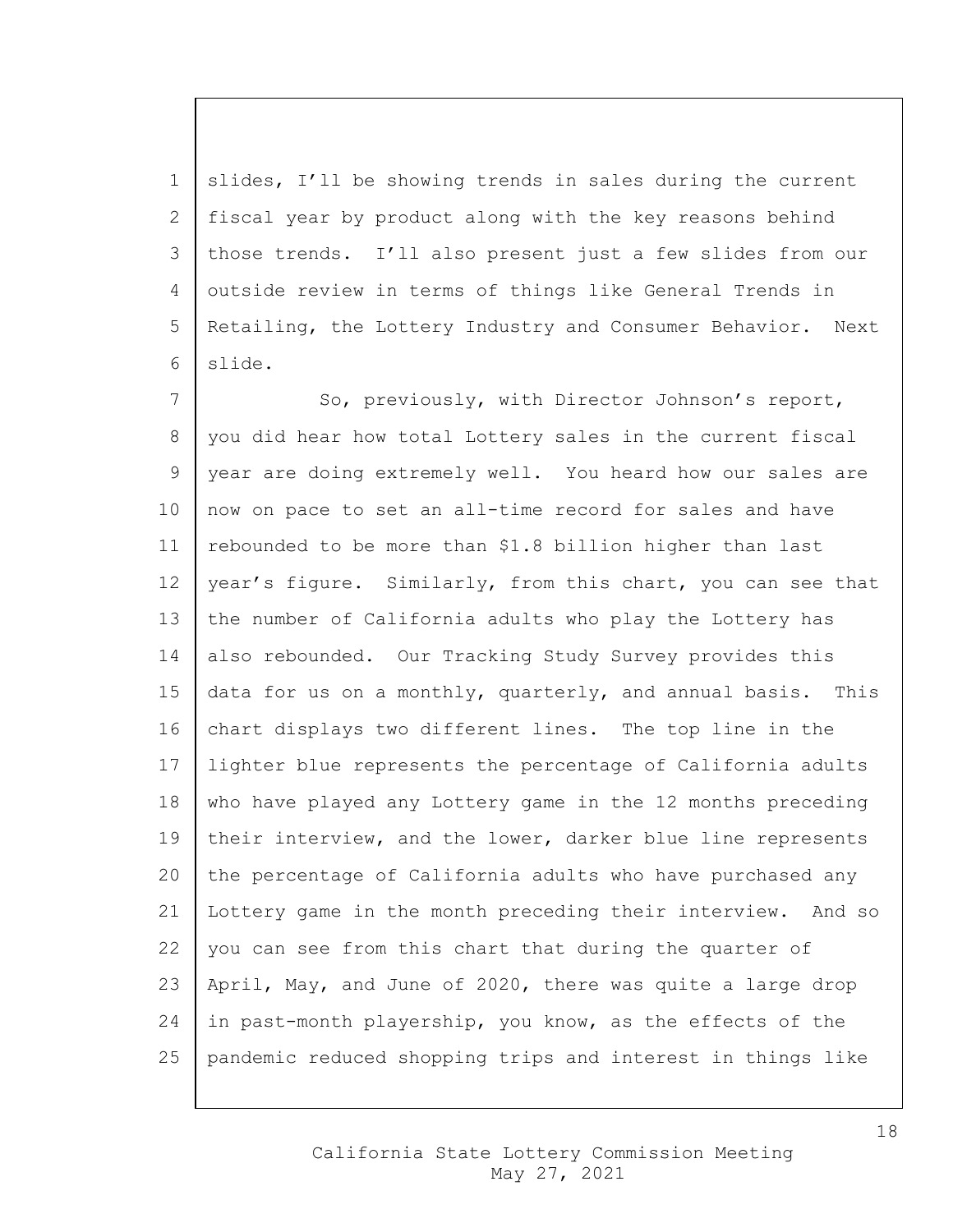the Lottery. However, playership began to rebound by the 2 summer, and during the most recent quarter we have data for, January through March of 2021, we're about on par with the level seen prior to the pandemic. Next slide.

5 So this chart represents consumer sales, and we 6 measure the sales of consumers by the validation of winning 7 tickets. As you can see here, there were large declines in 8 | March and April of 2020 as the pandemic unfolded, a bit of a 9 rebound in May and June; however, throughout this time from 10 | March through June, the Lottery was challenged in shipping 11 tickets to our retailers to meet the level of demand due to 12 the social distancing protocols that we needed to adhere to 13 in our distribution centers. So what happened was, as 14 inventory at the retail locations got depleted, you can see 15 | that consumer sales also started to dip again in the summer. 16 By fall, with the resumption of new Scratcher games being 17 launched and modifications in our distribution centers being 18 implemented, ticket inventories at our retail locations 19 | rose, and consumer purchases followed suit. Then again you 20 see the lines growing again yet after January. We've seen 21 Scratcher sales continue to grow quite dramatically, and 22 | many times during the period since January, Scratcher sales 23 were breaking all-time records. And as you heard in the 24 sales report earlier, the week ending April  $10^{th}$  saw just 25 under \$152 million in Scratchers being purchased by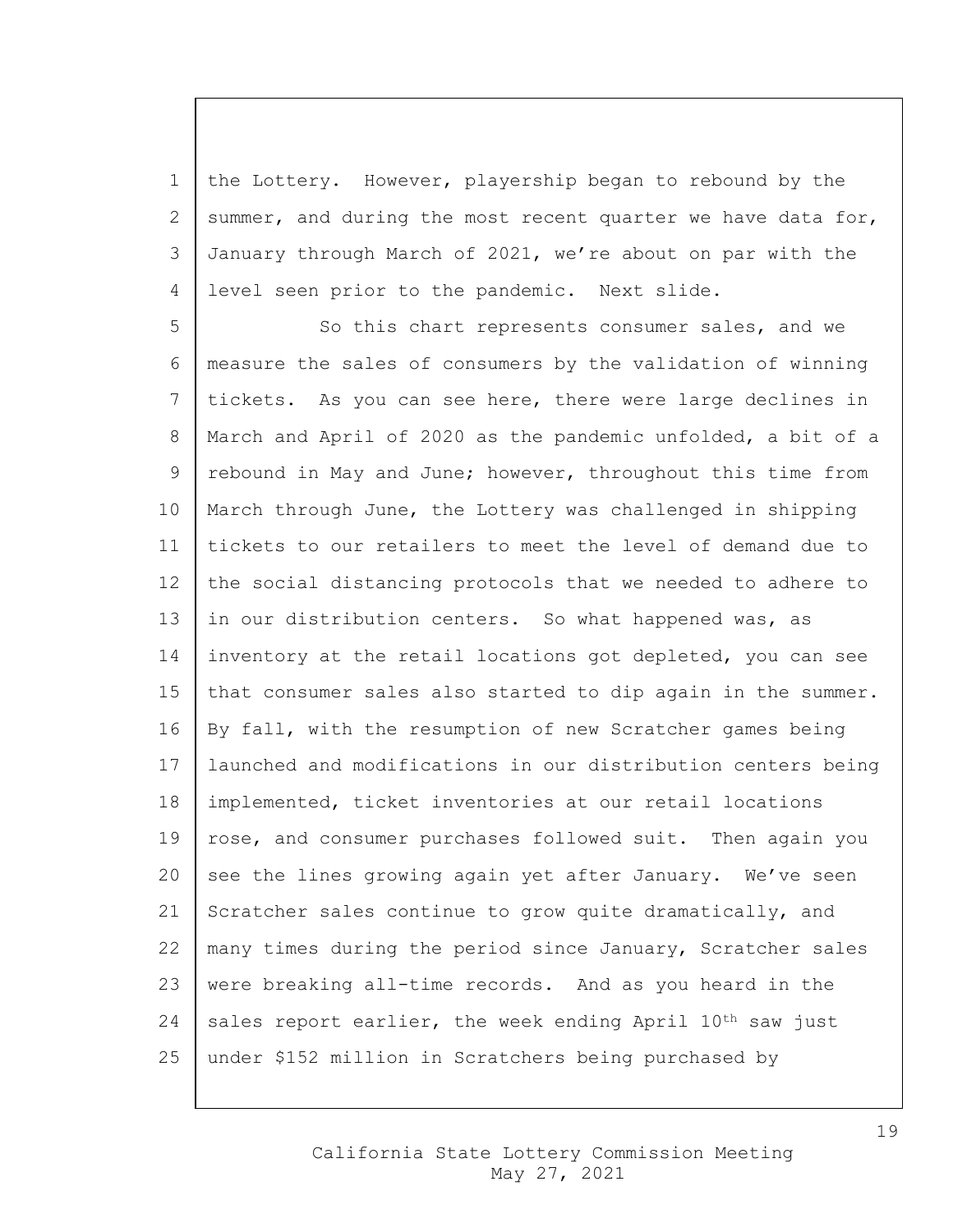1 consumers during that week, and that set the all-time 2 record, dating all the way back to the start of the Lottery 3 back in October of 1985. Next slide.

4 Since January, as Scratchers sales were 5 | consistently doing well, you can see that playership also 6 has grown, so, you know, during the quarter of the pandemic 7 start, you can see that just 21 percent of California adults 8 played a Scratcher game in the past year, but the most 9 recent quarter, we are up to 30 percent of California adults 10 | purchasing a Scratcher ticket in the past month. And that's 11 on par, pretty much close to pre-pandemic levels. Next 12 slide.

13 So, with many forms of entertainment and leisure-14 time activities either closed, such as, like, movie theatres 15 or indoor dining, or, in some cases, consumers not being 16 comfortable participating in them, like traveling, it makes 17 sense that some people would spend a few more of their 18 discretionary dollars on entertainment vehicles like 19 Scratchers, and that's why Scratchers sales increased even 20 though maybe the playership numbers didn't increase. The 21 implication for this upcoming fiscal year, however, is that 22 as people get vaccinated, and entertainment venues open up, 23 and people get more comfortable traveling or dining inside a 24 restaurant, some of the recent Scratcher games in sales may 25 diminish. Next slide.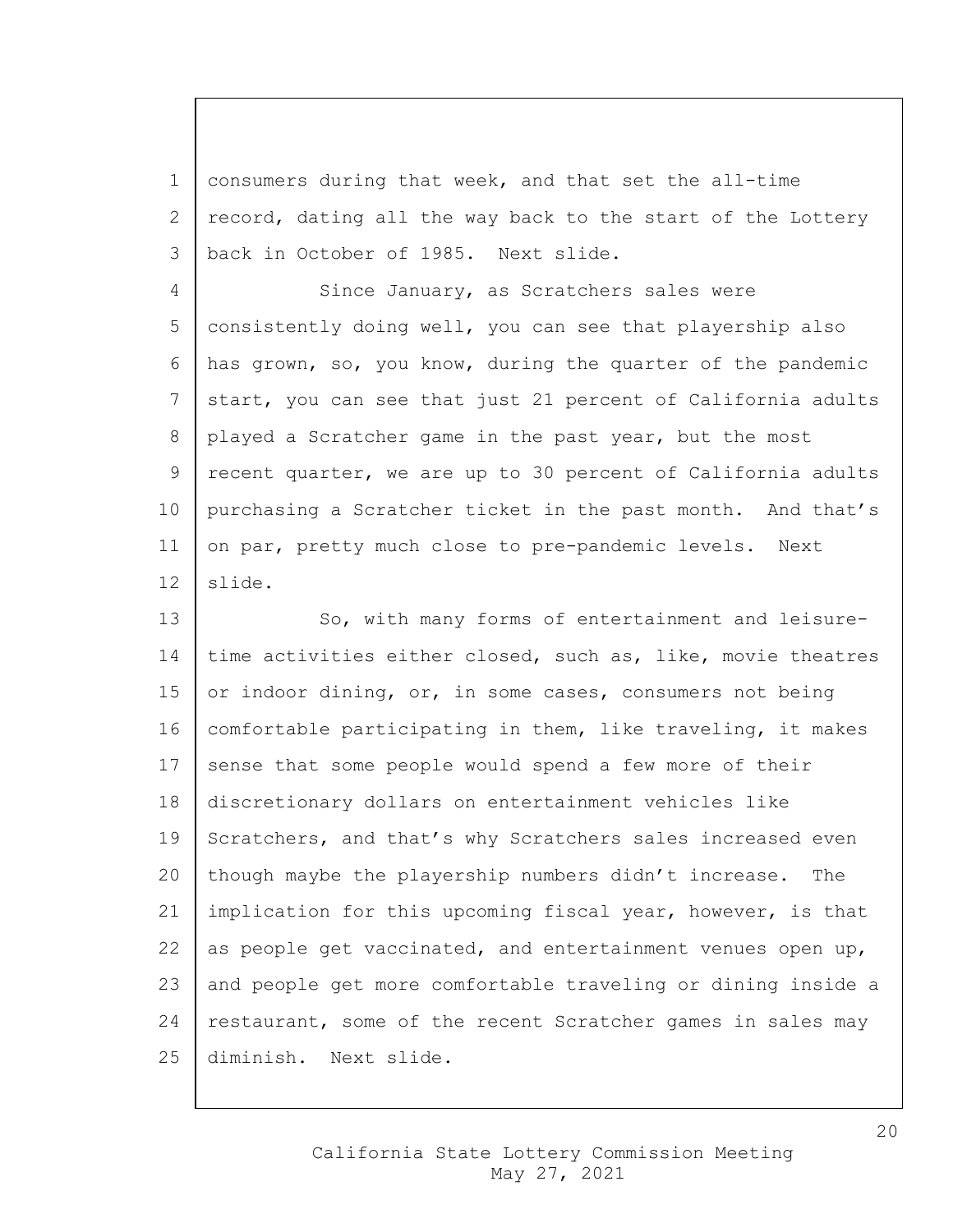1 So, the jackpot games have been strong, and as 2 discussed earlier, primarily because of the large jackpots, 3 but that's not the only reason. So you can see that the 4 current-year sales are likely to be about \$1.2 billion 5 across all three games combined, and that's about \$200 6 million over goal and over \$300 million over last year's 7 | sales. We had the \$1 billion jackpot in Mega Millions, and 8 | we have current rollovers in SuperLotto Plus, but really 9 importantly is that sales rebounded to their pre-pandemic 10 | levels after the big jackpots, and you can see that on the 11 | next slide, if you could change, please.

12 | So this chart -- let me explain a little bit --13 | represents  $-$  so, obviously, the sales in a jackpot game are 14 driven by the size of the jackpot, and so what we do is we 15 | compare the week's jackpot levels and find prior weeks with  $16$  similar jackpot levels, and then we compare sales at those 17 | respective weeks. So this chart is looking at comparing 18 sales in the week to prior weeks prior to the pandemic with 19 comparable jackpot sizes, and this is just in this current 20 fiscal year. So you can see from July through about late 21 December or early January, sales of our jackpot games were 22 | consistently well below what we previously experienced 23 before the pandemic with similar jackpot levels, in some 24 cases, dropping as low as 20 and 25 percent. Then we had 25 the large jackpots in January, but even after January, you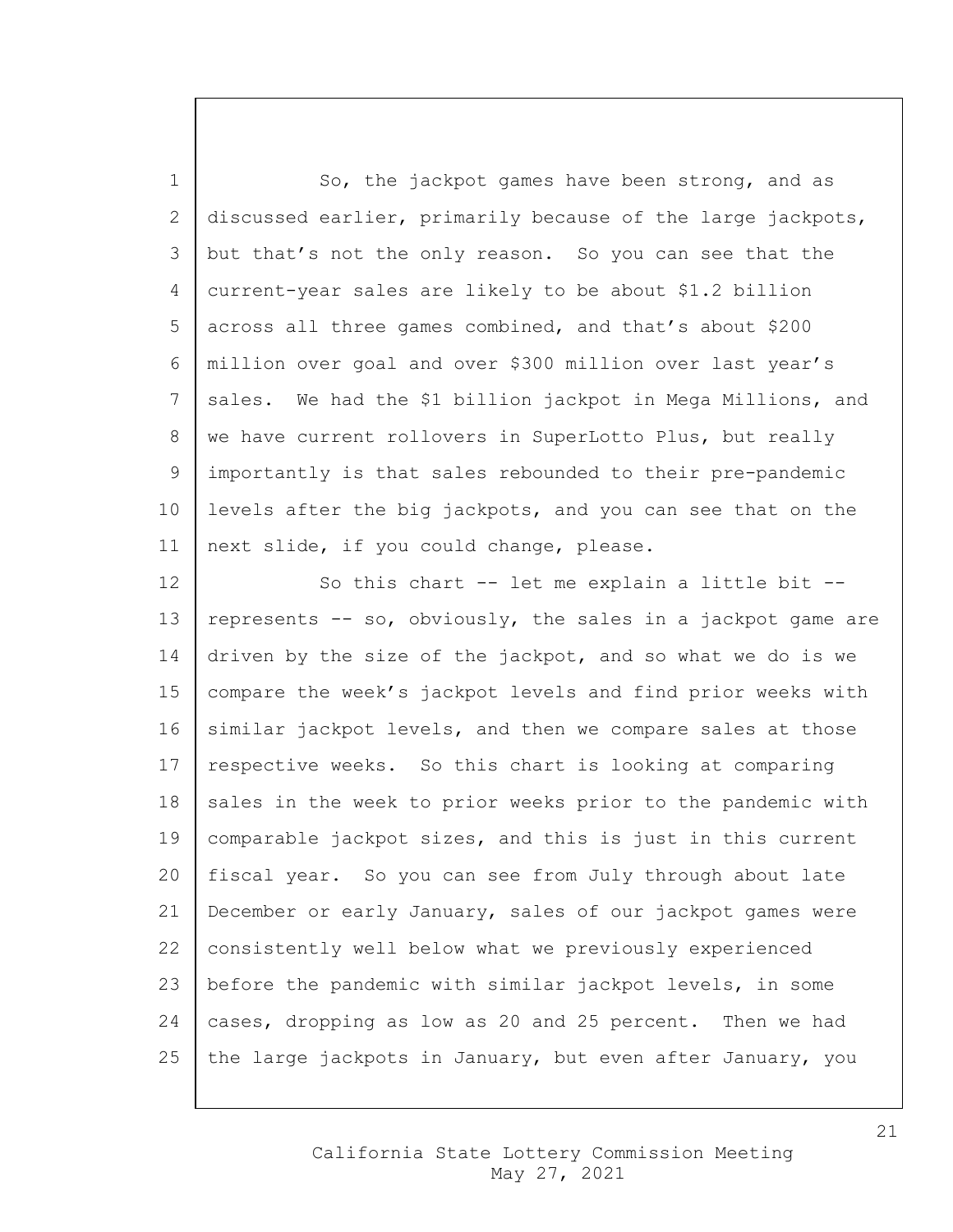1 | now see how the lines are pretty much above the zero percent line, meaning that the sales we're experiencing now are close to the levels we were seeing previously prior to the pandemic, and this is good news as we look forward to the 5 setting of sales goals for next year, because it does look like the large jackpot we had in January was able to re- engage more of our players and bring back some more interest in the Lottery, along with of course as people get vaccinated and feel more comfortable going on shopping trips 10 and so forth. Next slide.

11 Switching to a different product, soon after the 12 stay-at-home directives took effect, Hot Spot sales took 13 severe hits, and actually the largest hits in terms of all 14 of our products because more of its prime retail locations 15 | were closed, like bars, restaurants, bowling centers, 16 fraternal organizations, places where people may socialize 17 or stay for more than an hour. You can see from this slide 18 that by summer, sales began to grow and return to their pre-19 pandemic levels. And more recently, since about February-20 March, sales are climbing yet again, and they're above the 21 pre-pandemic levels, and they're actually -- we've had some 22 record-breaking weeks. One driver for this is that we've 23 seen sales increase at more traditional Lottery locations 24 like convenience stores, liquor stores, grocery stores for 25 the Hot Spot product, and of course, in the late and early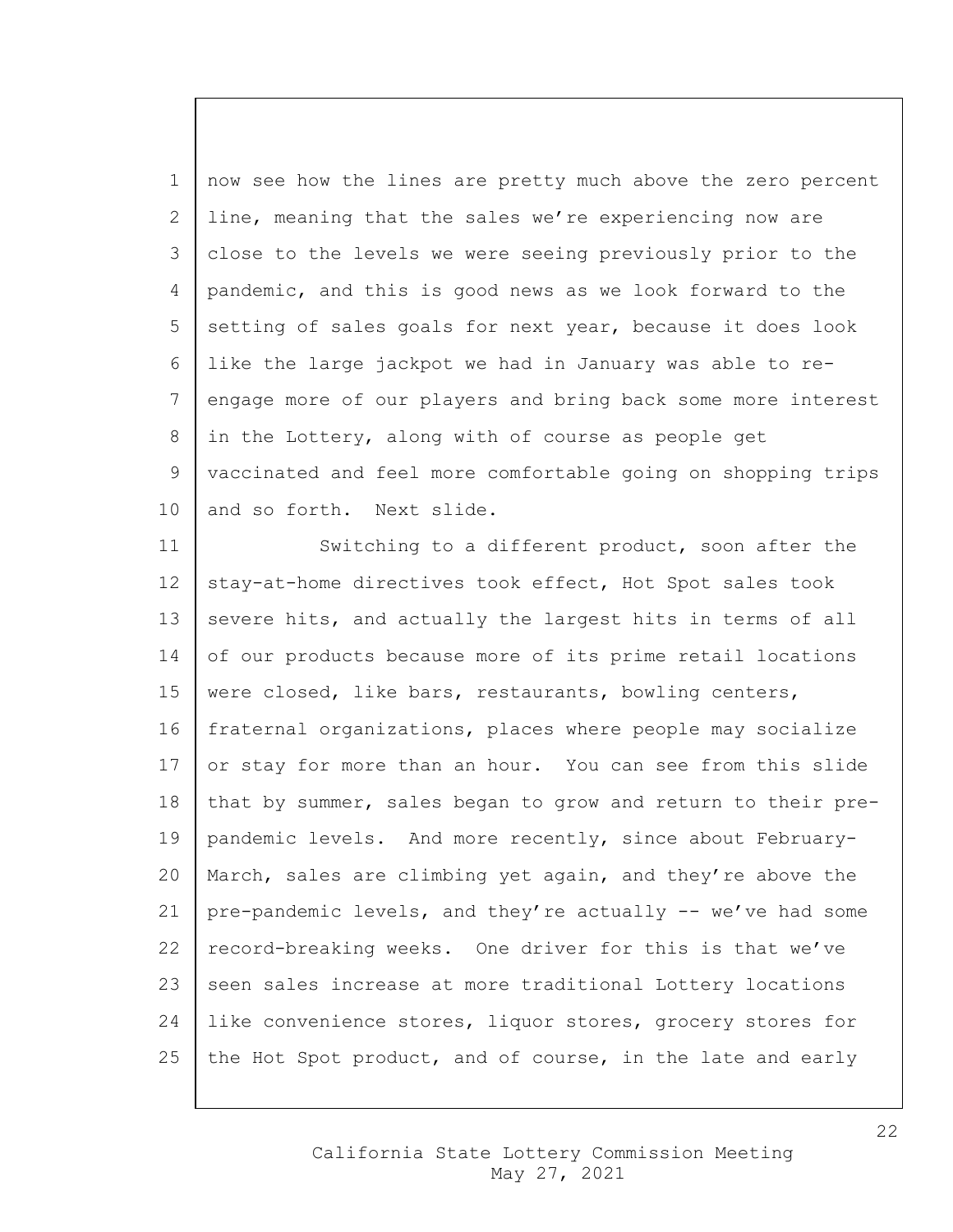1 Spring, we began to see some social locations resuming some 2 prior operations. Next slide.

 However, the biggest driver was an increase in the percentage of adults playing Hot Spot. You can see here the percentage of adults playing has increased over the past few quarters, almost doubling some of their earlier levels. So it does seem that some of our existing Lottery players, 8 people who might have been Scratcher players or jackpot game players decided to try Hot Spot and have continued playing 10 | that game. It should be noted that during the pandemic, 11 | certain marketing efforts through our own channel, such as newsletters and social media posts, have mentioned to our existing players to try another Lottery product such as Hot 14 | Spot, and those efforts seem to have definitely paid off. Next slide.

16 Now this represents Daily Games average weekly 17 | sales on a quarterly basis, so it is a little different from 18 the previous slides. Daily Games sales, you can tell, were 19 probably the least impacted of all of our products when the 20 pandemic arose, and sales have been above the pre-pandemic 21 levels for much of this fiscal year. And probably since 22 January, as you can see, sales have really risen again, and 23 if you can go to the next slide, we can see the reason 24 behind it.

25 And again, it deals with the number of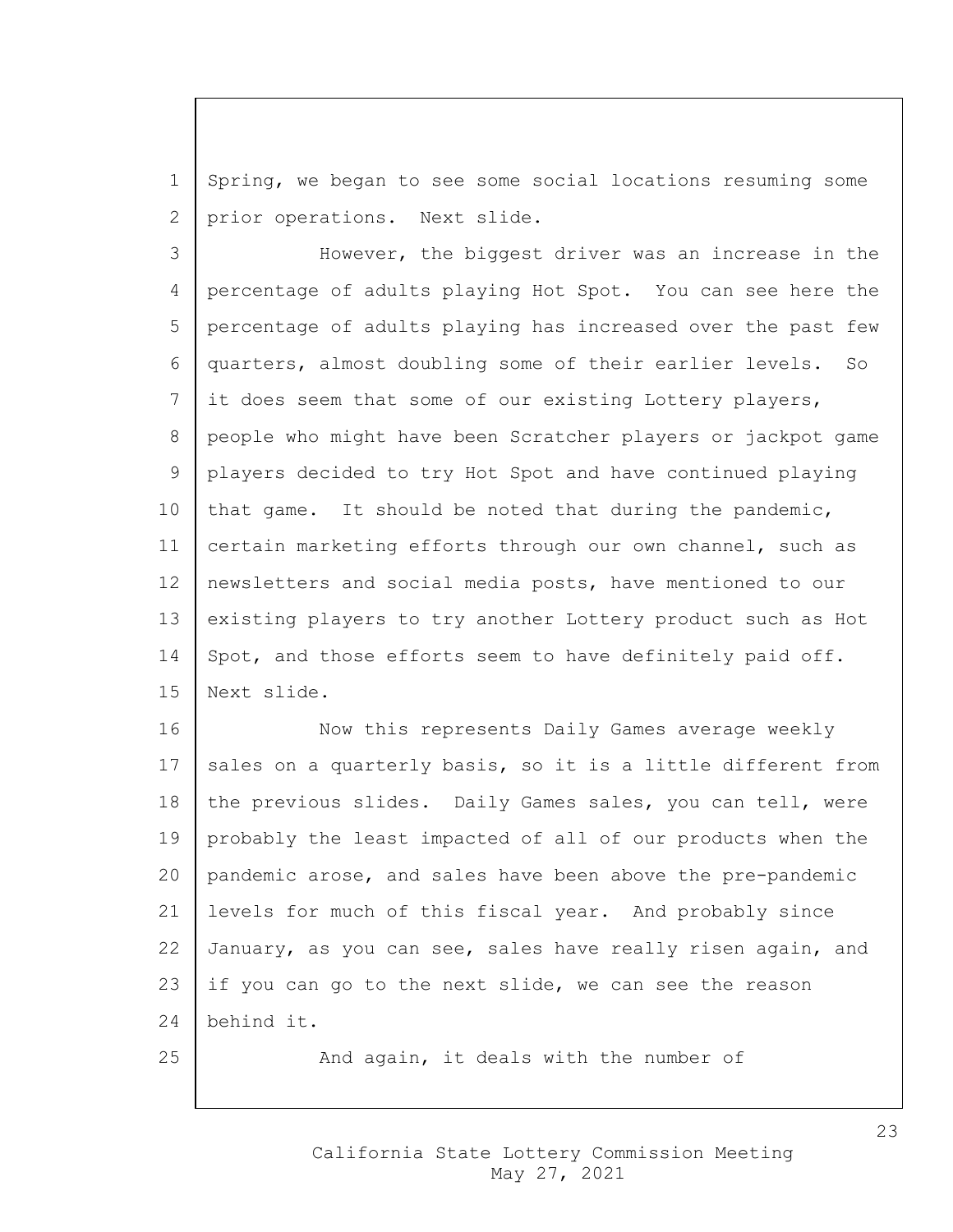1 Californians playing these games. You can see that the 2 percentage of California adults who have played any of our 3 Daily Games in the past month has significantly increased 4 over the past few quarters, and I will say we were showing 5 this for "played any Daily Game," but if we looked at each 6 one individually, you will also see this nice jump in 7 playership. Next slide.

8 Moving from our products to some general trends, I 9 think one of the many consumer trends that the pandemic 10 accelerated was the decline in cash usage. This data is 11 from our Federal Reserve bank in San Francisco. They 12 conduct a survey annually to look at the way transactions 13 are paid, and these transactions are outside of paying 14 bills. And if you look at the data, by 2020, only 19 15 percent of payment transactions were done with cash, and as 16 | recently as 2015, about one-third of these types of 17 transactions were done in cash, and so you can see the 18 | pandemic really, really has accelerated that trend, and some 19 prognosticators do feel that this type of trend will 20 continue because we have been seeing the decline in cash 21 prior to the pandemic, and that of course has implications 22 | for the Lottery that we will be looking at as we develop our 23 efforts strategically. Next slide. 24 Over the past decade or so, the retail industry

25 has dramatically changed. There's been new types of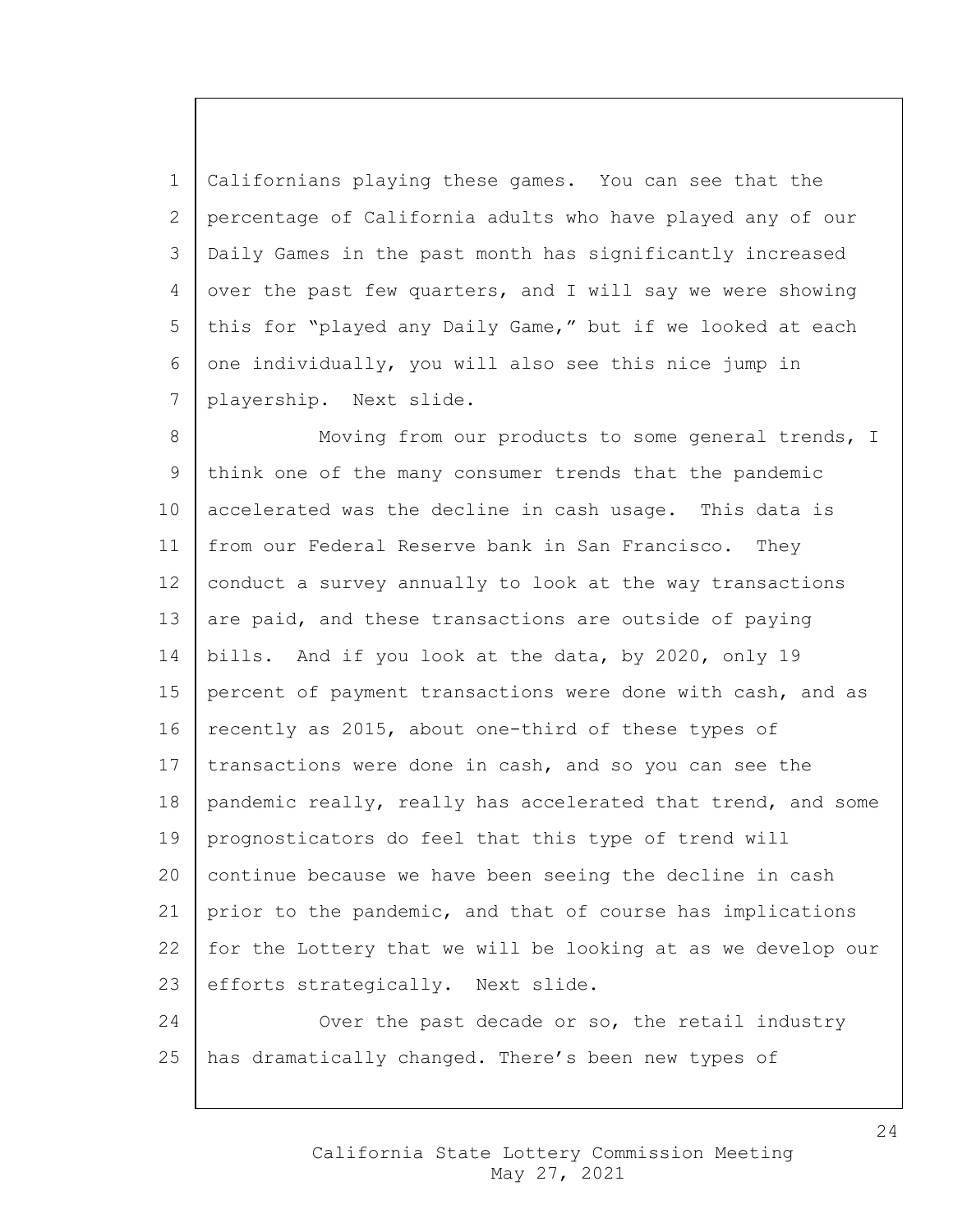1 retailers and shifts in the ways people shop at retail, yet 2 the type of retailers that are in the Lottery network remain 3 pretty much the same as they did ten years ago. Convenience 4 stores made up 49 percent of our locations last year, and 5 this percentage was about 44 percent ten years ago. In a 6 bit, I'll talk about some other data we have that actually 7 the U.S. Census Department does that does a census of retail 8 | locations, and we've been starting to work with that 9 information as well to identify some opportunities for the 10 | Lottery. Next slide.

11 | I want to spend a little time to explain some of 12 the new ways of selling Lottery tickets that some other 13 Lottery jurisdictions are exploring. In fact, the ones I'm 14 going to talk about today involve selling tickets right in 15 the cash register laying at, say, a supermarket or a multi-16 lane large retailer, so they present great opportunities for 17 | us. The first one I'm going to talk about is called 18 QUICKTICKET. It's on the left. You can see a picture 19 there, and that comes from the Texas Lottery, who is 20 employing this new device. What it does, it essentially 21 uses the Gift Card Network that retailers have already in 22 their locations, and that network is connected to the gaming 23 system and the Lottery, and no terminal then is therefore 24 | required. What happens is the card you see in the picture, 25 | they have pre-printed QUICKPICK numbers on them, and then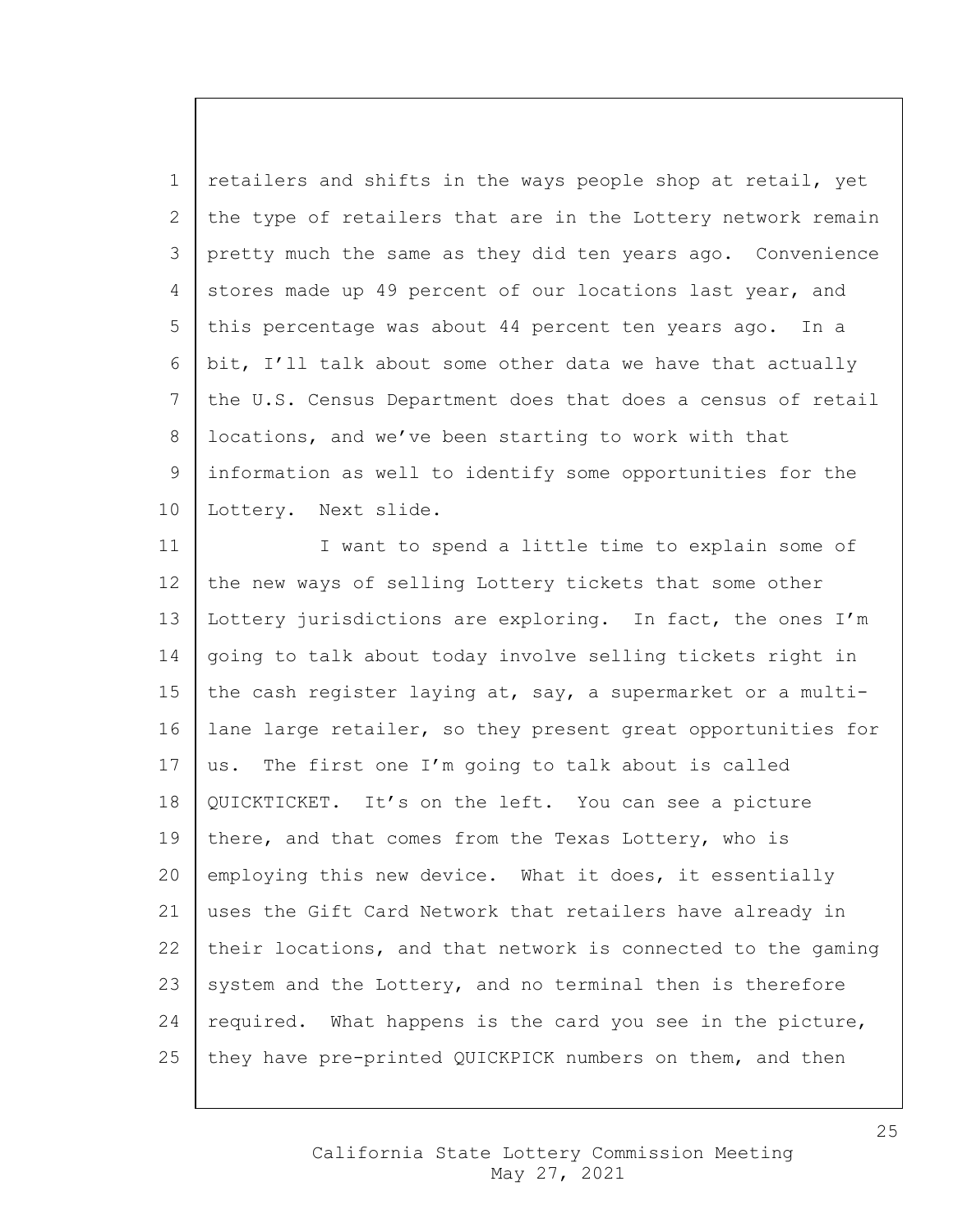1 they are overlaid with latex, so that players can't see the 2 | numbers. So what happens is you take one of the cards, and 3 you hand it to the clerk. The clerk scans it, much like 4 when you purchase a gift card, and that activates that 5 ticket. The player can then scratch the ticket to reveal 6 their numbers. And then behind the scenes of course, 7 through the Gift Card Network connected to the gaming 8 system, that wager, if you want to call it that, is then 9 registered in the gaming system and is activated for the 10 | next draw. So it's a very different way; it doesn't require 11  $\vert$  a retailer to have a terminal or printers or things like 12 | that at the in-lane location, which does make it attractive 13 to the retailer. The second method is called the Receipt 14 Ticket, and so here the best way to describe it is thinking 15 of, again, maybe like if you go to Costco, and you're going 16 to buy, like, \$100 worth of dining at a certain location, 17 | like I've done for \$80, what you do is you take this card  $-$ 18 so it's not printed with any numbers or anything, it's just 19 a card with a UPC type of code on it  $-$  and you take that 20  $\vert$  card up to the register. The clerk will scan that card just 21 like other items at a grocery store or other items like at 22 other mass merchants. Then a Lottery ticket is issued from 23 the retailer's point-of-sale system, and it's printed on the 24 | regular register receipt paper. So the retailer must add 25 functionality to their POS system, and that is connected to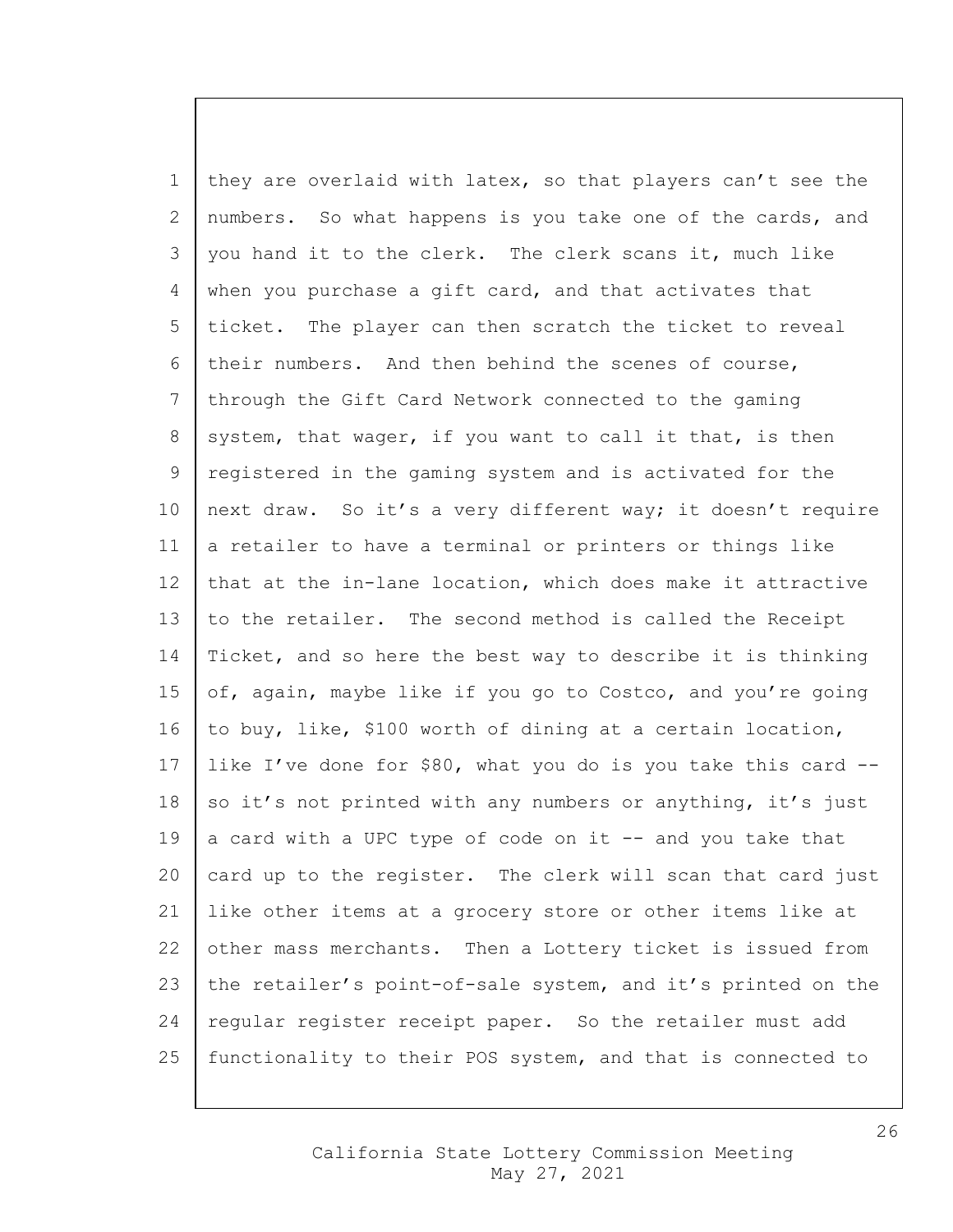the Lottery's gaming system through again an API that the national organization of lotteries (NASPL) work together 3 with industry representatives. So that way, again, it doesn't require a specific terminal at the register area, and that again allows for the tickets to be bought in lane where the consumers are because right now, let's say, in a 7 supermarket, a Lottery purchase has to be done outside of 8 where they're buying their groceries. So these are some exciting new types of in-lane sales concepts that are being piloted in the Lottery industry that I wanted you to be 11 | aware of. All right, next slide, please.

12 | Okay, so this coming year, we'll see a mix of 13 objectives and initiatives that both respond to issues 14 needing more immediate attention along with objectives that 15 have an eye towards the future to deliver growth in 16 subsequent years. There'll be two objectives that will deal 17 with more immediate needs, some of which result from the 18 | pandemic, and there'll be three objectives where the Lottery 19 | will be looking towards the future. And I think compared to 20 the current fiscal year, we all believe that the Lottery 21 will be able to put more focus on investigating ways to  $22$  transform the Lottery for future growth because as the 23 | pandemic begins to subside, I think we can devote a little 24 | more attention to some longer-term issues. Next slide,  $25$  | please.

27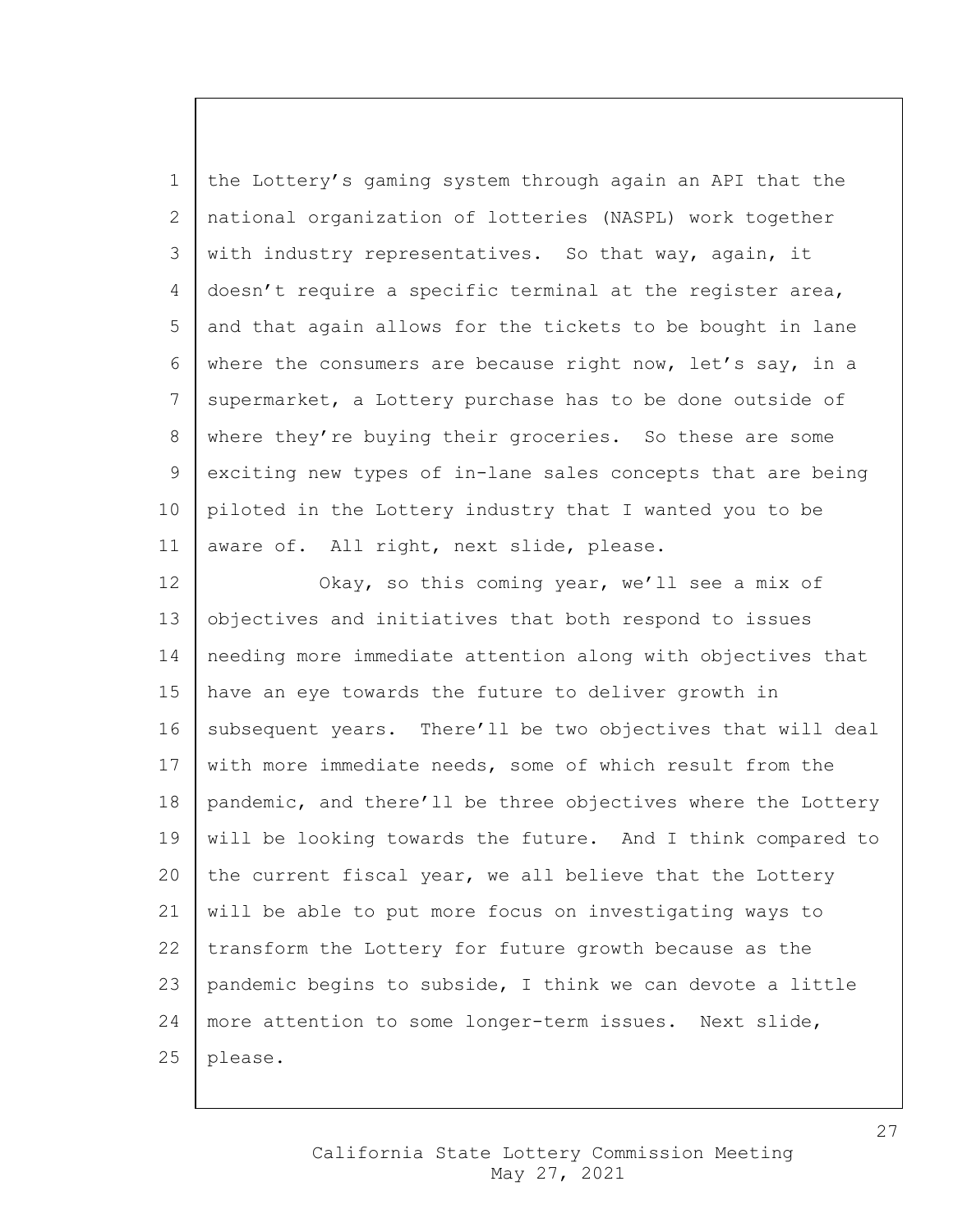1 So in terms of responding to some immediate needs 2 resulting from some of the recent trends that we've 3 discussed, examples include the need to re-engage our casual 4 Scratcher players. So the Scratchers category repositioning 5 effort, that marketing campaign, to bolster interest with 6 our casual players, that is planned for this upcoming fiscal 7 | year. And one of the nice things that I've noted is that we 8 increased playership of Daily Games and Hot Spot, so that 9 | was unanticipated, the size of that gain, and as such, there 10 probably is an immediate need to make sure to maintain that 11 increased playership. We've got to retain those recent 12 adopters of those games, and there'll be an initiative such 13 as Jackpot signage, which will display the Fantasy 5 and 14 Daily Derby top prizes as well as localized efforts through 15 different retail efforts or promotions that are being 16 developed. And as you've probably seen in the news, there's 17 been a lot of changes in the workplace being announced by 18 various companies, and so it behooves the Lottery to work 19 and develop a post-pandemic telework policy and plan. Next 20 | slide.

21 The second objective that is dealing with more 22 immediate needs, and those are efforts to focus some 23 attention to reinvigorate retail. Obviously, retail has 24 gone through a lot of changes with the pandemic, and so we 25 do need to focus some additional efforts on reinvigorating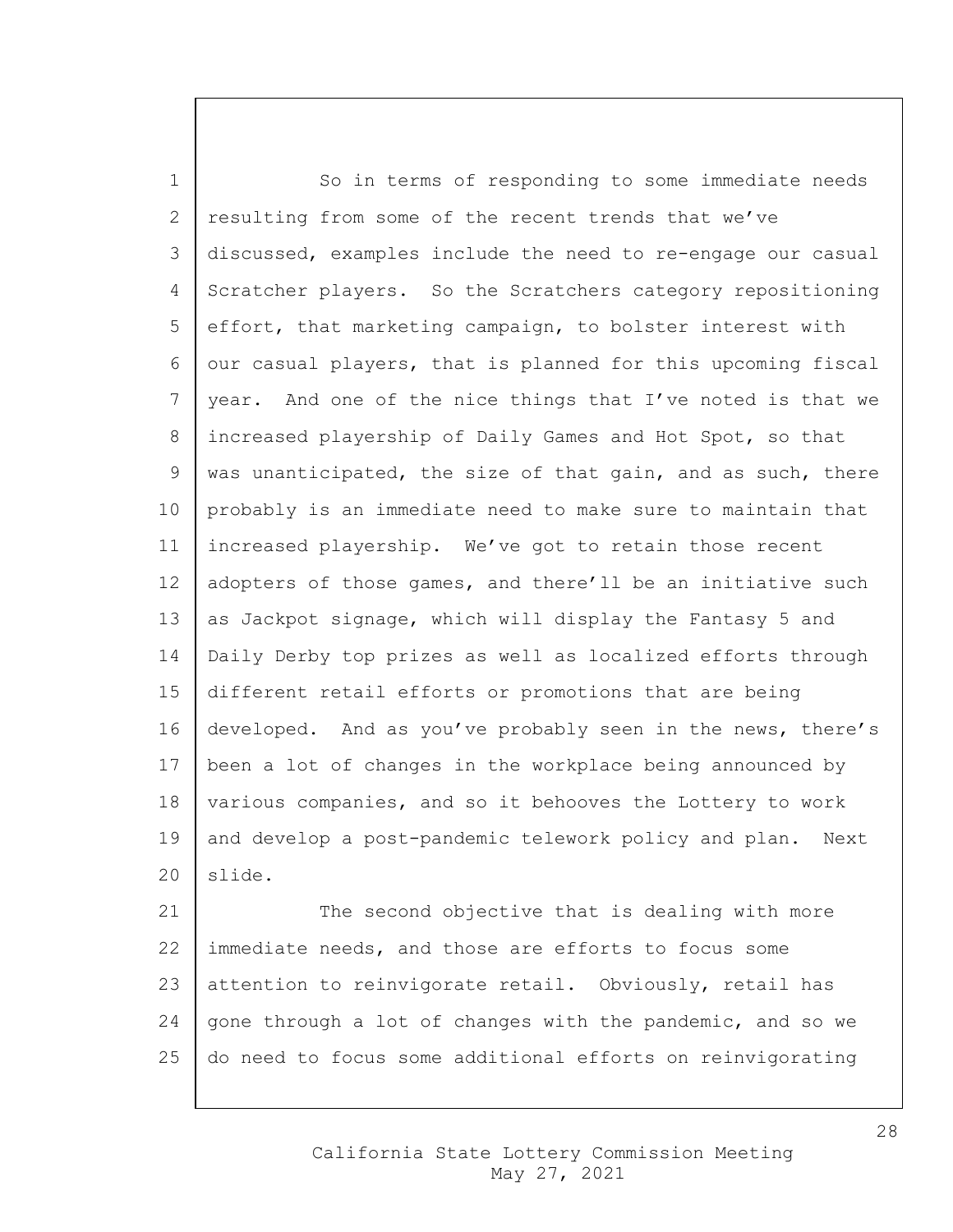1 | our retail channels. There are many initiatives focused not 2 only on ways to grow sales out of our existing retail 3 network but also areas that are looking for new channels to 4 grow our retail base. One thing I wanted to point out in 5 this, as you can see from this bullet, is the geographic 6 shift in our sales that we're seeing, and we're really going 7 to be doing some deeper analysis and to see if it continues. 8 | As an example, our sales were growing quite tremendously 9 | during the latter half of Calendar Year 2020, of this fiscal 10 year. And so suburban, residential communities here in the 11 Sacramento area, they were up in kind of 20, 30 percent 12 | range or higher. On the other hand, the area around 13 Downtown Sacramento, the Downtown Core Area, they saw their 14 sales decline by seven percent year over year. So you can 15 see, because of the things like telework, where our retail 16 sales are coming from has dramatically changed as people's 17 | workplaces have changed, and so we're going to be working 18 quite a bit this coming year to really understand that 19 | phenomenon as well as look at if that trend is changing, so 20 that we can adjust accordingly. Similarly, we'll be looking 21 at trade channels that we talked about. So there is data 22 | available to view, a census that identified the number of 23 certain types of locations, whether it be convenience 24 stores, gas stations, et cetera, that are present in this 25 State, and so looking at that data and comparing it with our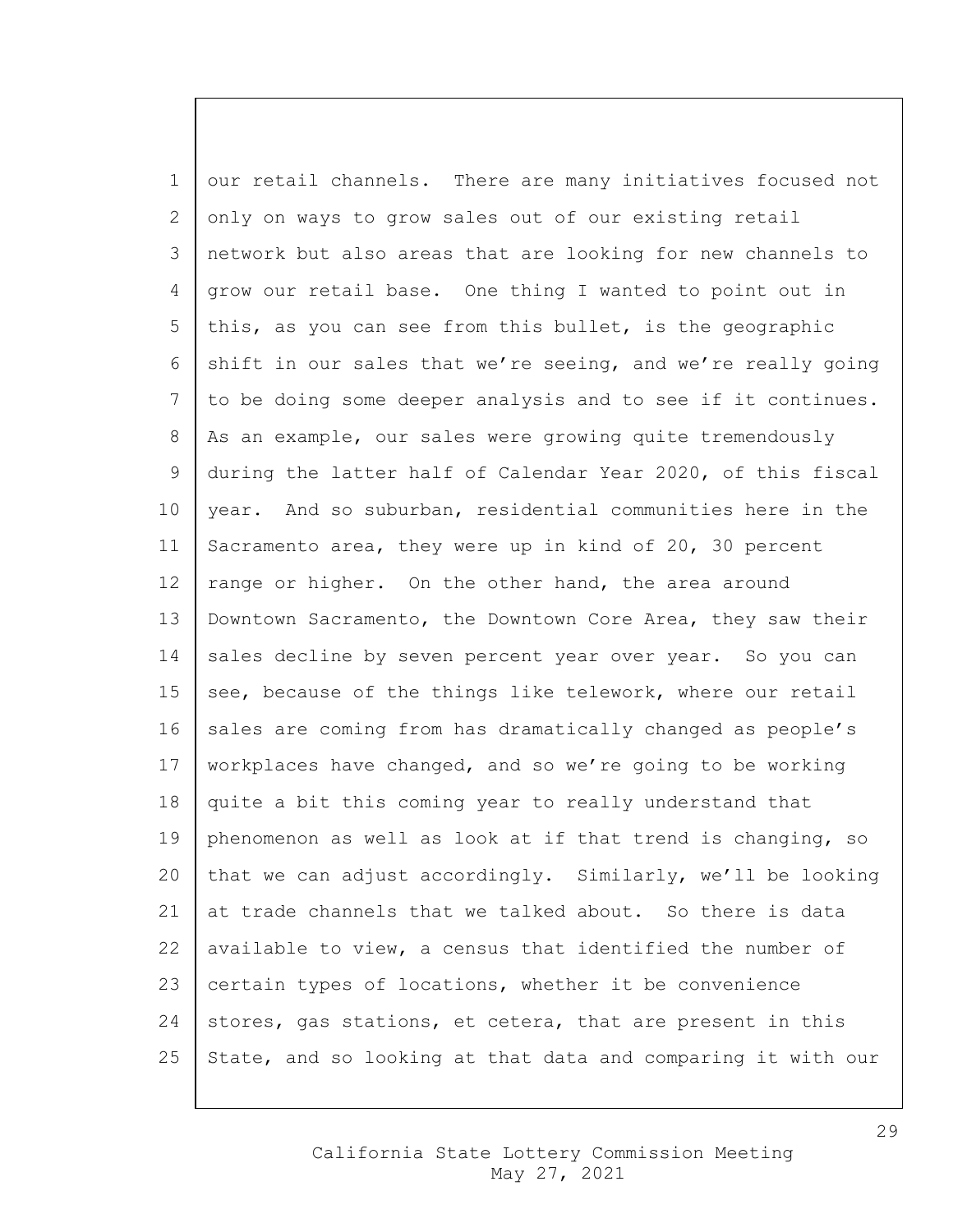1 own database, we're able to understand what percentage of 2 the locations in California are we penetrated into? And 3 some of the locations, like convenience stores and gas 4 stations and liquor stores and so forth, we are pretty much 5 saturated at close to the 100 percent level, so there really 6 aren't many more of those locations. On the other hand, 7 there are a number of trade channels where we may only have 8 one, two, three, four or five percent of the possible retail 9 locations in that channel, and some of those locations do 10 pretty well for us that are selling Lottery at this time. 11 | So again, we'll be doing some deeper analysis in that area 12 to find some growth opportunities. Another example of some 13 of the new ways that we've been talking about, new ways to 14 sell Lottery tickets, we have teams tasked to kind of 15 | research, evaluate, and really understand what will it take 16 to begin these methods, and what types of sales potential do  $17$  they offer so that we can determine whether it should be one 18 of our priorities. A great, exciting area is the 19 | acquisition of the next generation of self-service machines. 20 These units allow for touch-screen technology, allow for 21 more stations of Scratchers for some of the units, and other 22 units will allow us to expand into new types of retailers. 23 And finally, I did talk a little bit more about analyzing 24 the retail penetration and performance that really, we can 25 look at finding those opportunities for expanding our retail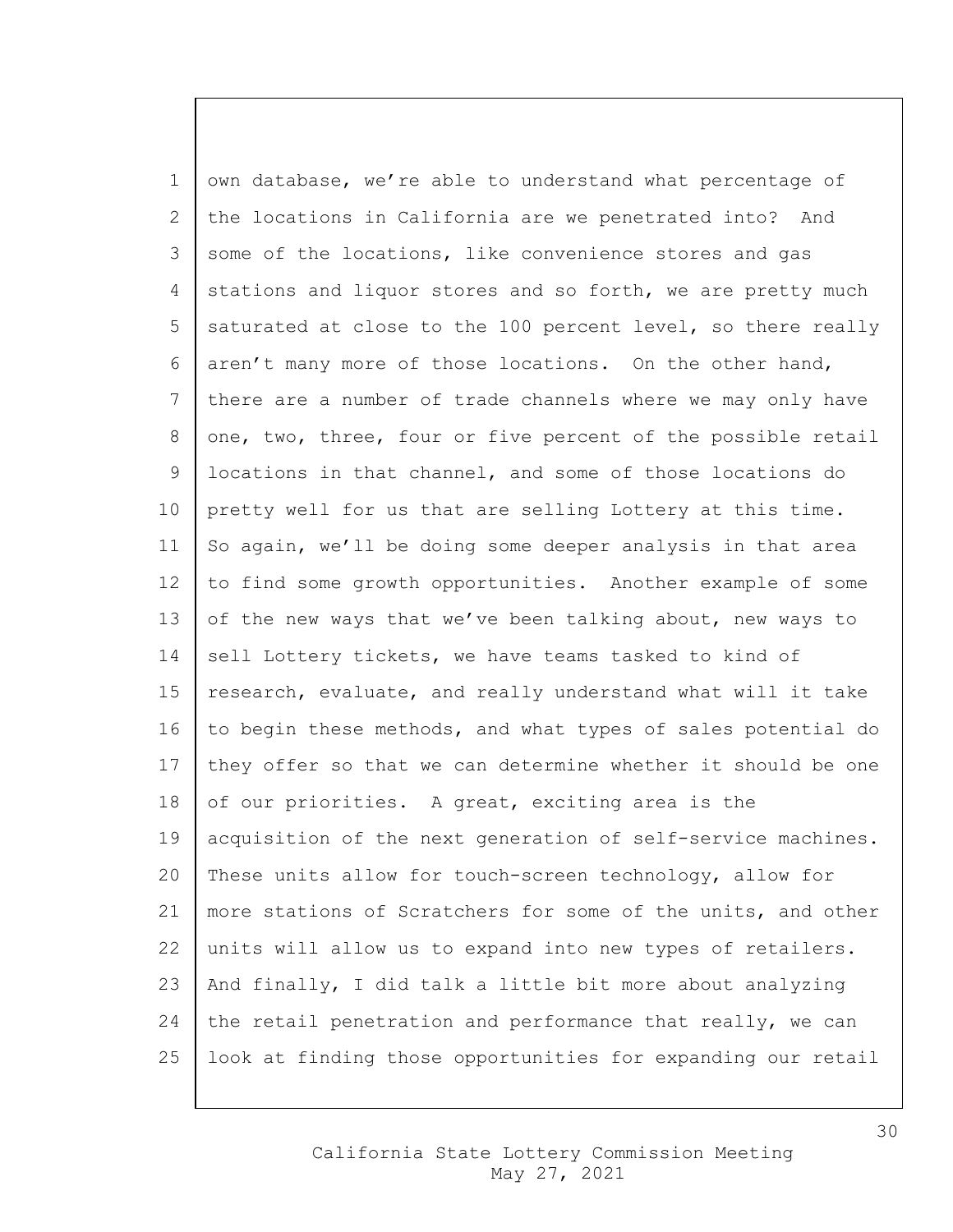1 | network. Next slide, please.

2 So one of the objectives, starting to move a 3 little bit into the longer-term range areas are dealing with 4 our Jackpot games. The reason why Jackpot game performance  $5$  and sales is so important is that these games offer much 6 higher profit margins than Scratchers. So as we increase 7 sales of these products, more dollars go towards our 8 | contributions to Education. It's a way for us to balance 9 our portfolio as we strive to optimize our payouts. And 10 | again, for many years after the passage of AB 142 on the 11 Lottery, the organization was very focused on Scratchers to 12 demonstrate the effectiveness of prize payout in delivering 13 more dollars to Education. There are a number of areas 14 where the Lottery over the next year will be looking at ways 15 to strengthen sales in the Jackpot games, some at very 16 short-term in the sense of  $-$ - Sharon, in a minute, will be 17 | talking about Powerball changes that will be coming up this 18 fiscal year. The Mega Millions Consortium is looking into 19 | changes to its product, and so research and development in 20 | that area will take place during the upcoming year.  $We'll$ 21 also, for our own internal games, our California-specific 22  $\vert$  games, staff will be looking at developing ideas, testing 23 these ideas, and assessing them so that we can determine 24 which ones pose the most benefit for us in terms of other 25 Draw games. And finally, the placement of more Jackpot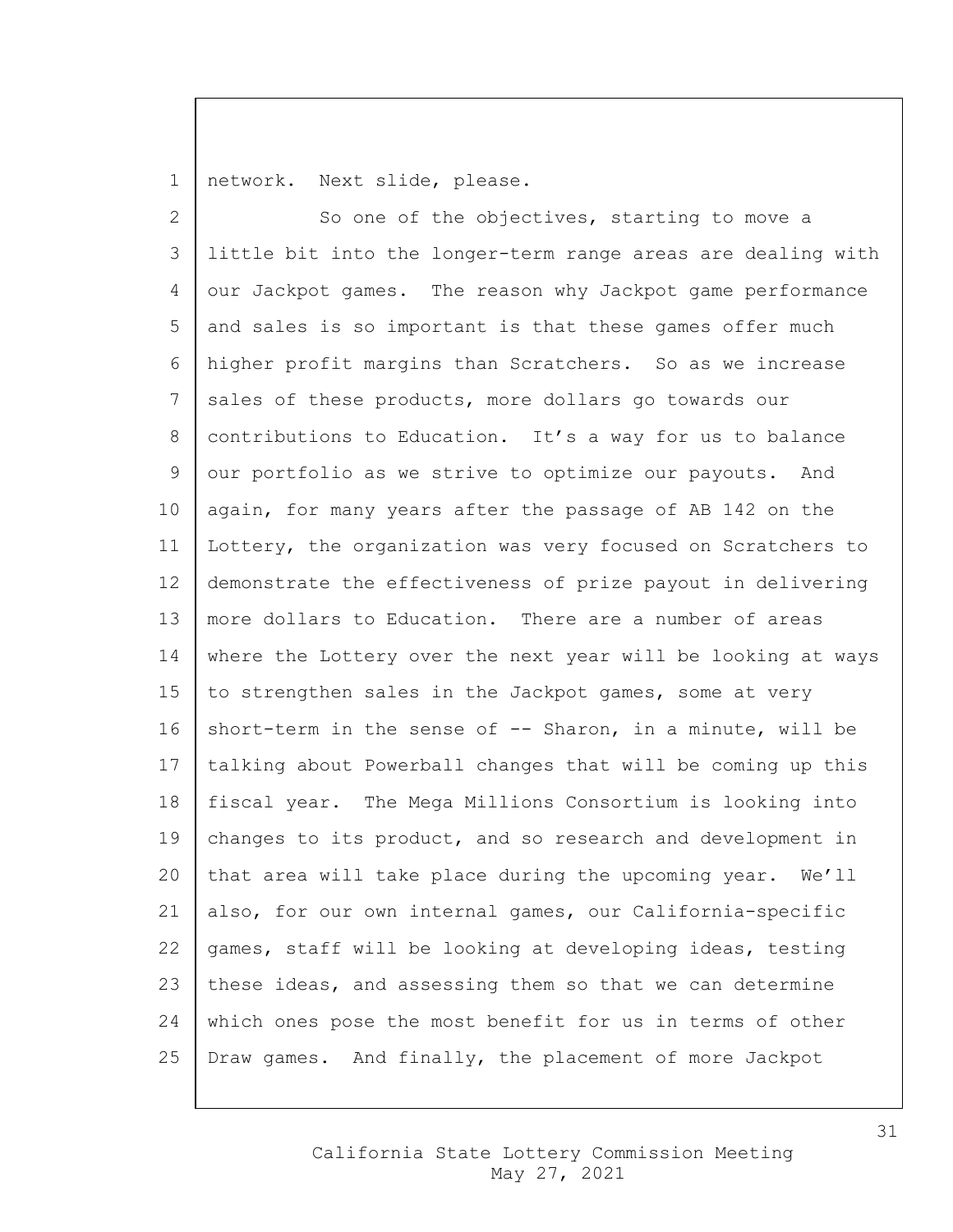1 signs, because as the jackpots grow, awareness of that and 2 keeping it top of mind is really critical for growing sales 3 at those higher Jackpot levels. Next slide, please.

4 On a long-term basis, it's really important to 5 grow participation in the Lottery; that's one of the 6 Lottery's long-term goals. Even though currently about two-7 thirds of California adults have bought a Lottery ticket at 8 least once in the past year, we want to make sure that our 9 sales come from a wide number of people rather than relying 10 on just a few people for our sales, and so that's a long-11 | term goal. After much research in this area, we've bequn to 12 understand the barriers, why certain people don't play the 13 Lottery, and so some of those efforts will begin this 14 upcoming year, such as looking at the way we position 15 Scratchers, so the Scratchers-category repositioning effort 16 in the upcoming year will help defuse some of those 17 | barriers. Another way that, at least for Scratchers is a 18 barrier to play is the actual process of selecting a 19 Scratchers game. You know, an average retailer now carries 20 in excess of 24 or 25 different Scratcher games at various 21 different price points with different themes, with different 22 | ways to play, that for a non-player becomes rather daunting 23 and scary, and the best way that they kind of solve that 24 situation is deciding not to play. And so we've got to 25 strive to make ways that make the game selection process a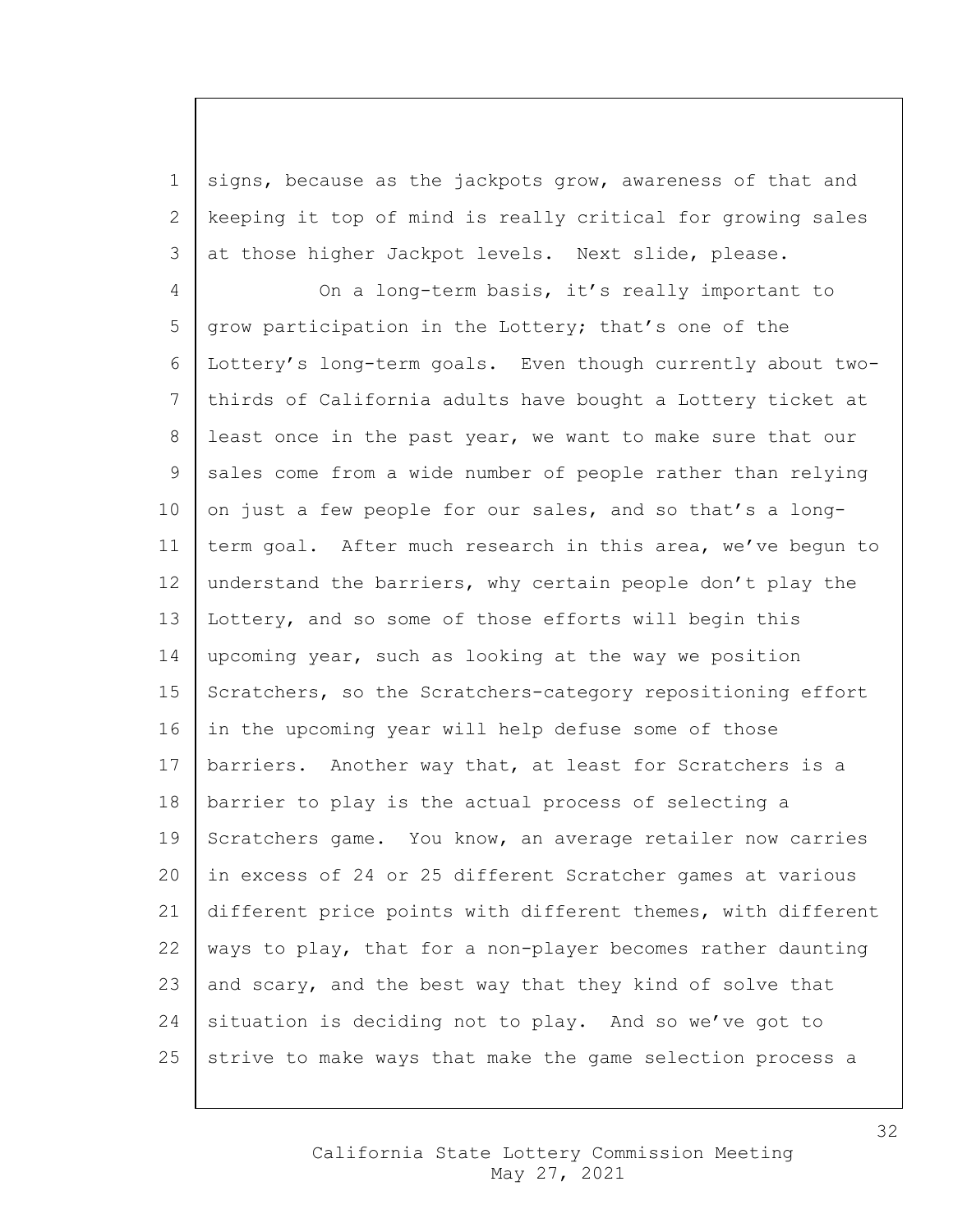1 little easier at retail for the non-players. And we're 2 going to be investigating ways to do this while at the same 3 time reducing the potential for ticket thefts by having all 4 of our ticket dispensers currently displayed, so this is 5 going to be a win-win situation as we were work on finishing 6 them over the next year. And another barrier of course is 7 understanding the Lottery, wondering what we're doing as an 8 | organization. So the goal here is to deliver more 9 information to the public and to our stakeholders about us  $10$  so that we can counter any myths. And as part of that, we 11  $\vert$  really need to inform Lottery staff and retailers, make them 12 well aware of the information and able to respond to 13 questions, because we have found that as more information 14 gets disseminated to the public, that they may have 15 questions, and they aren't going to necessarily come 16 directly to the Lottery organization. They're going to 17 either talk to a retailer, their local retailer about it, or 18 they may talk to somebody they know who works at the 19 | Lottery, so we need to make sure that those people are well 20 informed and able to respond to those types of inquiries. 21 Next slide. 22 | The order to realize the type of growth that we

23 want to have to increase our contributions to Education 24 above the \$2 billion mark, an organizational review revealed  $25$  that we really need to transform the Lottery into a mature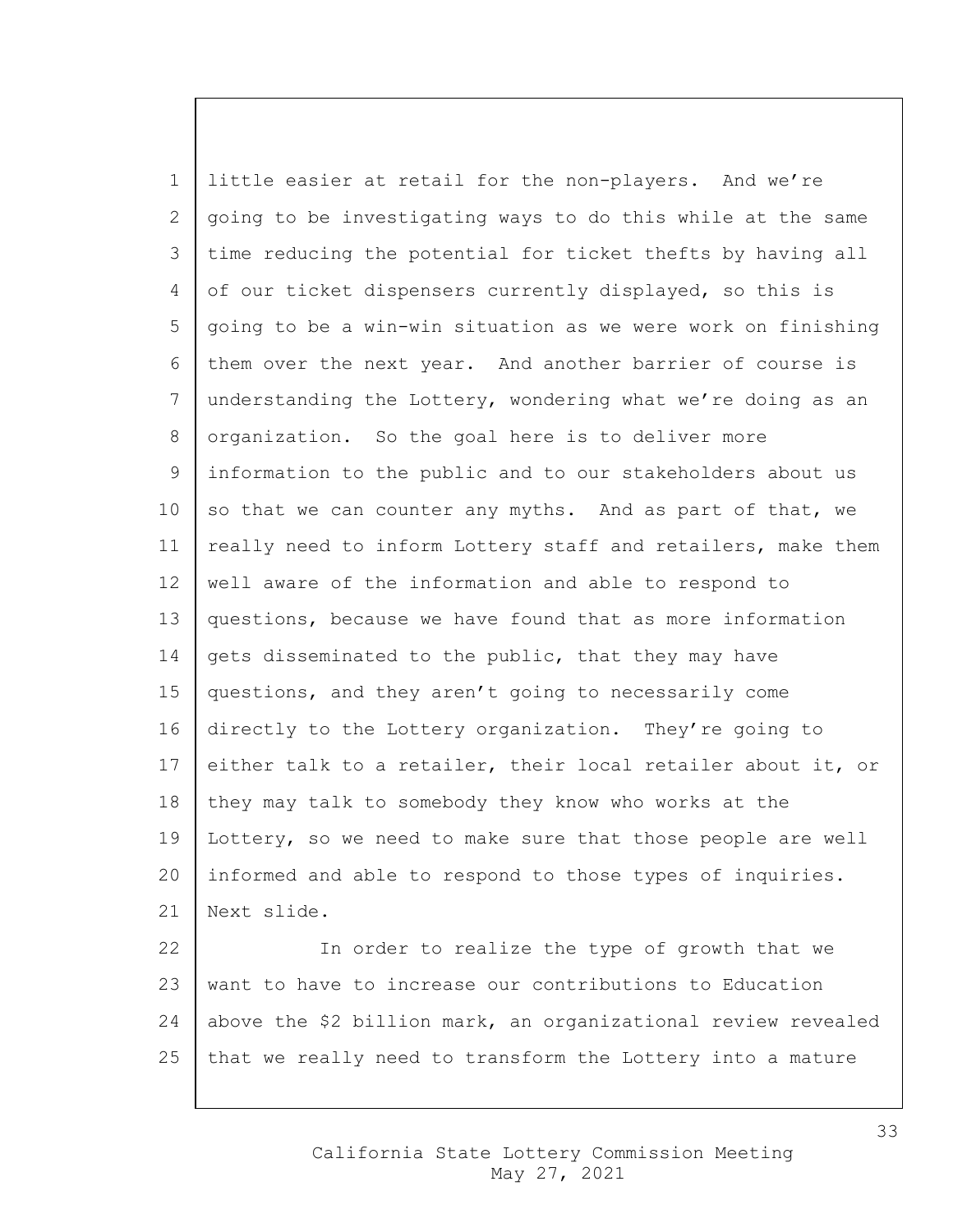1 yet modern and nimble organization, and that will include 2 things like improving our infrastructure. Projects being 3 completed in the upcoming year include the Epicor 10 4 Project, which has been a multi-year endeavor, transforming 5 our corporate culture and increasing staff engagement and 6 investigating ways to increase the efficiency and 7 effectiveness of our operations. Obviously, we're here 8 designed to increase our contributions to Education, so this 9 has become an important initiative. But it's not just at 10 | trying to find ways to reduce costs, it's really to solve, 11 look for ways to solve problems to improve the player and 12 | retailer experience but do so in a cost-effective manner. 13 | There are a lot of roadblocks, a lot of bumps that don't 14 necessarily make the player and retailer experience exactly 15 | 100 percent smooth for them, and so we really need to work 16 on those things. We'll have more details on all of these 17 initiatives and particularly in this area at the June 18 | meeting, because right now a lot of these initiatives and 19 projects are still being reviewed, discussed, and vetted 20 within the Lottery organization. So ultimately, though, 21 with all of these efforts, we'll be able to continue the 22 | record-breaking sales that we have, and this current year 23 | we'll break the \$8 billion mark for the first time, and 24 | through these efforts, we'll be able to continue to have 25 sales at that level and ultimately have much higher future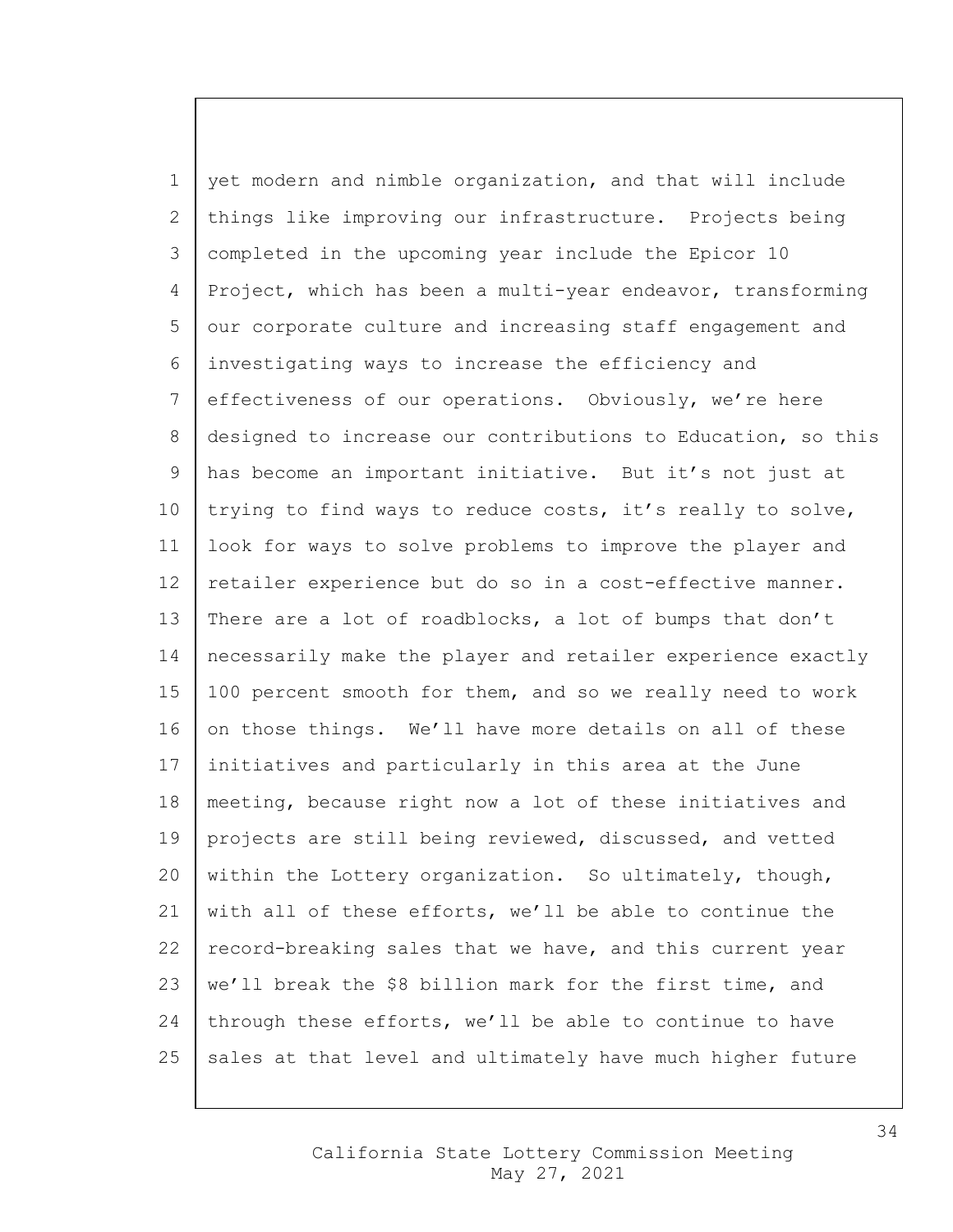1 sales growth, because since that's our ultimate goal again is to surpass the \$2 billion threshold for providing a contribution to Education. And that concludes my presentation. I can entertain any questions at this time. **CHAIR AHERN:** Okay, Jim, thank you very much. Does any member of the Commission have any questions for Jim?

 **COMMISSIONER STERN:** This is Commissioner Stern. I do. First off, I want to thank you for all that valuable information, and I want to thank the entire team on the incredible results from a revenue perspective and 12 | contribution back to Education. So, very well done, and I do have a question on the cash list streams action and how 14 | we're moving to more online, credit card-centric, but it was 15 | self-service kiosks, more sophisticated point-of-sale 16 systems. How do we think about capturing more information 17 | through a digital transaction to give us more insight into things like sales and marketing attribution? I do recognize 19 | this might be a two-hour question, but just any high-level 20 | insights on that would be interesting.

 **MR. HASEGAWA:** Yeah, I mean, that is a part of an initiative. There are some ways of getting a little bit 23 | more information, particularly if  $-$  even if it's not purchased digitally, but if it's purchased with some type of non-cash instrument, then there are ways of kind of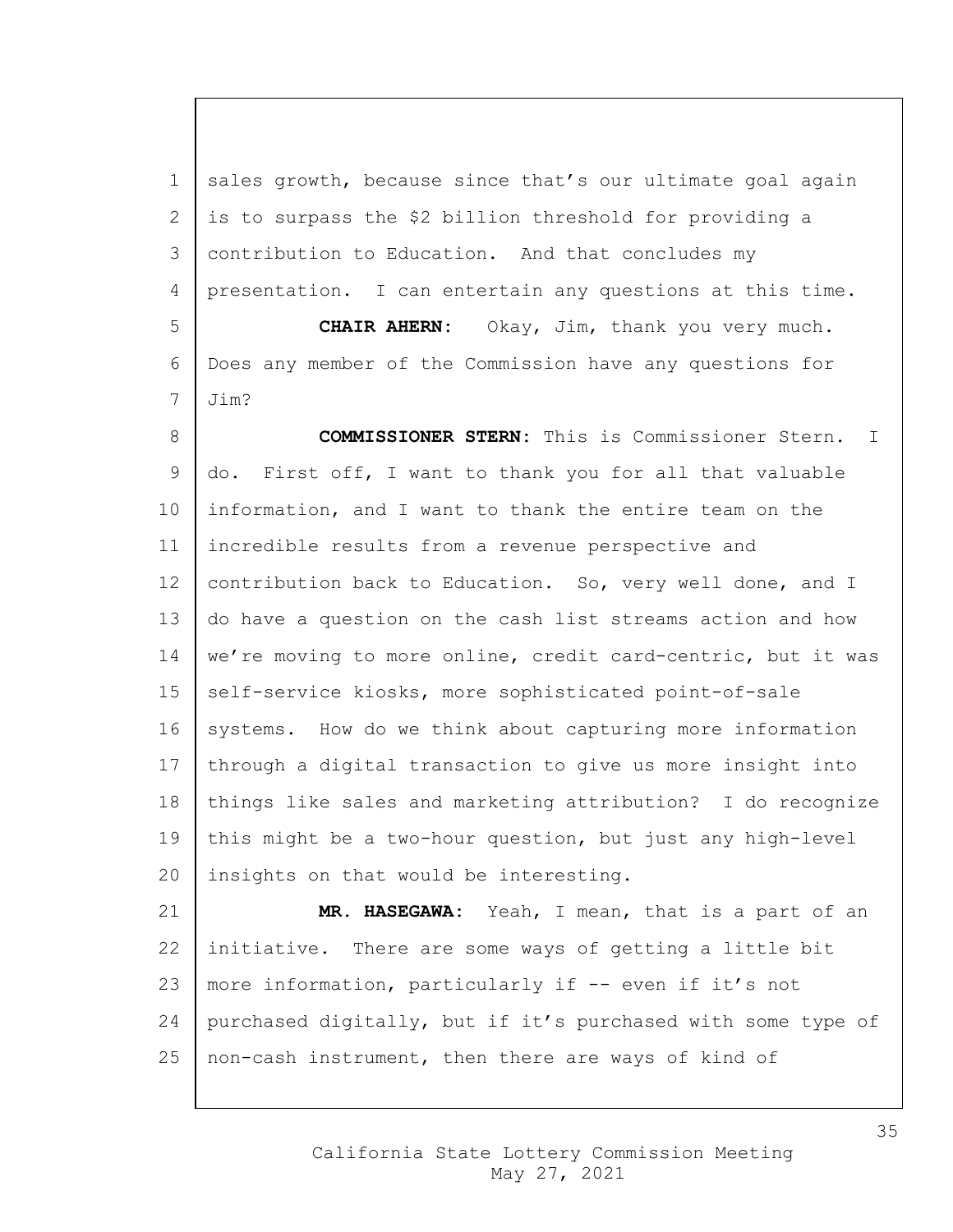simulating or doing some attribution models with that information. Like, I know with, like, say, debit card and 3 so forth, then they're able to, you know, even though it's 4 | still anonymous, they're still able to do a lot more with it in terms of the econometrics. So that would be a kind of, a more immediate step if we're able to get out of 100 percent cash transactions. If we can at least go to some type of 8 digital instrument for paying, then you can do some attribution. **COMMISSIONER STERN:** Great, thank you, and it would 11 | be interesting to explore that in further detail over time, 12 but, again, congratulations to all, and I appreciate the update. **MR. HASEGAWA:** Okay. **CHAIR AHERN:** Anyone else? **COMMISSIONER KIRTMAN:** Hey, Jim, it's Nate. I had a quick question. I was hoping you can just describe a little bit the Scratcher-category repositioning effort and 19 | what that means.

 **MR. HASEGAWA:** Okay. Actually, rather than me do  $\vert$  it, I think it would be better to have maybe Sharon explain 22 it a little bit. That's really a big effort within her 23 shop, and if she's on the call, if she doesn't mind taking that question for me, she'll do a much better job. **MS. ALLEN:** Sure, no problem, and we'll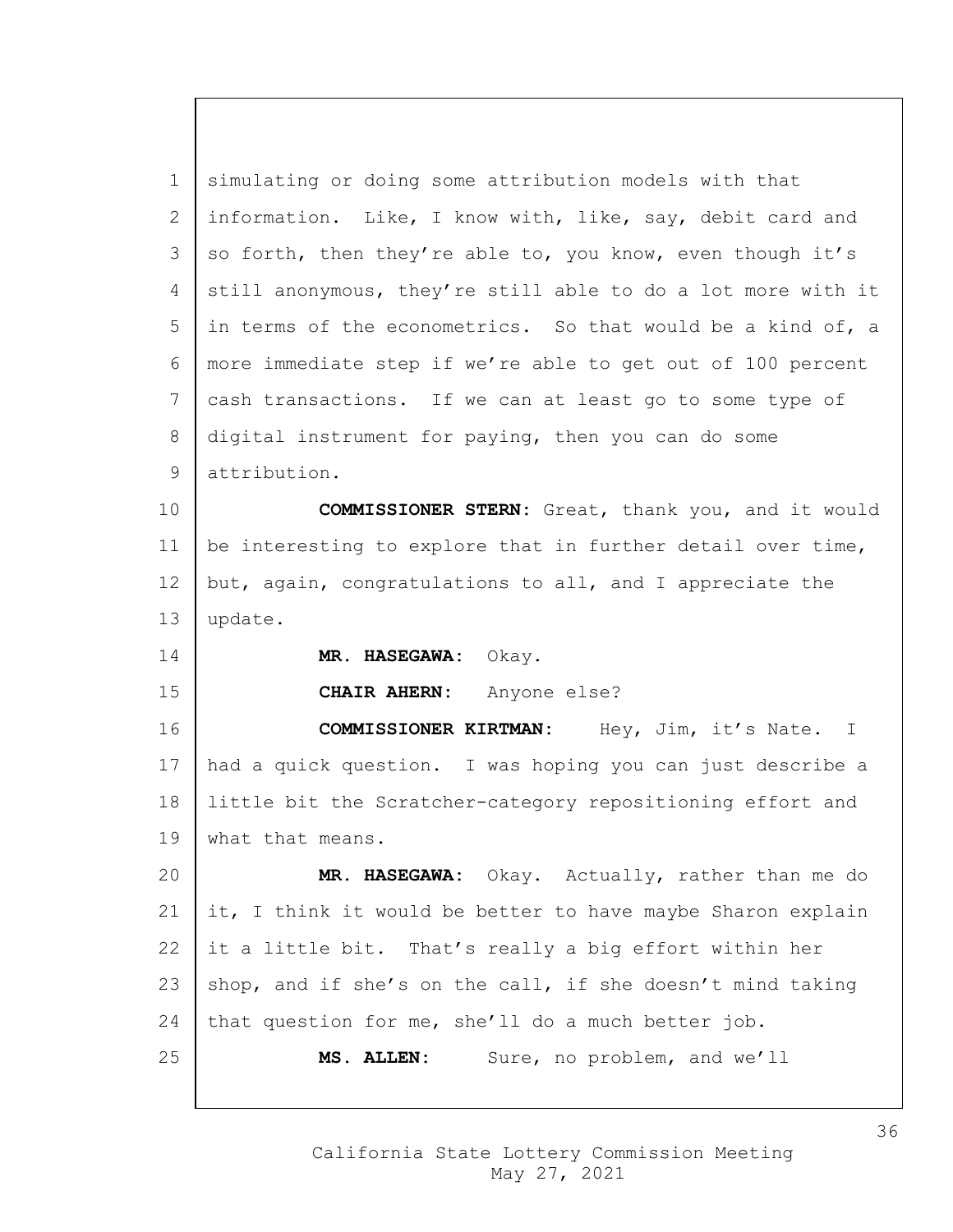1 definitely share more in a future Commission meeting. We're 2 working on it right now, and this is really to appeal to our 3 more casual players and new players who have barriers to 4 play the game in general. And looking at the entire 5 category right now, we've been very successful at building 6 and growing our players up through price points post-AB  $142$ , 7 and this effort is to look at the entire category and not as 8 | much focused on individual games. We will still have 9 communications to those loyal players who react every month 10 and love those new games and want to try everything, but 11 this effort is a repositioning for the category that 12 emphasizes the play aspect of the game itself and that 13 there's value just in the play and not only a win-lose 14 proposition, which is one of the barriers. It's to build an 15 emotional connection that this is fun playing Scratchers. 16 So more to come, but in general, it's a re-positioning shift 17 looking at the entire category. The individual games 18 certainly have an important part of the overall mix and 19 | continue to be strong performers, but this is to build some 20 value for the entire Scratchers portfolio to expand 21 playership. 22 **COMMISSIONER KIRTMAN:** Thanks, Sharon. One 23 | quick follow-up, only because I remember it was probably a 24 | year and some change ago that there was an update done to

25 | the State Lottery app, and I'm curious as to how that fits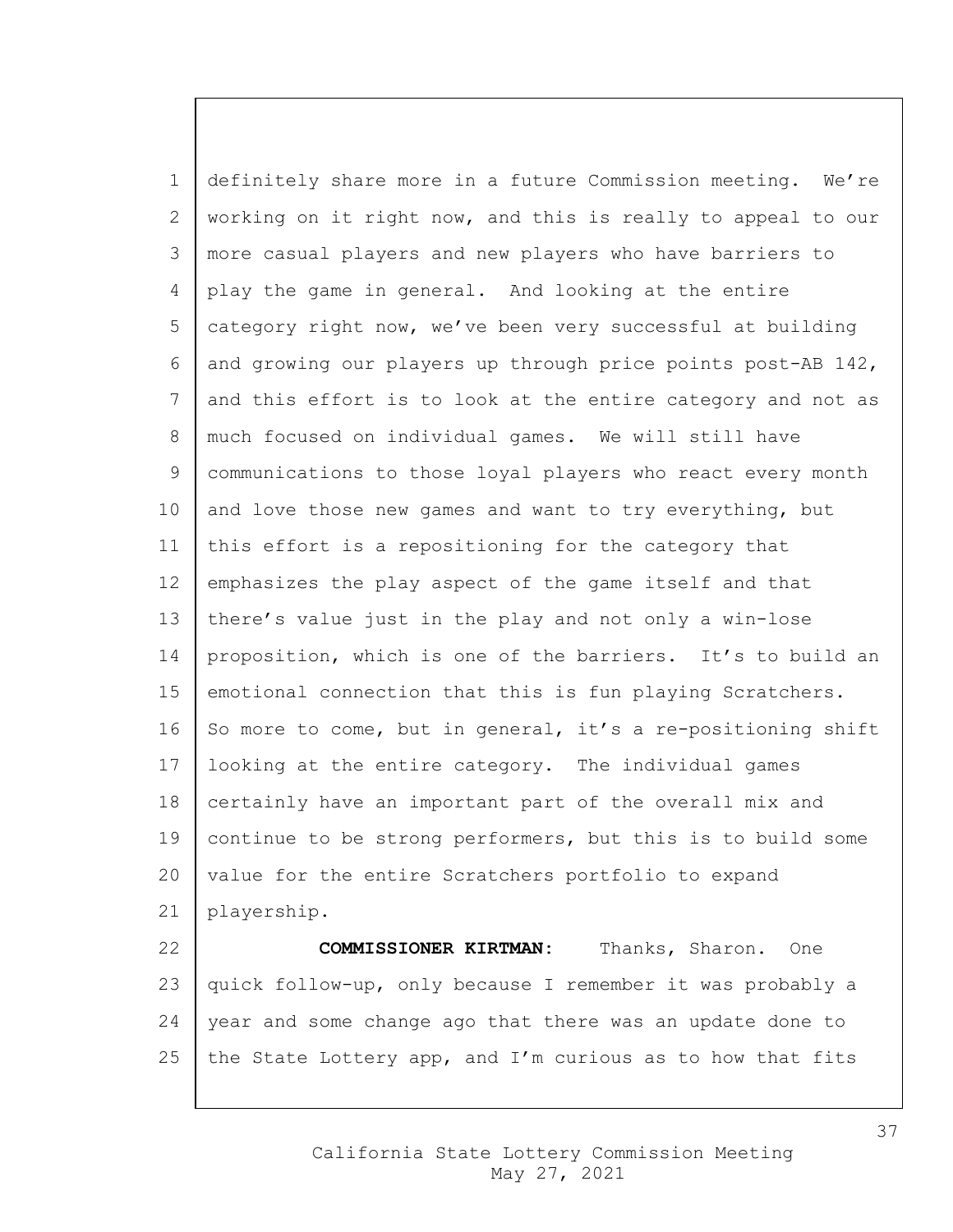1 into the overall plan, or is that app still going to be 2 simply used as a reference point for games and numbers? 3 **MS. ALLEN:** The app? 4 **COMMISSIONER KIRTMAN:** Yeah. 5 **MS. ALLEN:** Or I was -- the app that -- 6 **COMMISSIONER KIRTMAN:** The app. Yeah, yeah. 7 **MS. ALLEN:** -- yeah. The app is continuing to 8 evolve along with our website to showcase different features 9 and players coming in, so we know people definitely go there  $10$  to check winning numbers, to check the jackpots, to check 11 | their tickets to see if they've won. It's a big part of our 12 overall player experience. It's also an opportunity for 13 | players to enter into Second Chance for those games as well, 14 and it's a great opportunity for us to build data and to 15 understand further consumer behavior as well and connect and 16 | message. One of the things that we've launched recently in 17 | the last several months is an opt-in player notification, so 18 players who have downloaded the app, they can opt in to 19 | receive in-app notifications to let them know when there's 20 some games available or jackpot amounts and other types of 21 | key messages from the Lottery. 22 **MR. HASEGAWA:** And I think one of the great things 23 is that by having these things like the app and the 24 notifications is that way a lot of the communications to our 25 existing players, just some loyal players, about new games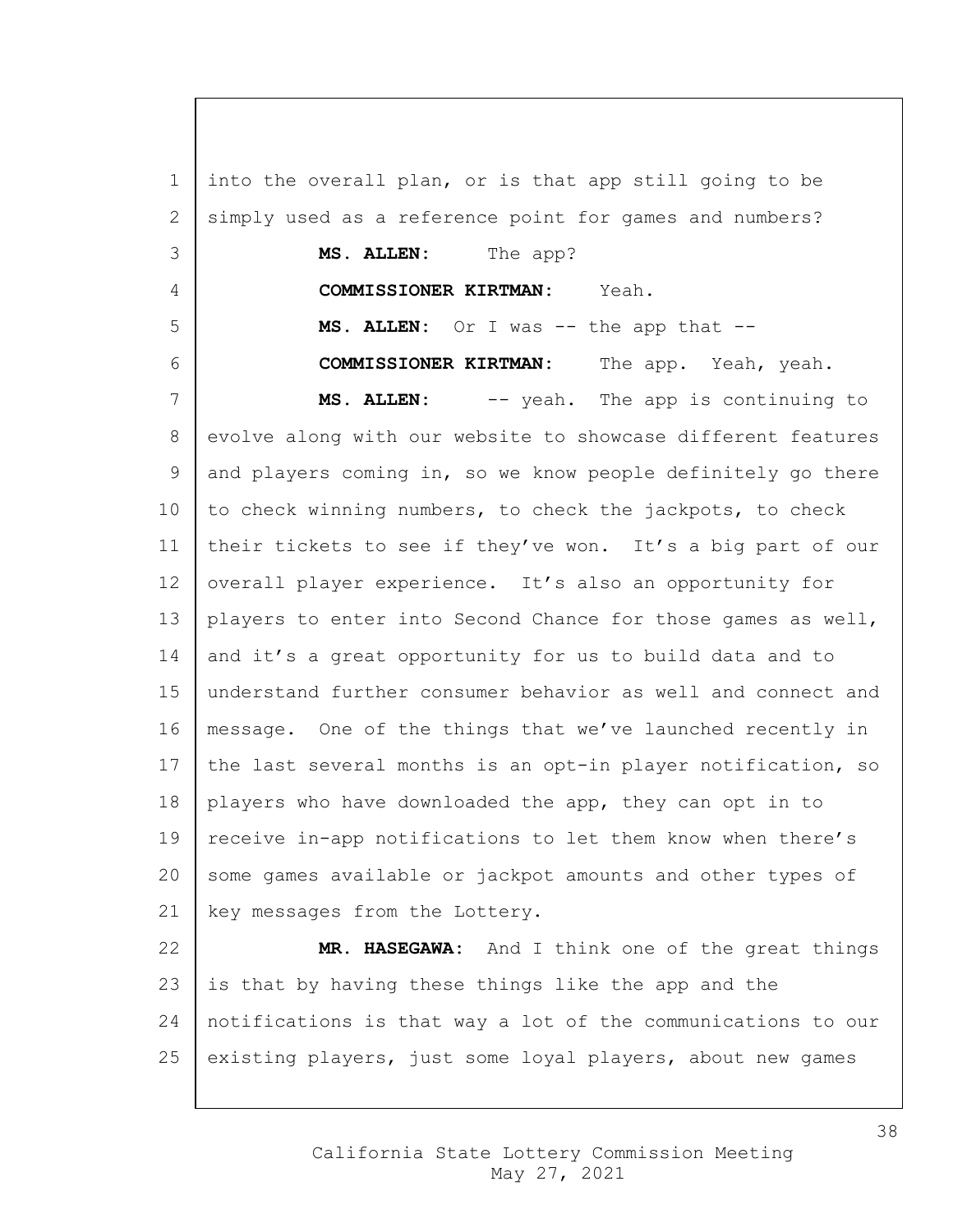and new things like that can be done through those measures 2 as opposed to through more traditional marketing, like 3 advertising and so forth, and that allows us to shift a lot 4 of the focus to the Scratcher category to engage our more casual players or non-players. So that's the evolving the way we communicate to our existing player base through our 7 own channels like the app and pick notifications and email, and so forth, that allows us to then do things like the 9 Scratcher category repositioning effort. **COMMISSIONER KIRTMAN:** Thank you. Thank you both. **MR. HASEGAWA:** Uh-huh. **CHAIR AHERN:** Okay. Well, thank you very much, Jim. **MR. HASEGAWA:** All right. **CHAIR AHERN:** Very good report. Alva, I think 17 that moves us on to  $6d$ , the Draft of the Fiscal Year  $21-22$  Budget. **DIRECTOR JOHNSON:** That's correct, sir. Thank 20 you very much. Our Deputy Director Nick Buchen will present. Nick? **MR. BUCHEN:** All right. Good morning, Commissioners. I'm here to provide an overview of the Lottery's Draft Budget for the 2021-22 Fiscal Year, which 25 | begins on July  $1^{st}$ . And because certain aspects of this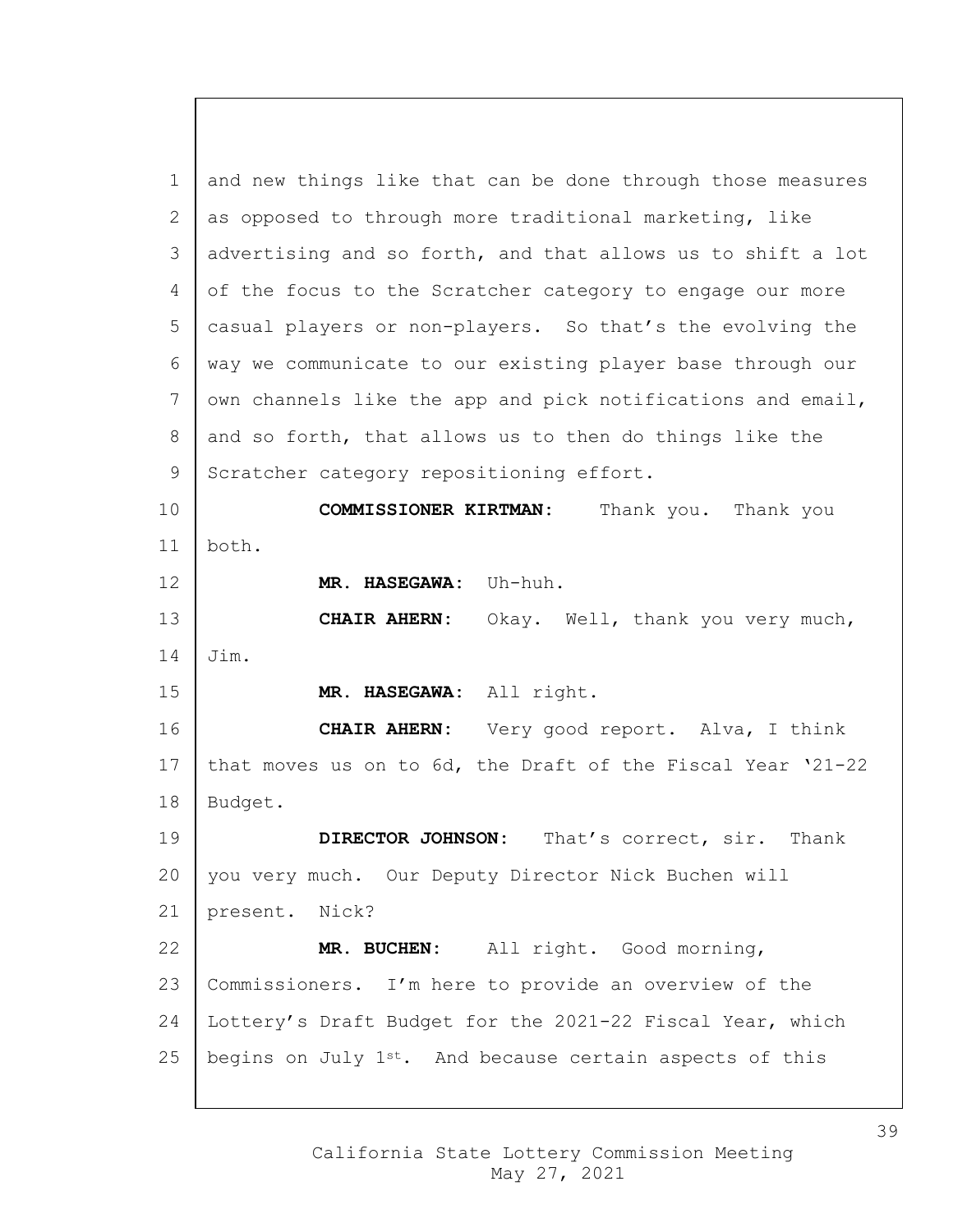1 draft budget are still being refined, there will be some 2 minor changes when I present the Lottery's final proposed 3 2021-22 Budget for your approval next month. And although 4 it's not completely finalized, I am presenting this as a 5 non-voting informational item today to give you an 6 opportunity to weigh in on the direction we are headed and 7 to be more thoughtful and informed when you vote to approve 8 the budget next month. Before I get into the numbers, I 9 want to give you a quick recap of our budget development 10 | process. So as we did last year, we developed the entire 11 operational expense budget from the ground up, which is 12 referred to as zero-based budgeting, and this means that 13 each individual element was vetted and justified prior to 14 inclusion in the proposed budget, and which enables 15 | resources to be concentrated where they're most effective 16 and best aligned with the Lottery's strategic objectives. 17 After we had a sense of the major initiatives that would be 18 underway in the coming fiscal year, the Business Planning 19 Group developed a preliminary sales estimate by product, and 20 we determined the associated prize expense. This allowed 21 for the retailer compensation and gaming cost estimates to 22 | be completed as well, since these are largely dependent on 23 sales. If we'd move to the next slide? 24 The result of this process is the Draft Fiscal

25 Year 2021-22 Budget, projecting nearly \$8.4 billion in sales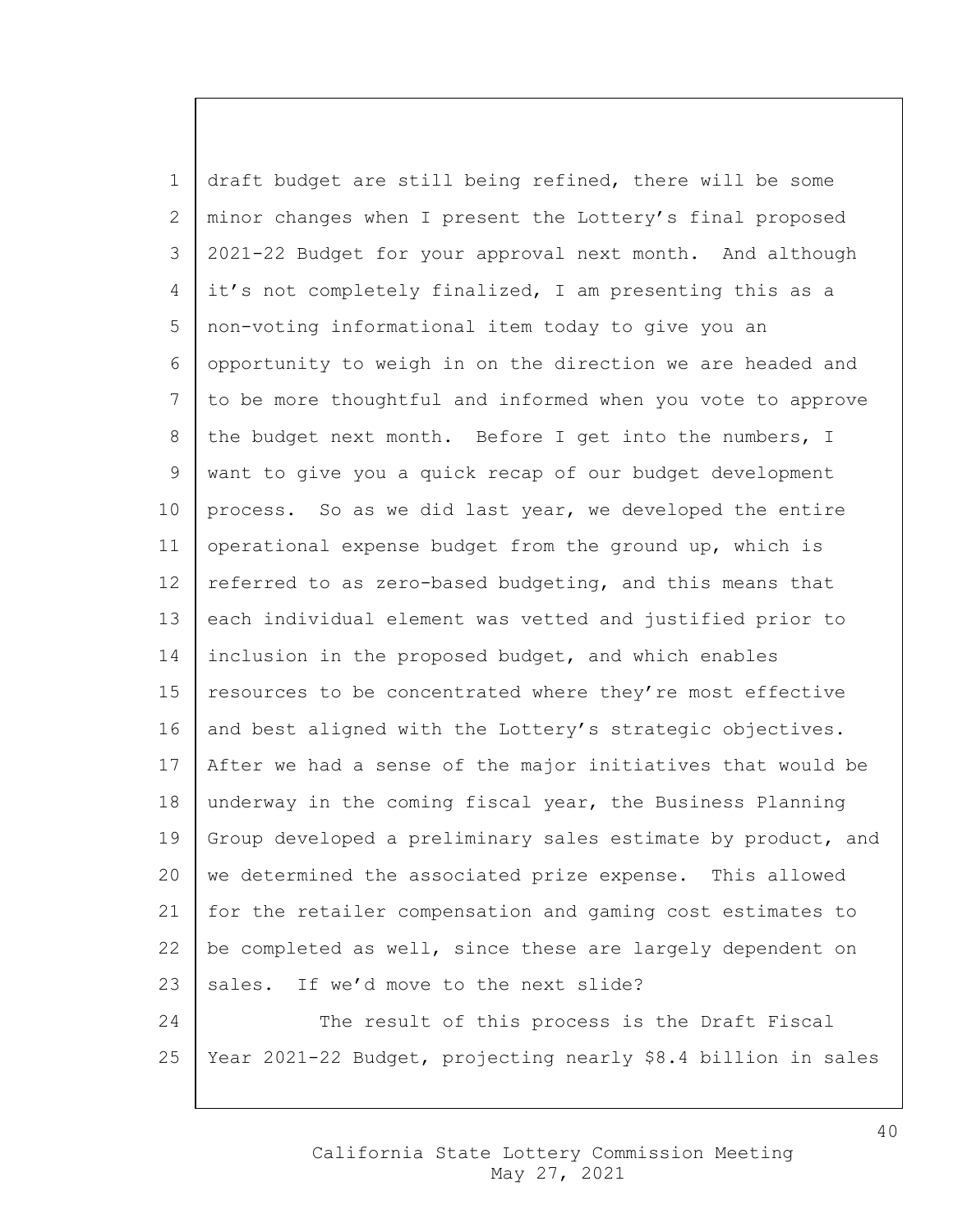1 revenues and a contribution to Education of more than \$1.8 billion. And I know this is difficult to see, and I'll walk 3 through each of the main sections separately. So each chart I'll go over with you today compares our estimated revenues and expenditures for the 2021-22 fiscal year to our estimate 6 of how we will end the current fiscal year on June  $30^{th}$ . And this display presents some challenges with this particular 8 budget, since we are projecting such stellar performance in 9 the current fiscal year that, for a couple of key reasons, will not be sustainable in the coming fiscal year. And I'll  $\vert$  go into detail on the reasons for this as I walk through the budget. Just a couple of final housekeeping items before I begin. All the dollar amounts on the charts are in 14 thousands, and also feel free to stop me at any time if you 15 | have questions. So as I walk through the Lottery's budget, it is helpful to keep in mind it is an easy formula comprised of four major elements: sales revenue from our products minus the associated prize expense minus our administrative expenses equals our contribution to 20 | Education. Next slide, please. 21 So for the first of those major components, Sales,  $\vert$  you can see in the middle column that we are projecting a total of \$8.37 billion in the Draft 2021-22 budget, and the

million from the sales level with which we are projecting to

far-right column shows that this is a decrease of \$125.2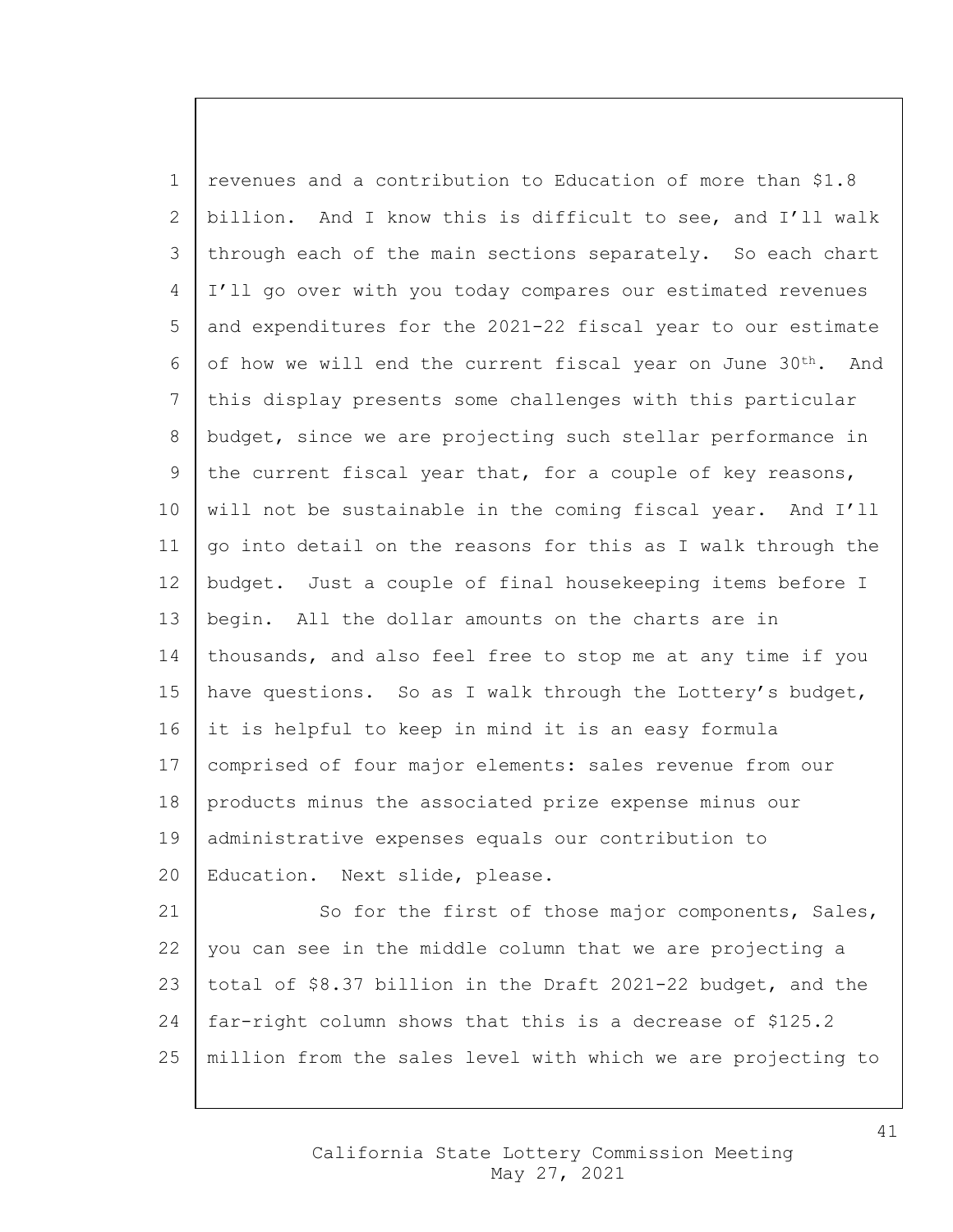1 end the current fiscal year, and that decrease represents a 2 | 1.5 percent decrease. And there are two main reasons for 3 the projected year-over-year decrease in total sales -- it's 4 Scratchers and the Lottery's jackpot games. And for 5 Scratchers, we ended up shipping an unusually large amount 6 of tickets to retailers in this current fiscal year to 7 | restock their depleted ticket inventories, and this is 8 relevant, since for our financials, Scratcher sales 9 represent tickets distributed to the retailers less an 10 allowance for returned, unsold tickets. You may recall that 11 we had Scratchers distribution challenges in the final 12 quarter of the previous fiscal year and in the first part of 13 | this current fiscal year as well, and these challenges 14 primarily arose from needing to follow social-distancing 15 | protocols in the warehouses to keep our staff safe. So this 16 current year's unprecedented shipments to restore ticket 17 inventory levels was a one-time course correction, and the 18 Scratchers estimate for the 2021-22 fiscal year assumes a 19 | more typical ticket distribution. And there are some other 20 factors at play in Scratchers that I'll cover in more detail 21 when I present the budget for your approval next month. But 22 if we consider the estimate of consumer Scratcher sales 23  $\vert$  based on ticket validations rather than ticket distribution, 24 we are actually projecting a year-over-year increase in 25 Scratchers of approximately two percent. So this clearly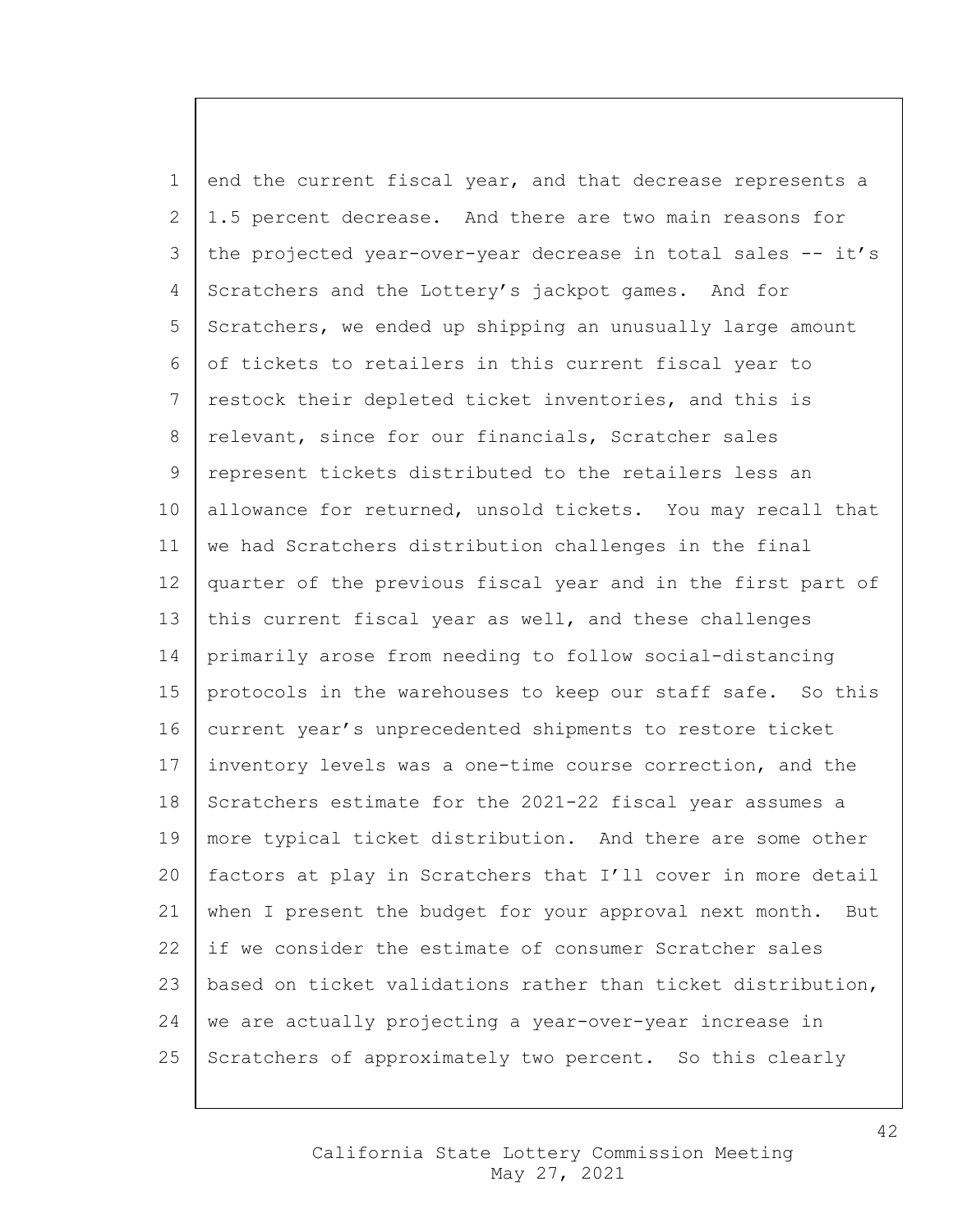1 highlights the one-time shipping issue. And the other main 2 reason for the year-over-year decrease in total sales is in 3 the big jackpot games as shown on the next few lines. And 4 first, we are projecting a slight year-over-year increase in 5 Powerball. That's primarily due to adding a third weekly 6 draw beginning this August. This changes the subject of the 7 first action item you'll be taking on today. However, these 8 | games are more than offset by estimated year-over-year 9 decreases in Mega Millions and SuperLotto Plus. And this is 10 primarily a function of assuming more typical roll patterns 11 | in both games in the coming fiscal year than we've  $12$  experienced in this current fiscal year. And specifically, 13 we had three Mega Millions draws in this current year that 14 were in the \$700 million to \$1 billion range, and SuperLotto 15 | Plus has been rolling since the end of December, which is 16 out of the norm as well. There are some additional factors 17 at play with these games, too, and that will be covered in 18 detail when I present the final budget for adoption next 19 | month. And the next two game categories have some modest 20 projected gains. Specifically, we are projecting year-over-21 year increase in Hot Spot sales, primarily based on growth 22 in playership. In particular, more customers have been 23 purchasing Hot Spot in convenience, liquor, and grocery  $24$  stores, which are locations that do not typically have a Hot 25 Spot monitor showing the Draw results, and more players are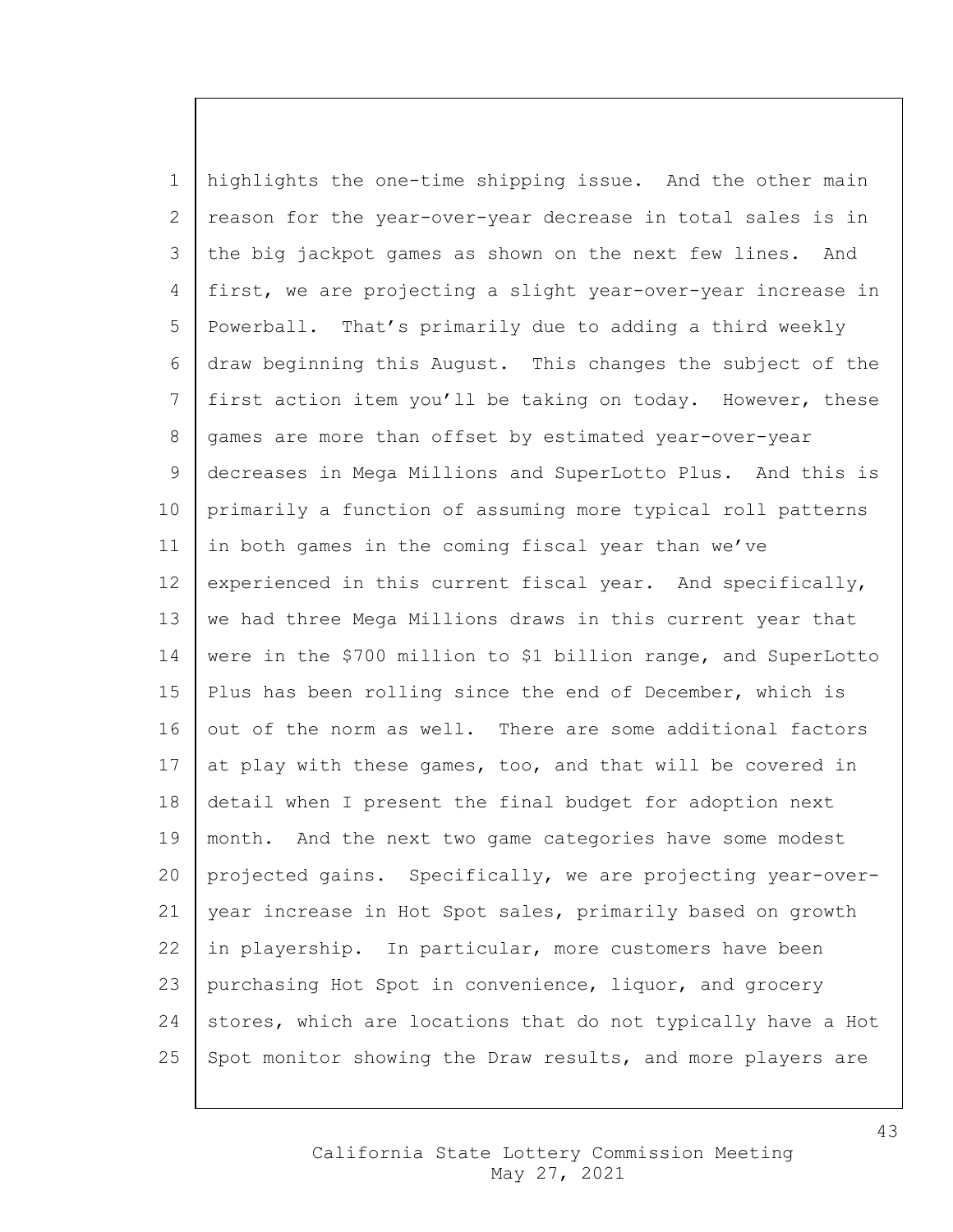1 therefore taking advantage of the Hot-Spot-to-Go feature on 2 the Lottery's mobile app, which displays this game's Draw 3 results. And for the final area within our sales, our Daily 4 Games, we are projecting a minor year-over-year increase as 5 | well, and we have seen gains in playership in these games, 6 too, as existing Scratchers and/or jackpot game players have 7 added playing Daily Games to their repertoire. And we are 8 estimating that we'll be able to retain many of these new 9 players in the coming year, and we need to get some new 10 interest in these games as we roll out additional jackpot 11 signs in store retailers that display the Fancy Five and 12 | Daily Derby top prize amounts. Next slide, please.

13 So the next key area of the budget is Prize 14 Expense, which is projected to total \$5.58 billion in 2021- 15  $\vert$  22, and that's a decrease of \$82.1 million or 1.5 percent 16 from the current year projection. And that decrease is 17 driven by the overall year-over-year decrease in sales. And 18 the prize expense for Fiscal Year 2021-22 currently totals 19  $\vert$  66.6 percent of total projected sales, and that's right in 20 line with the range of 65 percent to 67 percent that was 21 recommended in the recent analysis that was conducted for 22 the Lottery to determine the optimal prize payout rate. And 23 the Lottery now has a policy requiring the Director to make 24 an annual determination that prize payout levels across all 25 games have been optimized for the coming fiscal year to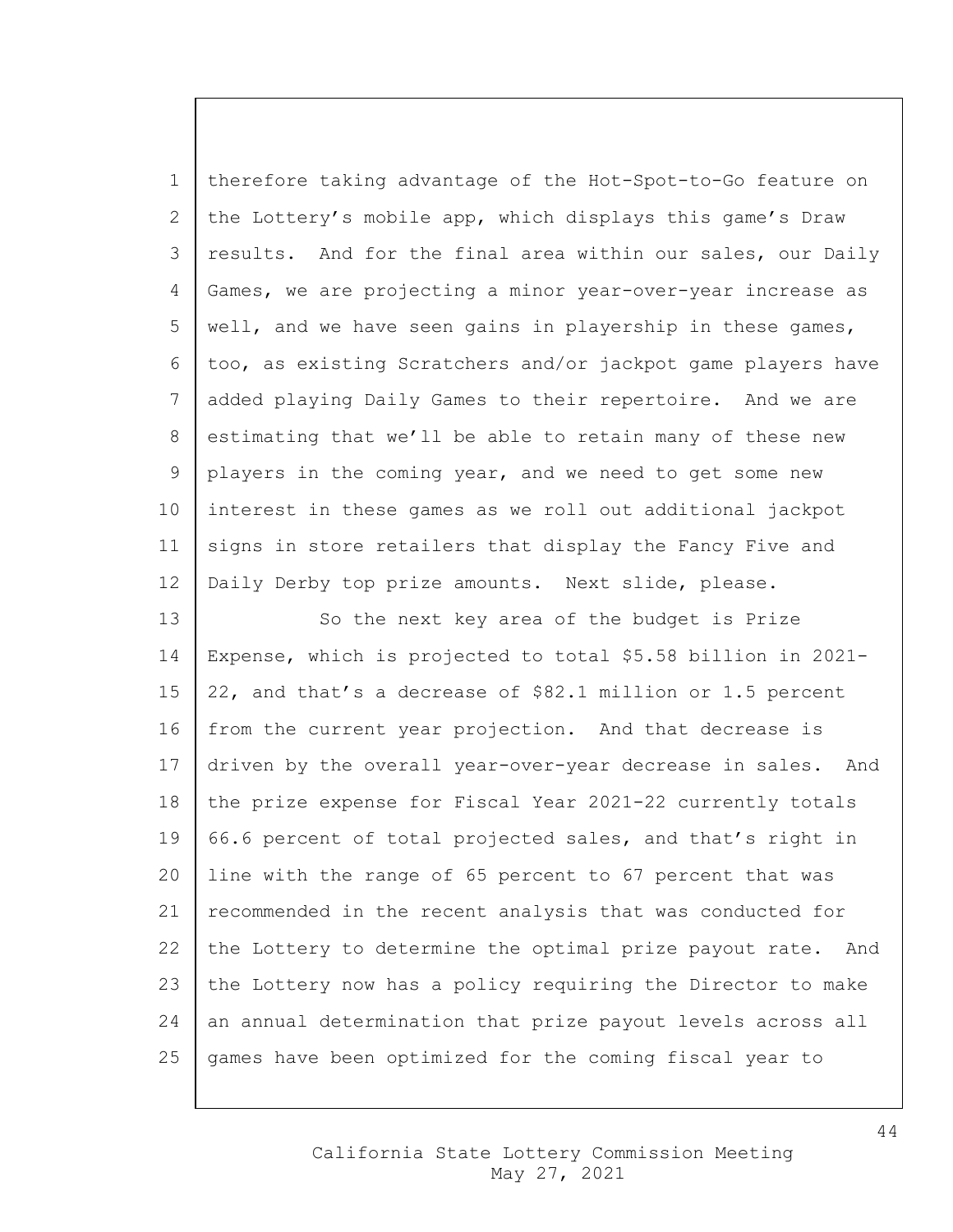1 ensure that funding for Education is maximized annually. 2 And we are still refining both Sales and Prize Expense to 3 reflect the optimal prize payout for the coming fiscal year, 4 and we'll have this finalized in the budget we're going to 5 present for your approval next month. Next slide, please.

6 The next major category of the budget is the 7 Administrative Expenses, which the Lottery Act caps at 13 8 percent of total sales, and the first few areas of 9 Administrative Expenses are Retail Compensation and Gaming 10 Costs, and combined, these are estimated to total \$738.8 11 million in 2021-22, and this represents an increase of \$5.5 12 million or 0.8 percent over the current-year projection. 13 And most of these items have projected year-over-year 14 decreases, which mirror the total projected decrease in 15  $\vert$  sales. However, these decreases are offset by projected 16 increases in Scratchers Ticket and Delivery Costs, and those 17 | costs are projected to increase in Fiscal Year 2021-22, as 18 | we will have more licensed Scratchers games, more tickets 19 | being printed, and more five-game launches as compared to 20 this current fiscal year. And the final area of 21 Administrative Expense is Operating Costs, which I will go 22 through line by line. The first of these is Personnel 23 Services, which includes the salary and benefit costs of all 24 our employees, including temporary help and overtime. The 25 projected \$18.4 million increase is attributable to several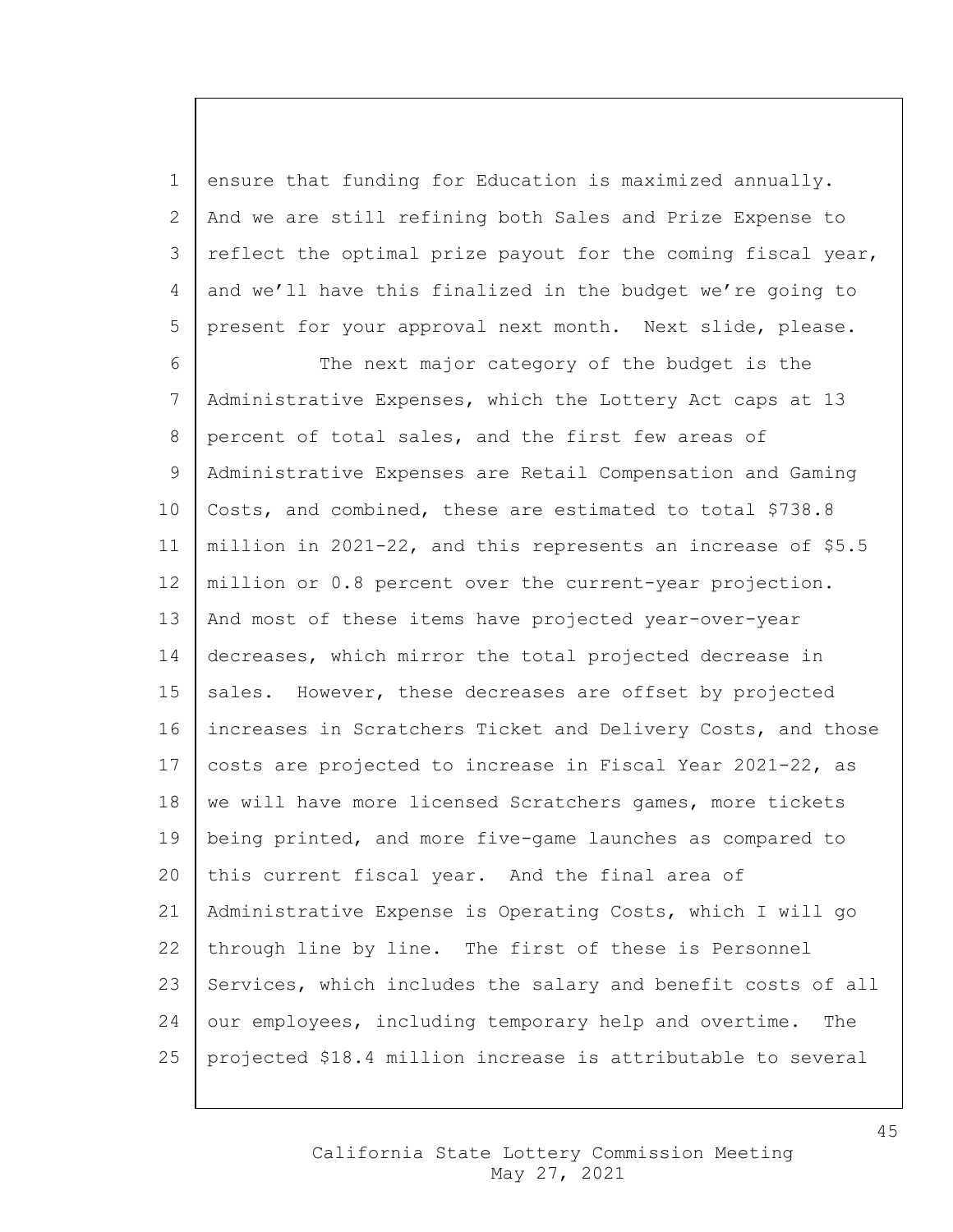1 factors. First, the Personal Leave Program will end on July 2 | 1<sup>st</sup> for many Lottery employees, according to provisions 3 negotiated last year by the primary bargaining unit 4 representing Lottery employees, and that accounts for \$6.6 5 million of the year-over-year increase in this item. 6 Second, we are estimating we will have more positions filled 7 in the coming fiscal year than we had in this current year, 8 as resources were devoted to meeting other higher-priority, 9 immediate needs. Our vacancy rate in the current fiscal 10 year has averaged around 15 percent, and we are projecting 11 this will decrease to around 10 percent in the coming fiscal 12 year. So having more positions filled accounts for 13 approximately \$3.6 million of the year-over-year increase in 14 this item. Another factor explaining the projected increase 15 is we experienced an atypically low usage of temporary help 16 in the current fiscal year, and we are projecting 17 utilization rates will increase to more normal levels in the 18 | coming year, which accounts for \$38.5 million of the year-19 over-year increase. And the next largest factor is that we 20 are proposing to add 30 new positions for the coming fiscal 21 year, which accounts for approximately \$2.7 million of the 22 | year-over-year increase. And this increase will bring the 23 Lottery's total budgeted positions to 966. And I will go 24 into detail on each new position request when I present the 25 budget for approval next month, but a recurring theme with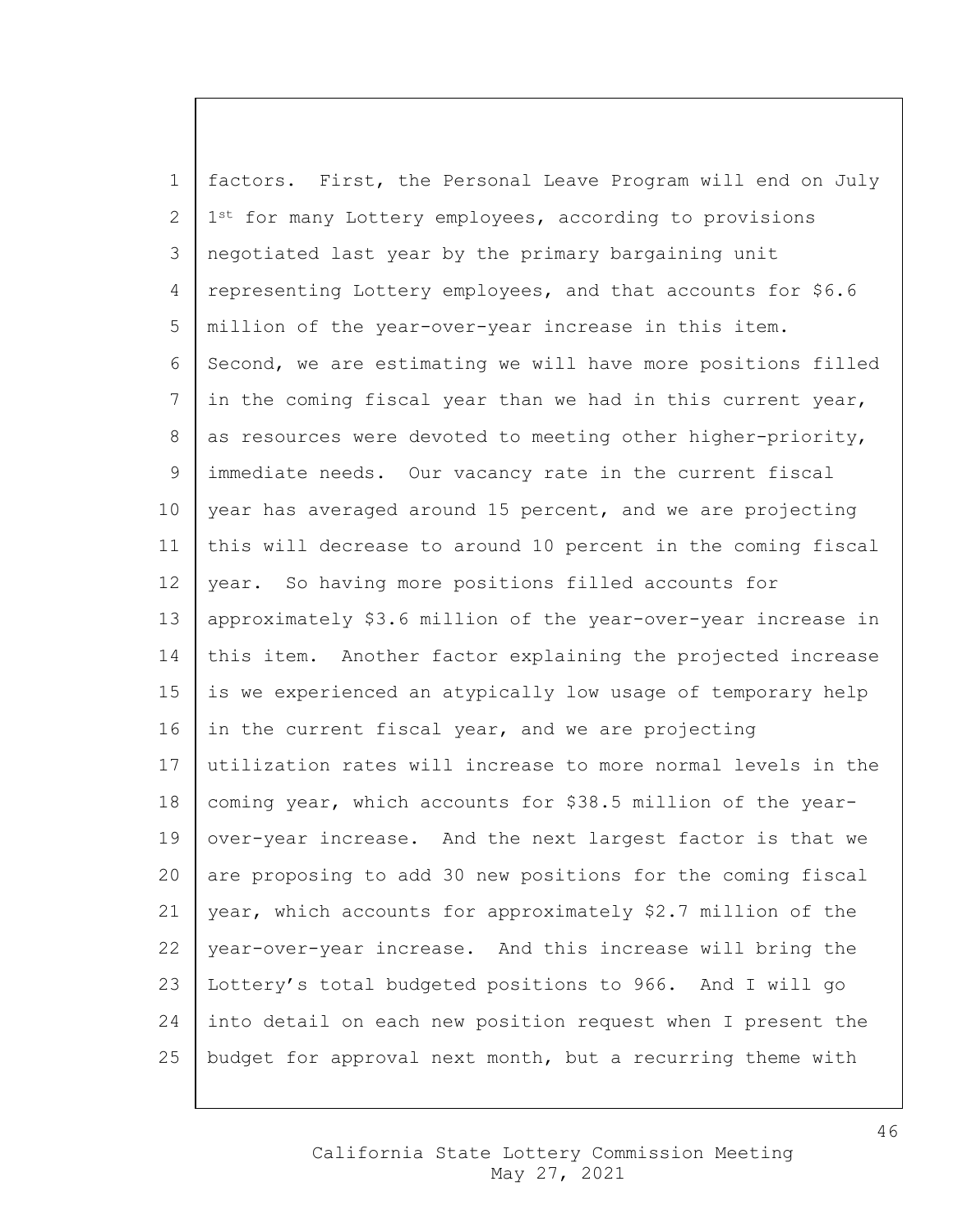1 these new positions is the need to invest in our 2 infrastructure to better keep pace with the growth we've had 3 in recent years and to enable us to proactively prevent some 4 of the deficiencies that have led to audit findings. 5 Another theme within the New Position Requests is to provide 6 better customer service to our stakeholders, both external 7 and internal. And the requested 30 positions is still being 8 refined and may change slightly when I present the budget 9 next month, but again, I will cover each new position we are 10 requesting in detail at that time. And the last component 11 making up that \$18.4 million year-over-year increase is 12 | associated with filling vacant positions that were 13 previously approved by the Commission for our Paying at the 14 District Office Program, and this accounts for approximately  $15 \mid \xi$  1 million of that year-over-year increase. So under this 16 program, Lottery staff working in the District Offices issue 17  $\vert$  checks drawn from the Lottery's Office Revolving Fund to pay 18 prizes of \$1,000 and under, and we are currently operating 19 | this program in the Sacramento, Fresno, and San Diego 20 District Offices and will be expanding to the remaining six 21 district offices in the coming fiscal year. The Commission 22 | approved resources for the entire program back in 2018, and 23 | we have purposely been rolling that out in phases since. So 24 to put some context on this entire projected \$18.4 million 25 increase, our total Personnel Services costs for Fiscal Year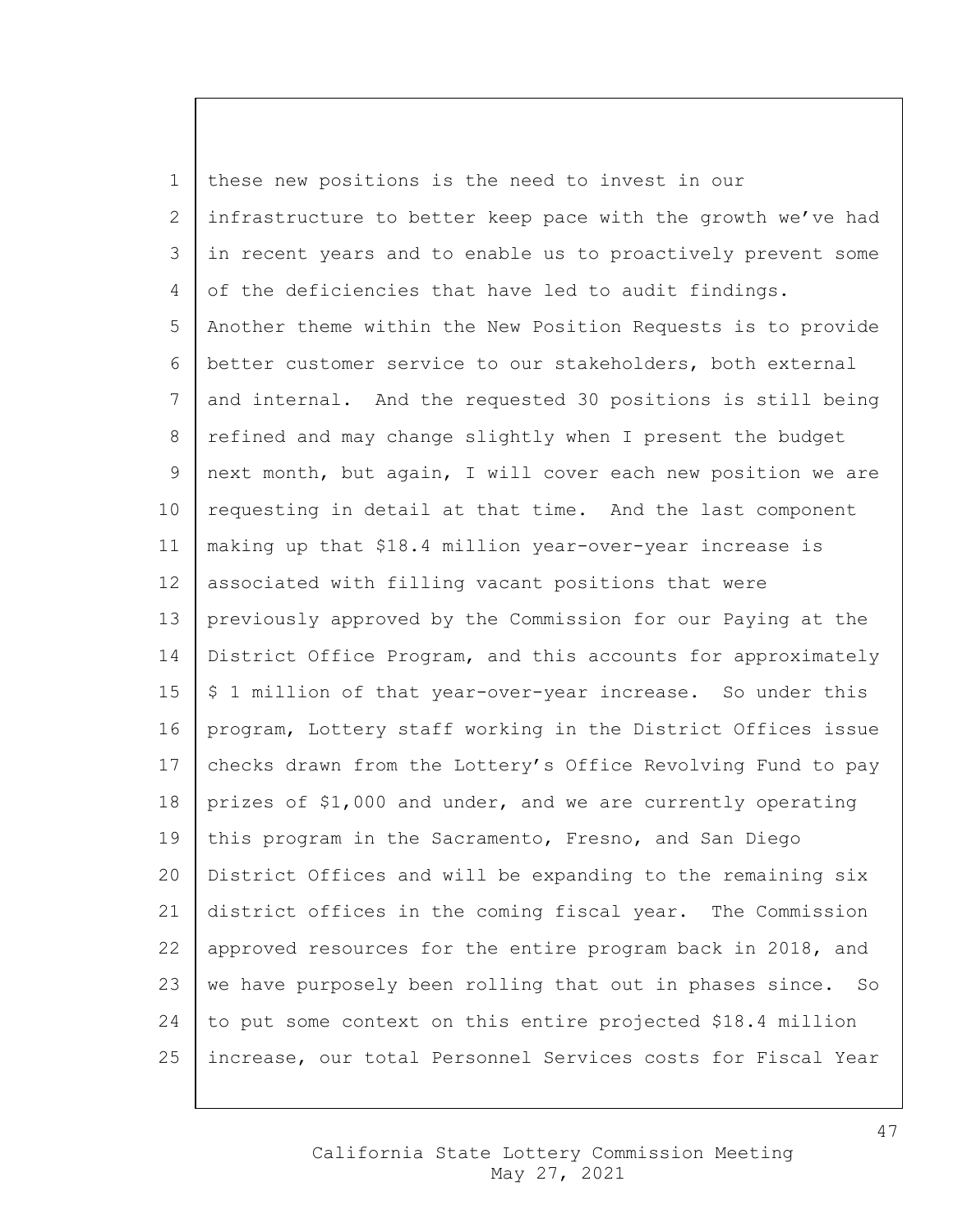1 2021-22 is less than 1.5 percent of projected revenues, so 2 | we still run very lean, even with the investment in the 30 3 new positions. All right, moving on.

4 | So the next line is the Marketing Program, and we 5 are projecting a \$14.5 million year-over-year increase, and 6 some of this increase is simply a result of spending in the 7 current fiscal year being less than typical due to canceling 8 or pausing many initiatives to be sensitive to consumer 9 mindset and public health directives, particularly during 10 the second surge of infections that the State experienced 11 during the winter. This year-over-year increase in 12 Marketing will also allow for some new initiatives to 13 | support the Lottery's strategic goal to defuse barriers to 14 play by changing consumer perceptions that Jim just spoke 15 of. Specifically, the Marketing team is looking to build 16 stronger appeal for Scratchers among casual players and to 17 | reach consumers in new ways and build top-of-mind 18 consideration.

19 | For the next line item, Contractual Services, we 20 are projecting a year-over-year increase of \$5.8 million, 21 and one of the main drivers of that increase is the ICF Next 22 | Contract Extension that is the subject of the second action 23 item in today's agenda. Specifically, an additional \$3.2 24 million is needed in the coming fiscal year to enable ICF 25 Next to provide additional support for marketing initiatives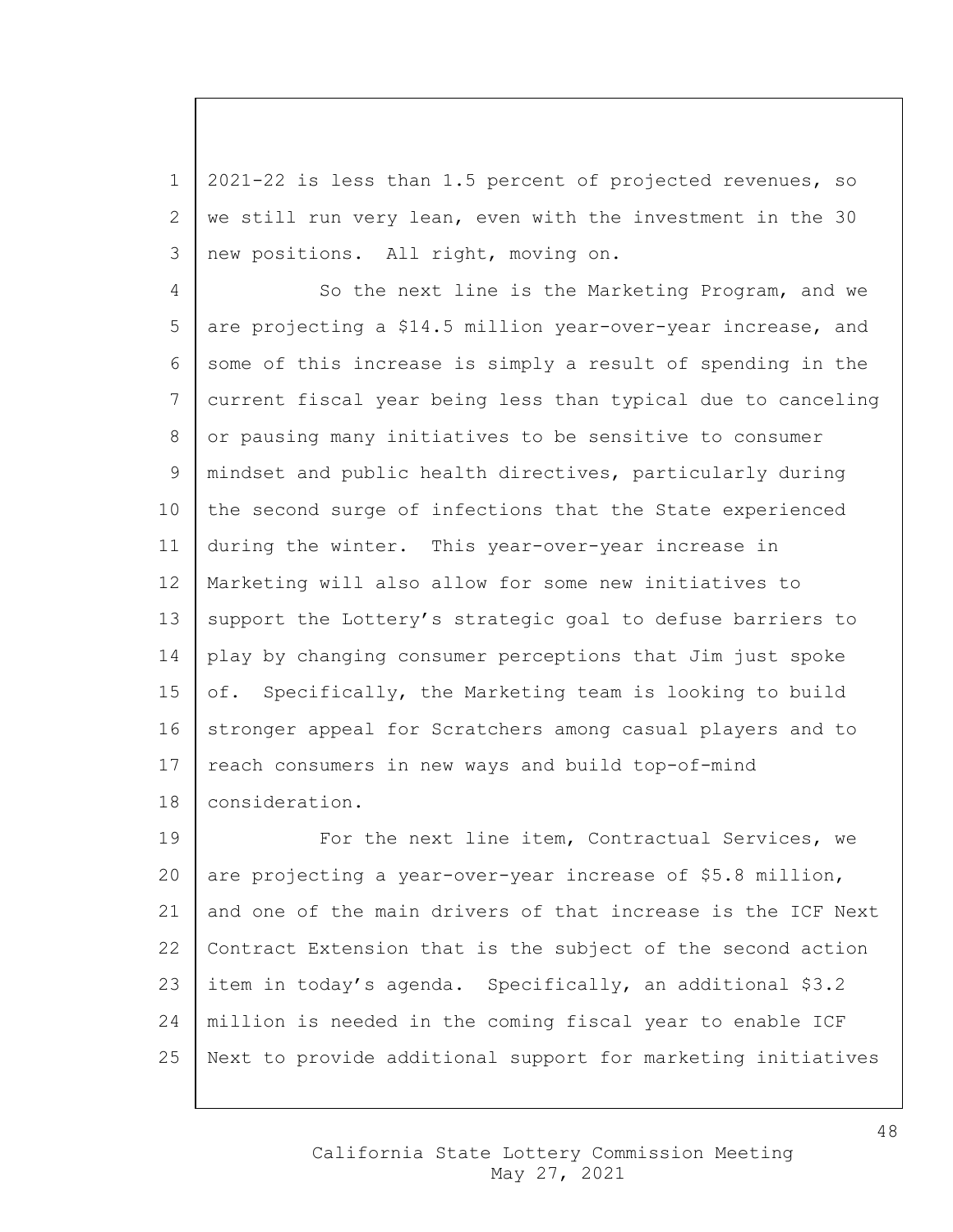1 and to address backlog to public website items until a new 2 | contract is awarded.

3 And onto the next line, Depreciation, we are 4 projecting a year-over-year increase of \$763,000, primarily 5 for additional vehicles we'll be purchasing to replace 6 vehicles that have hit the mileage threshold, and this is 7 another item that's refined, and I expect will be reflecting 8 some additional increases in depreciable costs when I 9 present the budget next month. And for the Operating 10 Expense line, we are currently projecting a year-over-year 11 increase of \$7.3 million, and that increase is based on 12 several factors. The largest single driver of this year-13 | over-year increase is an increased pro rata assessment, and 14 State departments are assessed a pro rata share of paying 15 indirect costs incurred by Central Service agencies such as 16 the Department of Finance and the Legislature. And 17 generally, this assessment increases each year as the size 18 of our economy increases. Other contributing factors for 19 the year-over-year increase in this item include Facilities 20 Projects and Maintenance that were deferred in this current 21 fiscal year, Modular Furniture Optimization and 22 Reconfiguration to support return to work and a permanent 23 telework program, increased Maintenance and Repair Costs 24 | resulting from many of the warranties of our recently 25 | constructed facilities expiring, and increased Travel Costs,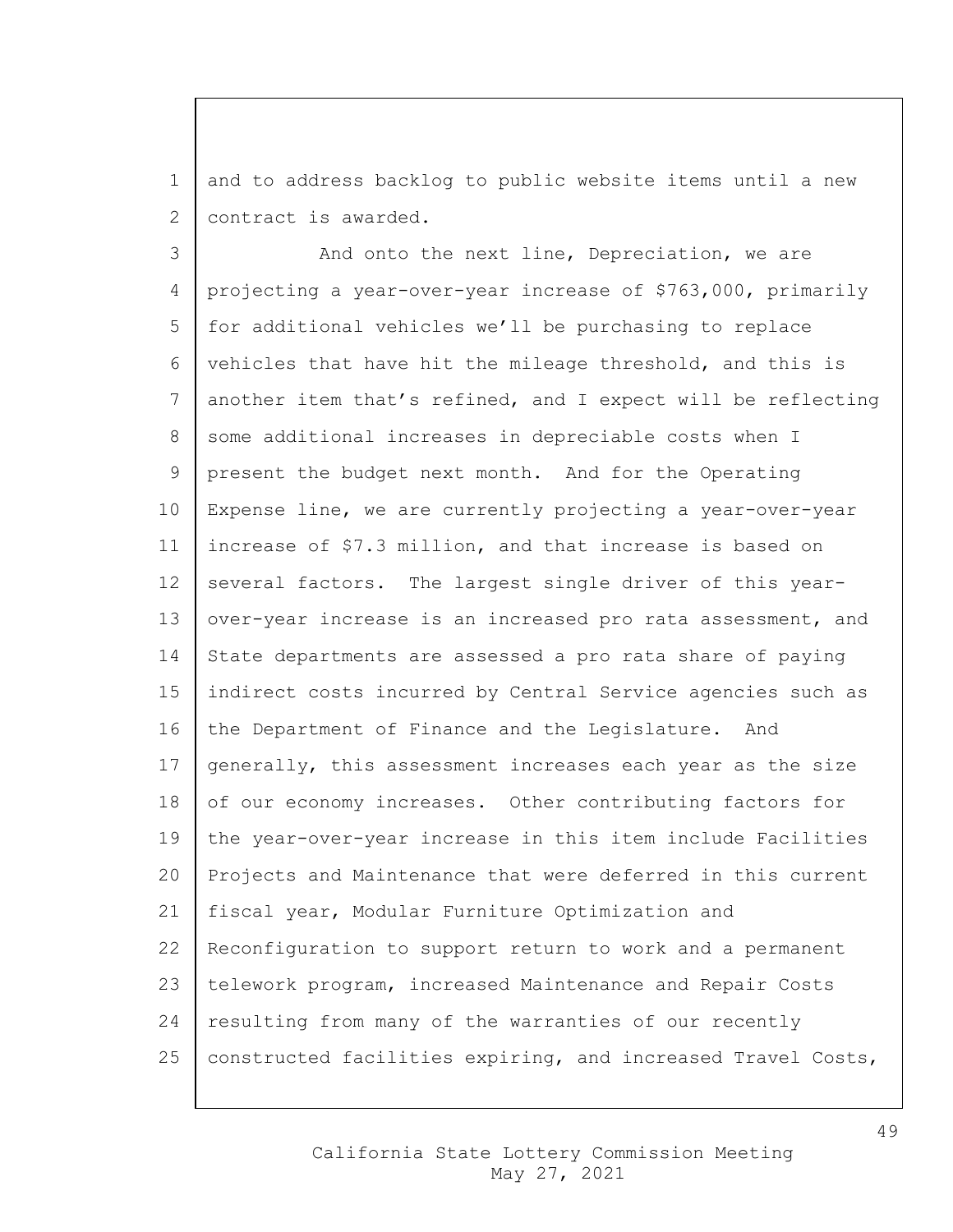1 as we anticipate that travel will resume for certain 2 functions that are more conducive to in-person meetings. We 3 are still working out some of the specific details within 4 this line item, so this is another area I expect will be 5 revised in the budget I present next month. And the last 6 two items within Operating Costs are the Reserves. In the 7 current year, we zeroed out the Reserves since anything that 8 | we funded from them is already reflected as an expenditure 9 in the other Operating Costs categories. And for 2021-22, 10 we are again maintaining a \$5 million reserve for Insurable 11 Risk to cover fiscal exposures for the areas of our 12 organization that we are self-insuring. As shown on the 13 next line, the 2021-22 budget also currently includes \$73.6 14 | million for the Administrative Spending Reserve, and this 15 | amount is derived by a formula. It's simply 13 percent of  $16$  our total sales projection minus the sum of all of the 17 | initiative expense items above this line. So this 18 Administrative Spending Reserve acts as a safeguard against 19 uncertainties, such as if our sales do not come in as 20 projected, and this reserve is also needed to meet our 21 operational needs when unanticipated items arise during the 22 year. And this is more important since in zero-basing the 23 budget, we only include funding for items that are certain 24 to be needed or areas of cost that may or may not happen, 25 such as potential increases in contractual rates. The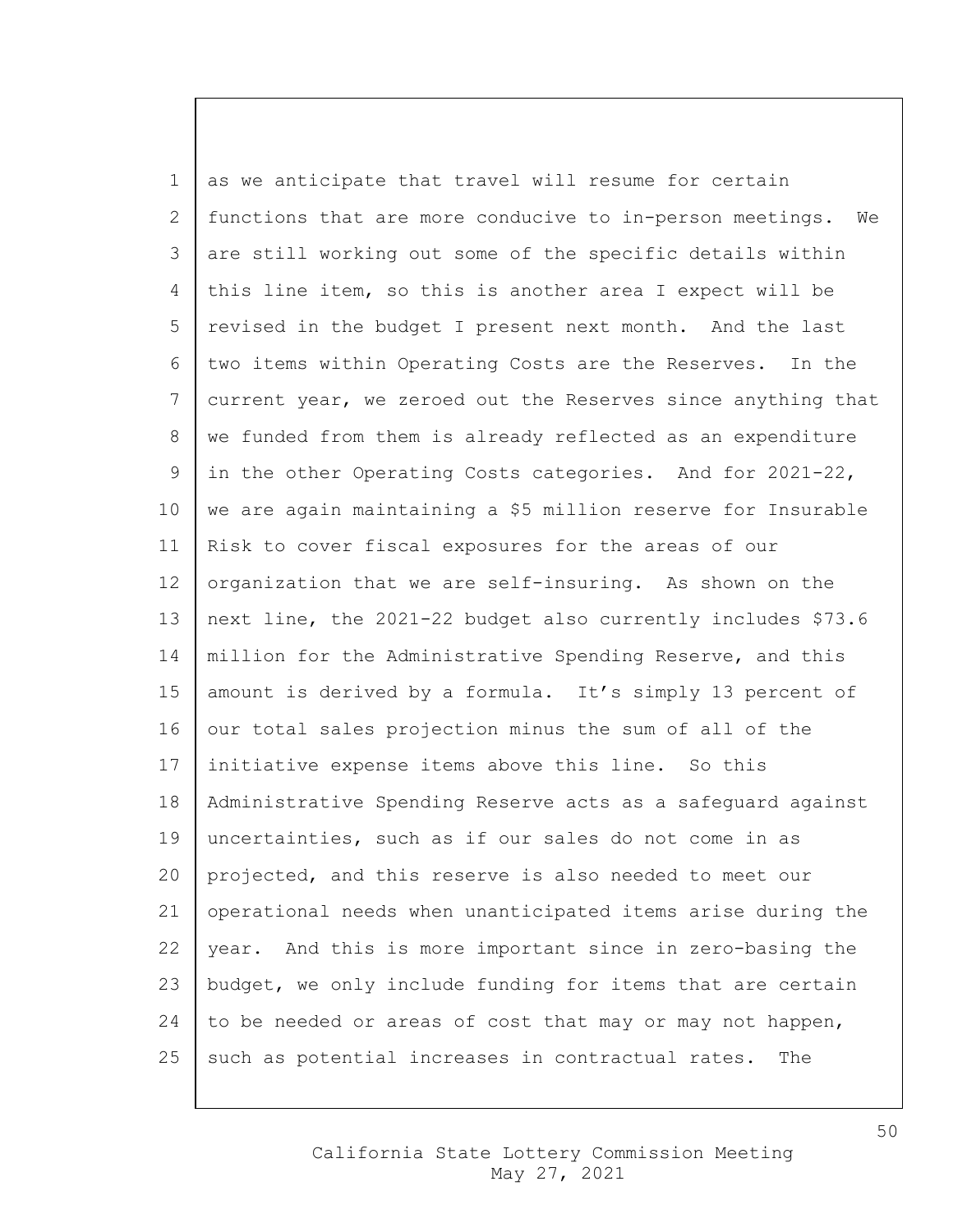1 Lottery will utilize funding from the Administrative 2 Spending Reserve to cover these costs to the extent they 3 come to fruition. So looking at the bottom line, the total 4 Administrative Expenses, which is the sum of Retailer 5 Compensation, Gaming Costs, and the Operating Costs, 6 including both of the Reserves, are projected to be \$1.1 7 billion in 2021-22, and that's precisely 13 percent of the  $8 \mid $8.37$  billion in projected revenues. And any unspent 9 administrative funds below that 13 percent cap, including 10 unspent funds within both Reserves, will be transferred in 11 their entirety to Education. And the Lottery typically 12 spends well below the cap each year and has transferred more 13 than \$1.1 billion into Administrative Savings to Education 14 | to date. Next slide, please.

15 | So moving on to the last area of the budget, this 16 is why the Lottery exists -- it's our contribution to 17 | Education. So there are a few additional items beyond the 18 major categories I've already covered that factor into the 19 | final contribution, specifically, both Unclaimed Prizes and 20 Interest Earnings on our cash sitting within the State 21 Treasury are mandated to be transferred directly to 22 Education. So assuming both Reserves remain unspent for the 23 | coming fiscal year, the total projected contribution to 24 public education is currently estimated to be nearly \$1.83 25 billion in Fiscal Year 2021-22. And again, although this is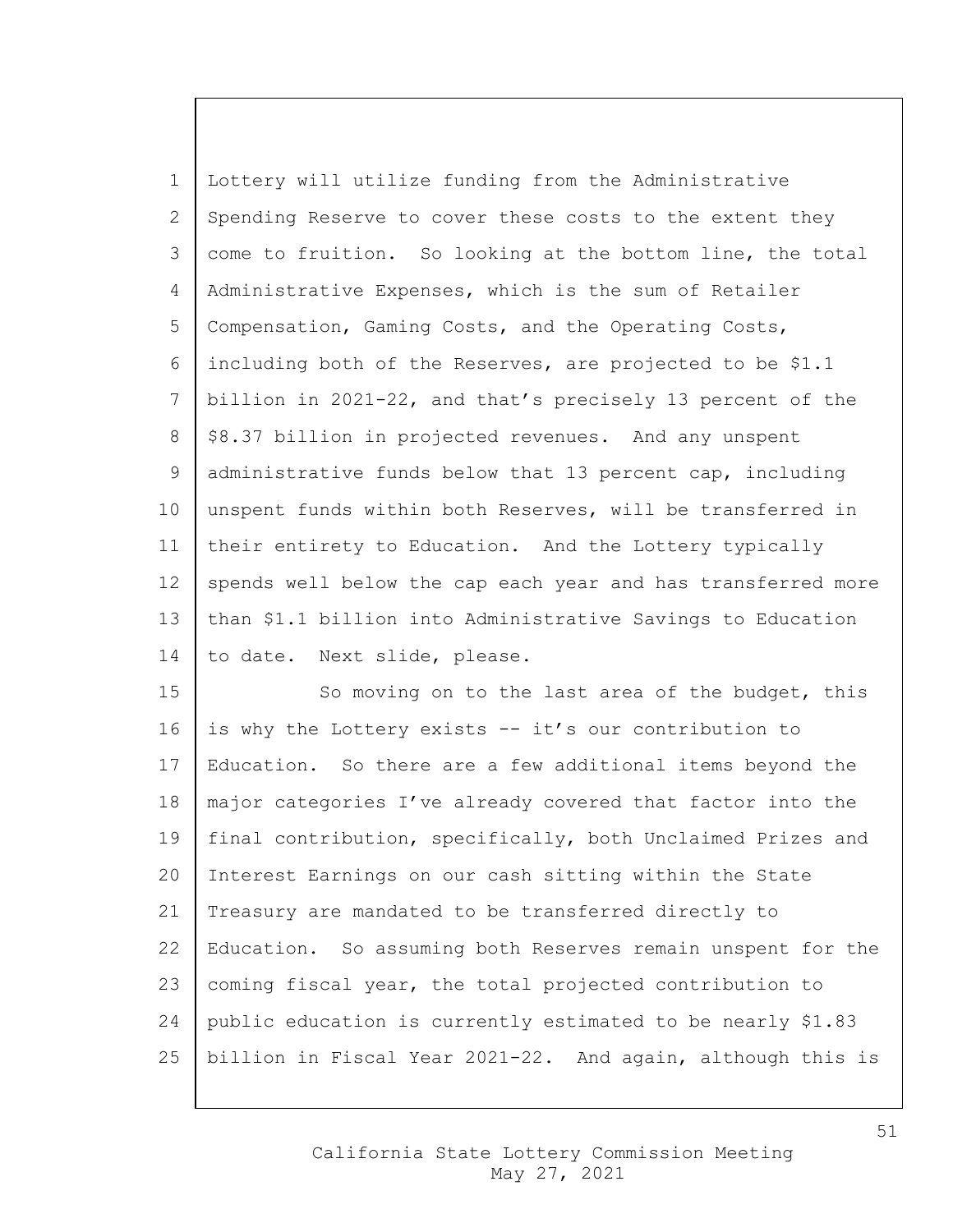1 a decrease compared to the phenomenal success we've had in 2 this current year, this should not take anything away from 3 the impressive performance we are projecting for the coming 4 | fiscal year. And next slide, please.

5 So before I sign off, this last slide is a simple 6 depiction of where all the Lottery funding goes, and you can 7 see that assuming the Reserves remain unspent and ignoring 8 the Unclaimed Prizes and Interest Earnings, 67 percent of 9 our projected sales for Fiscal Year 2021-22 will go toward 10 paying prizes. Twenty-one percent will go toward providing 11 | supplemental funding to Education, nine percent will be used 12 to compensate our retail partners and to pay for our gaming 13 costs, and only three percent is for our operating expenses. 14 And that nine percent for retailer and gaming costs combined 15 breaks out as approximately seven percent for retailer 16 | compensation and two percent for gaming costs. Therefore, 17 approximately 95 cents out of every dollar the Lottery 18 brings in is returned to the public in the form prizes paid 19 to our players, funding for public education, and 20 compensation paid to our retailer partners. And that 21 concludes my presentation, and I'm happy to answer any 22 | questions you may have. 23 **CHAIR AHERN:** All right, do any Commissioners

24 have any questions for Nicholas?

25 **COMMISSIONER KIRTMAN:** None from any.

California State Lottery Commission Meeting May 27, 2021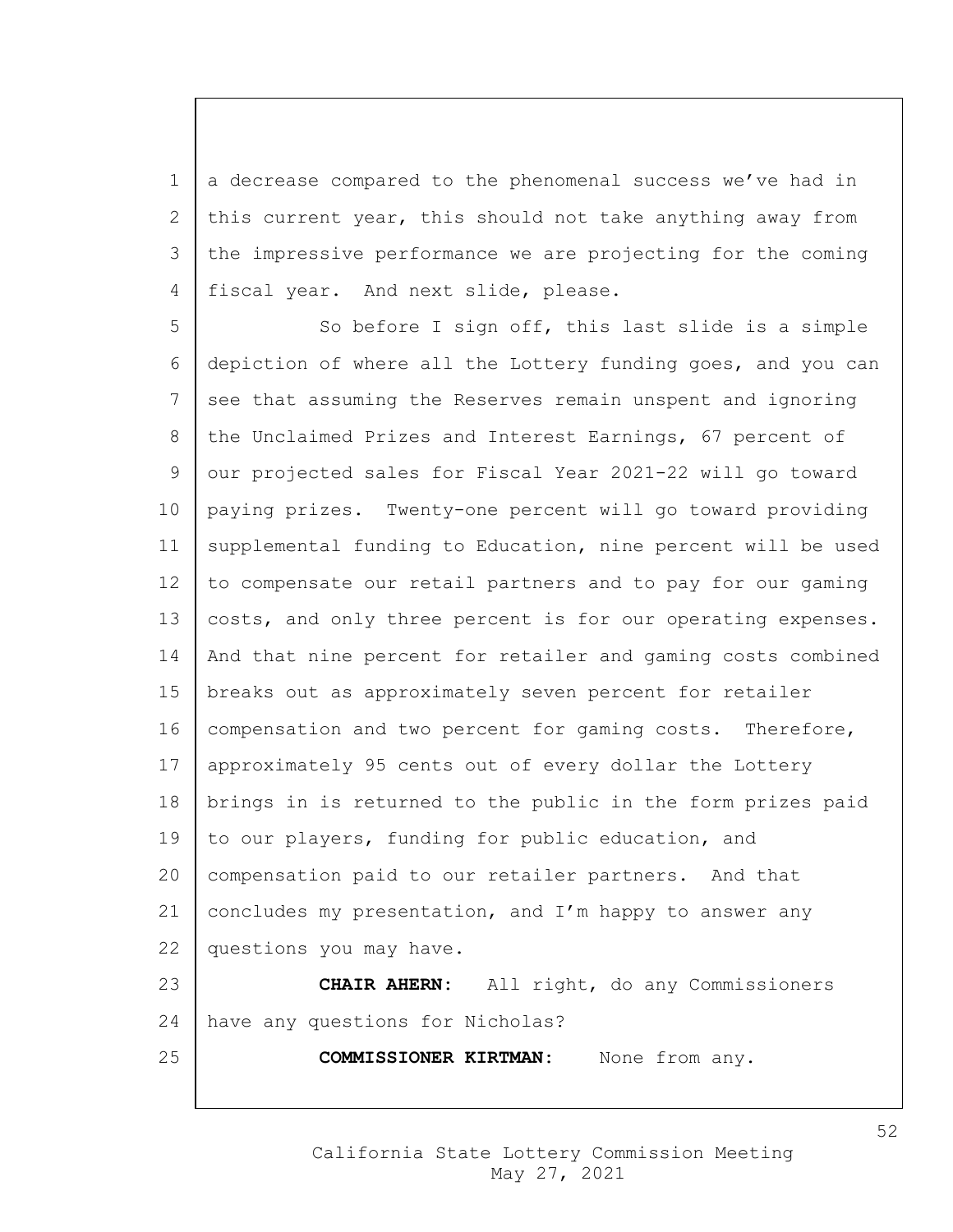**CHAIR AHERN:** All right, I don't see anybody 2 coming off of mute, so thank you very much, Nick, and we'll 3 | look forward to the final budget next month. **MR. BUCHEN:** All right, thank you. **CHAIR AHERN:** Okay. Alva, we'll move on to Item Number 7, which is the Consent Calendar, and there are no items on the Consent, so move on to Action Items. That puts 8 | us on Action Item 8a, which is Regulation Changes to the 9 | Powerball® Game, and I think we have Sharon Allen to report. **MS. ALLEN:** Good morning. **CHAIR AHERN:** Good morning again. **MS. ALLEN:** Yes, good morning again. All 13 | right. I am here for Item 8a, Regulation Changes to the Powerball® Game. The Powerball Product Group has adopted 15 | game changes to add a third draw day on Mondays beginning 16 | August of this year. Therefore, changes to Lottery Regulations are needed to account for the additional draw day. As you may recall, the Lottery launched Powerball in 2013 with a cross-sale license between the Mega Millions Consortium, which is the group that was responsible for the Mega Millions game, and the Powerball Product Group, which 22 is coordinated by the Multi-State Lottery Association, also known as MUSL. Currently, the Lottery is a voting member of the Mega Millions Consortium but not the Powerball Product 25 Group. As such, the Lottery is required to implement the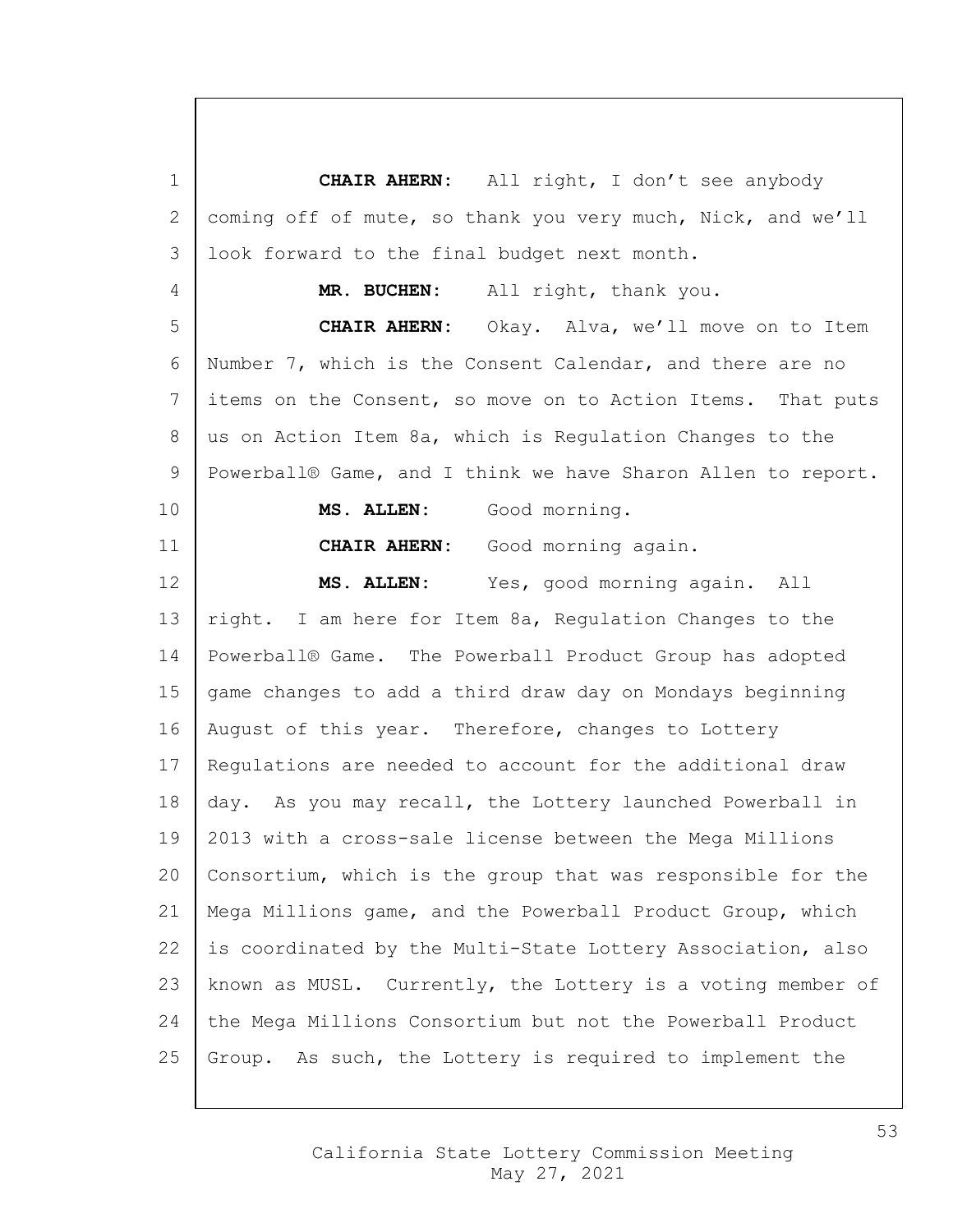Powerball game changes outlined in the Powerball Group Rules and a cross-sale agreement in order to continue to sell Powerball in California. Powerball launched in California 4 with large sales and public interest; however, like other jurisdictions, California has seen its sales softening across all jackpot levels in recent years. Both MUSL and the Mega Millions Consortium have implemented periodic game 8 refreshes to maintain player interest for new and assisting players. These changes increase the frequency of higher jackpots, which ultimately resulted in jackpot fatigue, requiring even the larger jackpots to engage media coverage 12 and player interest. In Fiscal Year '19-20, Powerball experienced a significant decrease in sales due to a combination of lower jackpots than prior years as well as 15 the impact of the COVID-19 pandemic. In April 2020, MUSL 16 adjusted the minimum starting jackpot amounts and set increases were eliminated, resulting in a significant year-18 over-year decline in Powerball sales. Thankfully, and as 19 | we've heard earlier, Powerball sales have rebounded with a large jackpot series in early 2021. However, overall, the game is still experiencing jackpot fatigue. In an effort to 22 increase play frequency, ticket sales, and higher jackpots, the Powerball Product Group approved the addition of a third weekly Powerball drawing that will be held every Monday 25 | beginning August  $23^{rd}$ . No other aspects of the game will be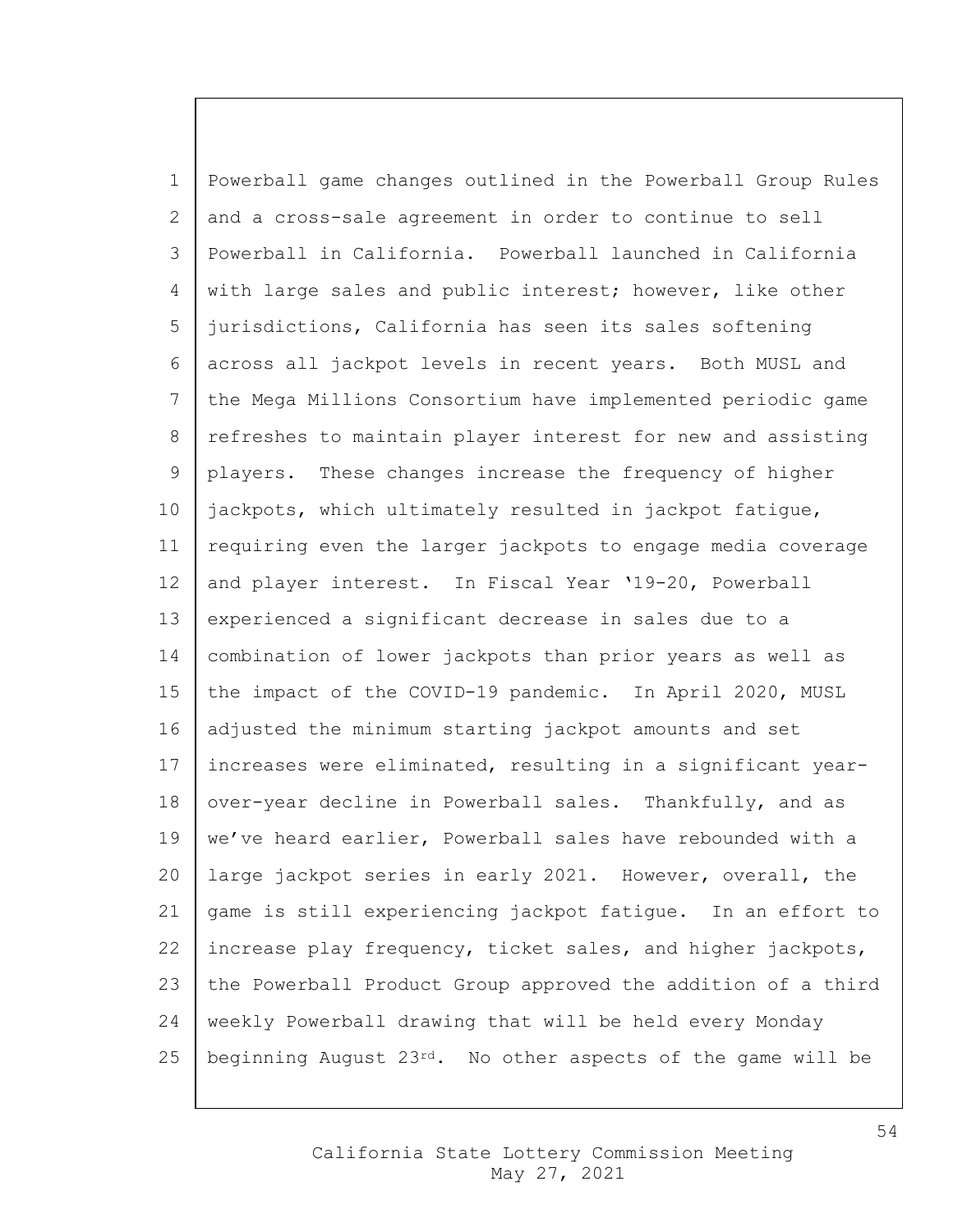changed. The amended regulations now include the new Monday draw day as well as further clarification on the authority of the Powerball Group Rules. As a result of the pandemic, the Powerball Group approved an emergency rule-making clause 5 that makes Powerball Group rule changes effective immediately in the event of a crisis or emergency. The amended regulations further clarify that the Powerball Group 8 | rules are controlling over Lottery regulations except where they are inconsistent with the Lottery Act. If the 10 | Commission does not adopt these amended game regulations, the Powerball Game would no longer be available in the State 12 of California. The Lottery would therefore lose sales 13 revenue from Powerball and the associated contributions to Education. We recommend that the Commission approve the 15 | proposed regulations to add a third draw for Powerball, 16 which would become effective on August 23 $rd$ , 2021, and with 17 | that, I'd be happy to answer any questions. **CHAIR AHERN:** Okay, do any of our Commissioners have any questions regarding Action Item 8a? **COMMISSIONER KIRTMAN:** Hi, it's Nate. Just one quick question: When MUSL decides to make these regulatory

22 changes or adding another day, what's the marketing cost, 23 generally, of that? Does MUSL handle that, or is that 24 assumed by the State to market that there's a third draw  $25$  day?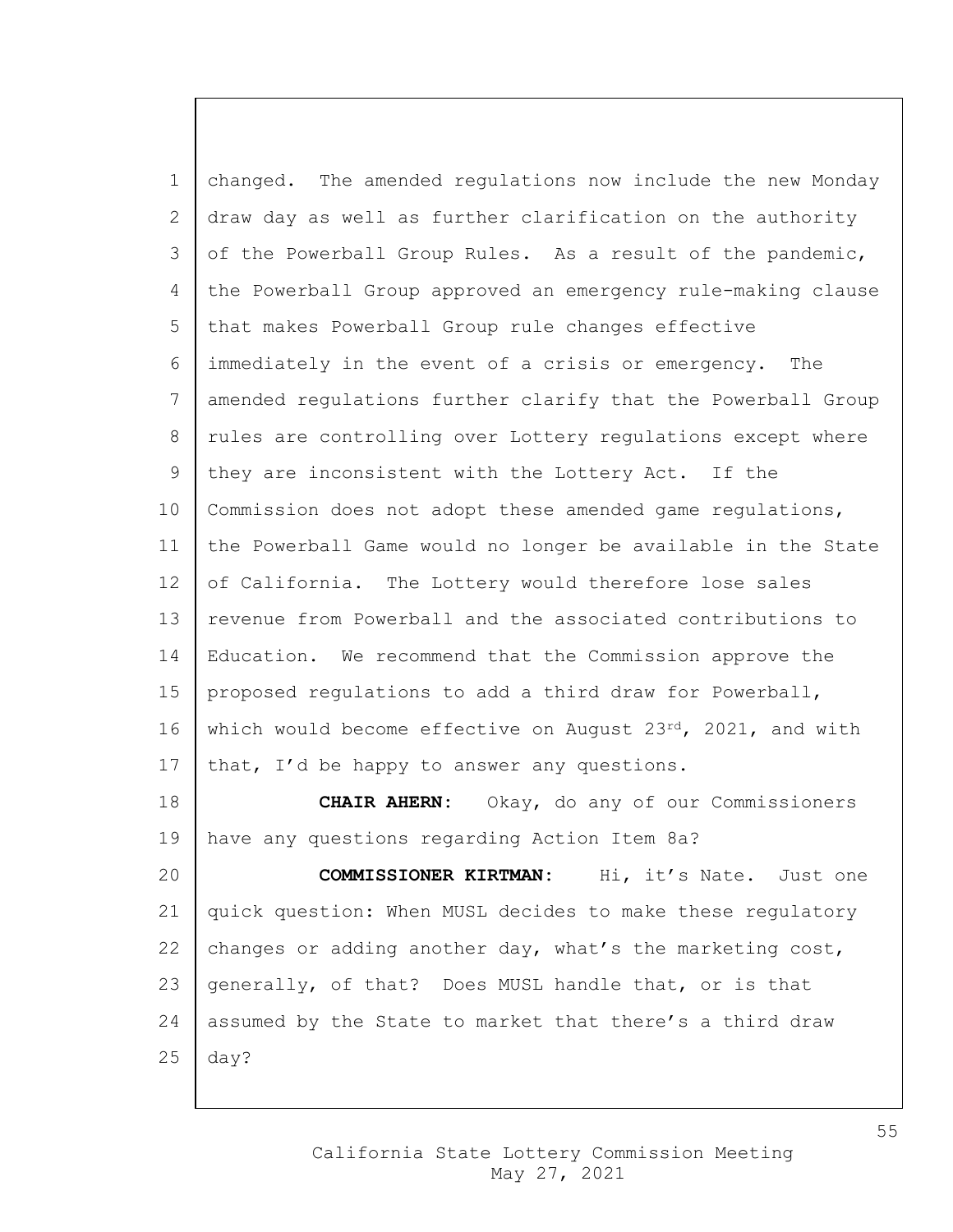**MS. ALLEN:** There are some efforts that MUSL 2 coordinates across jurisdictions that we can participate in, but in terms of marketing within California, that's our 4 cost, and we have efforts planned at our retail stores using our own channels, email, social media, some digital efforts. It's a relatively straightforward consumer communication in terms of adding a day, so we're not projecting a large 8 expense to help get this word out. A lot will be at retail and through our own channels where we can speak to our players directly. **COMMISSIONER KIRTMAN:** Got it. Thank you. **CHAIR AHERN:** Any other questions? I forgot to 13 ask this during our briefing, but by having a third draw, 14 statistically, will that most likely raise the value of the jackpots at a faster rate and then get more players to play 16 | that jackpot game? **MS. ALLEN:** That's the intent behind it, that 18 | with more opportunities, more sales, it will increase, drive more players into the stores three days a week and get some more buzz going as well. **CHAIR AHERN:** Got it. And I got to be careful 22 getting more buzz going because, I mean, it's Jamieson for 23 | me, but all  $-$  I don't think that's what you're talking about. **MS. ALLEN:** No, no, chatter, publicity, social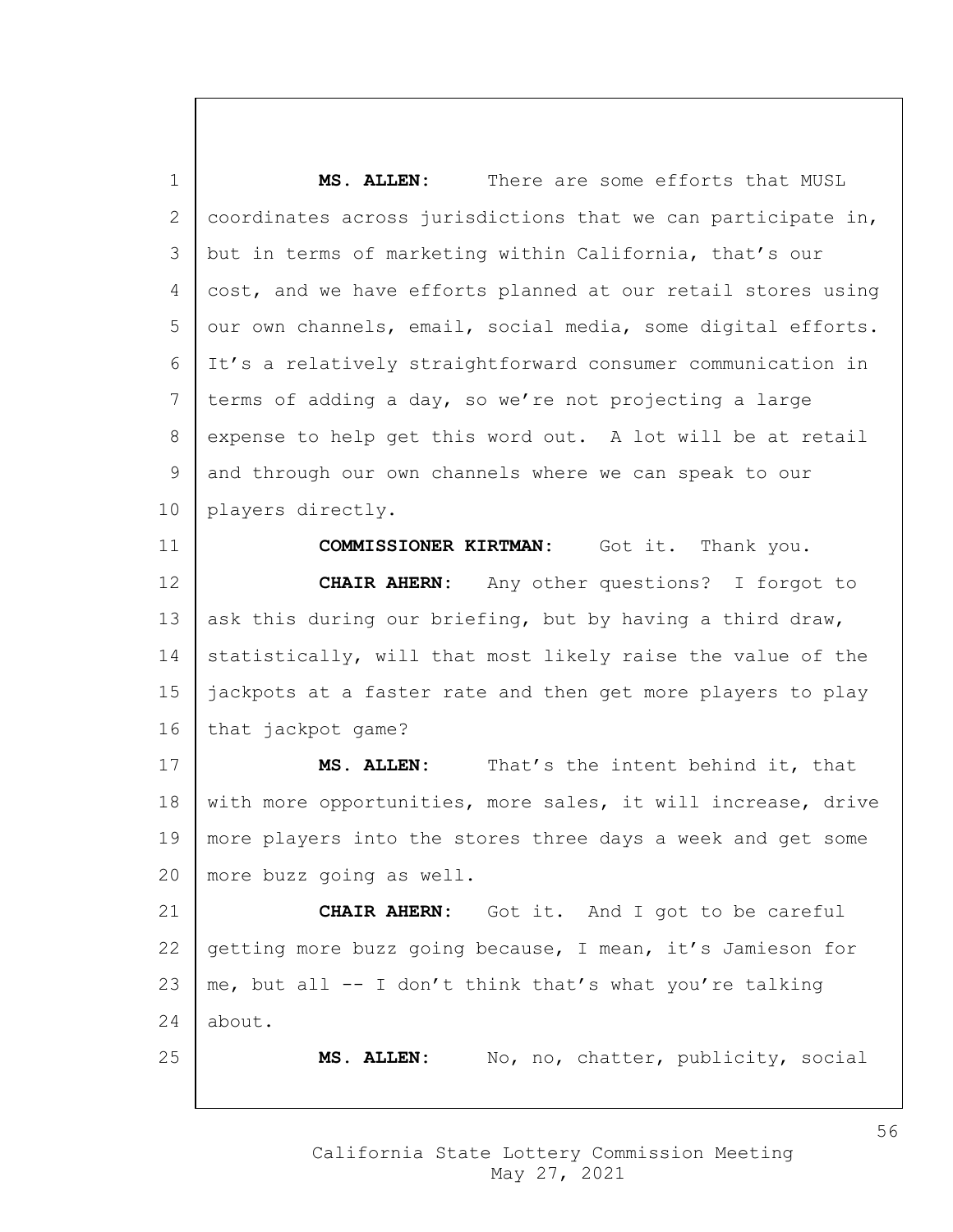media buzz, that's all I meant.

 **CHAIR AHERN:** All right. All right. Formally, does any member of the public want to address the Commission at this time regarding Action Item 8a? Hearing none, do I hear a motion to approve Action Item 8a, Regulation Changes 6 to the Powerball® Game? **COMMISSIONER KIRTMAN:** Motion to approve. **CHAIR AHERN:** We have a motion; is there a second? **COMMISSIONER STERN:** Second. **CHAIR AHERN:** Will the Secretary please call the  $12 \mid \text{roll?}$  **MS. TOPETE:** Commissioner Kirtman? **COMMISSIONER KIRTMAN:** Yes. **MS. TOPETE:** Commissioner Stern? **COMMISSIONER STERN:** Yes. **MS. TOPETE:** Commissioner Mills? **COMMISSIONER MILLS:** Yes. **MS. TOPETE:** Chairman Ahern? **CHAIR AHERN:** Yes. All right. Our motion passes. We'll move on to Action Item 8b, the Public Website 22 | Contract Extension, and Jennifer Chan. **MS. CHAN:** Good morning, Sheriff and Commissioners. **CHAIR AHERN:** Good morning. **MS. CHAN:** Item 8b is a request to extend the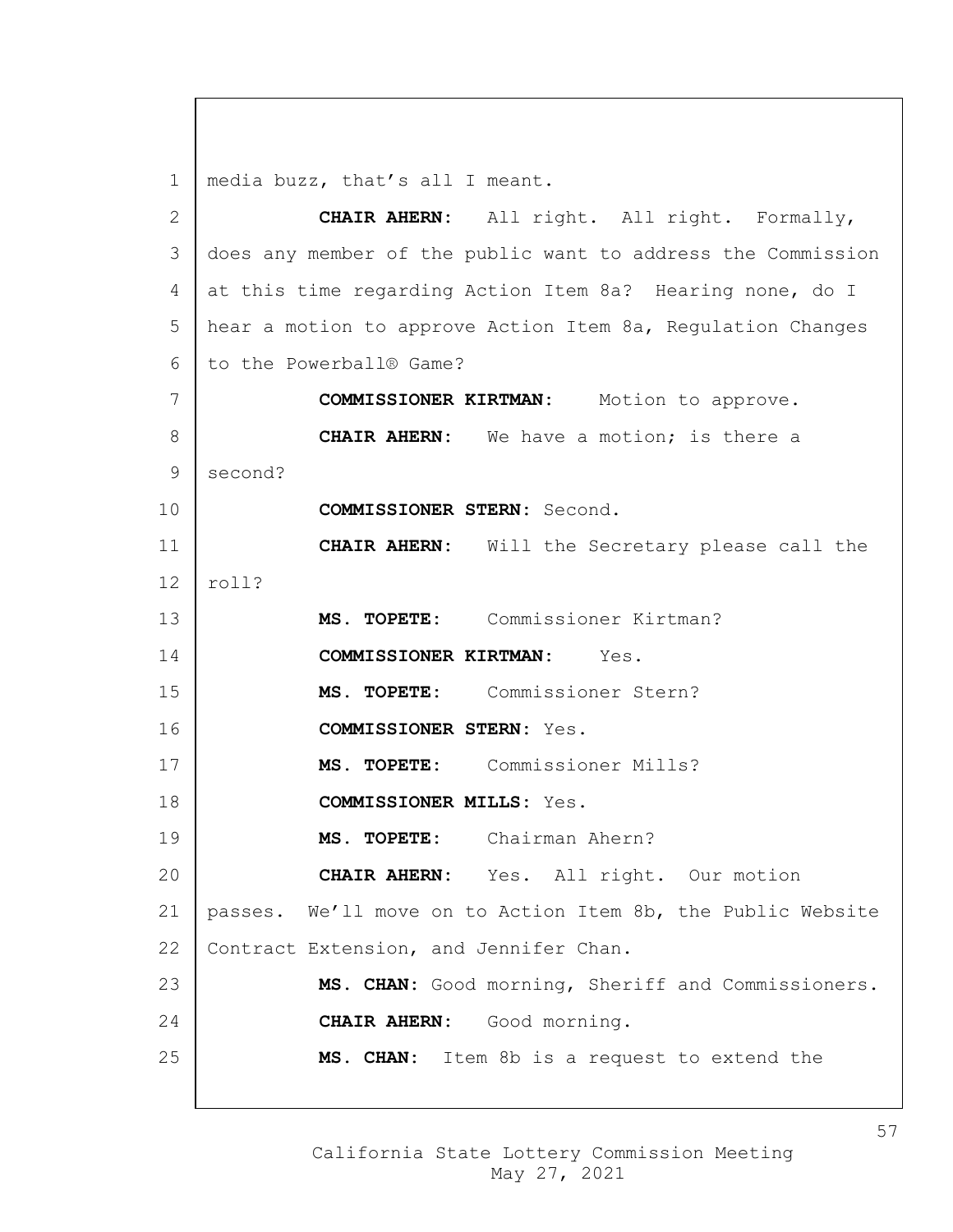1 current ITF Net Spender Services Contract for two years to 2 support continued development and maintenance and operation 3 of our public website, also known as PWS, and its 4 infrastructure to spend necessary time to develop and 5 release a robust Request for Proposal, or RFP, and award a 6 new contract. ITF Net currently manages and supports the 7 PWS platform and Cloud-based infrastructure, which must be 8 | available 24/7 365 to support Lottery operations. The 9 current contract with ICF Net is scheduled to expire on  $10$  September 30<sup>th</sup> of this year. At the May Commission Meeting 11 | in 2020, the Commission approved the Lottery's 12 recommendation to extend the ICF Net's contract by one year 13 to its upcoming September 30<sup>th</sup> date, along with an additional 14 | \$3 million in funds. The intent of that extension was to 15 add PWS functionality and features that were deferred from 16 the previous website, enable hardware migration, and to 17 provide time to conduct a solicitation and award a new 18 | contract for PWS services. Earlier this year, on January  $19 \mid 19$ <sup>th</sup>, a solicitation was released in the form of a Request 20 for Offer, or RFO, which utilized the California Multiple 21 Award Schedule, CMAS, leveraged procurement vehicle. The 22 Lottery received only one non-responsive bid. Due to the 23 | lack of responsive bidders, it was determined that the RFO 24 needed to be revised, and on March 4, 2021, the RFO was 25 | canceled. Also during this time the Lottery experienced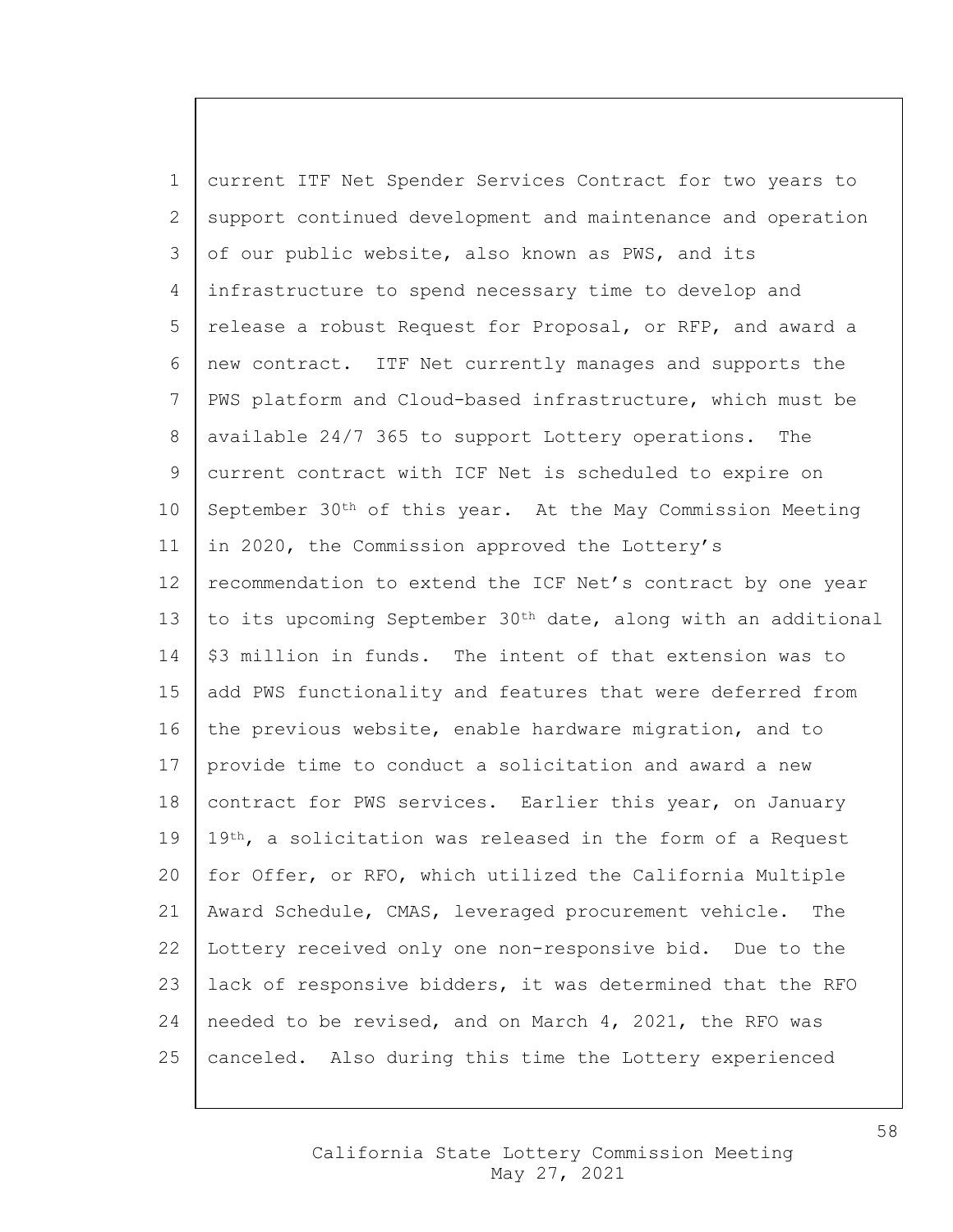1 changes in leadership, and it was identified that additional 2 analysis was needed to broaden the potential contractor pool 3 and to increase the number of responsive bids. 4 Specifically, a leveraged procurement vehicle will not meet 5 the Lottery's needs. An extension of the ICF Net contract 6 is necessary to allow sufficient time to restructure the 7 Solicitation to include a Request for Information, or RFI, 8 with the RFP process. And RFI and RFP process will allow 9 for thorough analysis to be completed to ensure the full 10 | scope and complexity of services required to support PWS is 11 captured and accurately documented. The RFI process will 12 enable the Lottery to seek feedback from the industry and 13 vendor pool to determine if there are potential gaps that 14 | need to be addressed in the RFP. Additionally, the use of 15 the RFI will serve as a marketing and outreach effort to the 16 industry and the vendor community to increase visibility and 17 encourage contractors to bid on the RFP. The RFI will allow  $18$  the Lottery to expand its understanding of the digital 19 services management market such as Cloud management in 20 complex environments. The Lottery is requesting to exercise 21 two of the remaining four one-year terms to ensure that 22 there are sufficient resources to support the PWS, allow the 23 Lottery sufficient time to develop the RFI and RFP, address 24 delays in the event Lottery resources are temporarily 25 diverted, and to reduce the need to request additional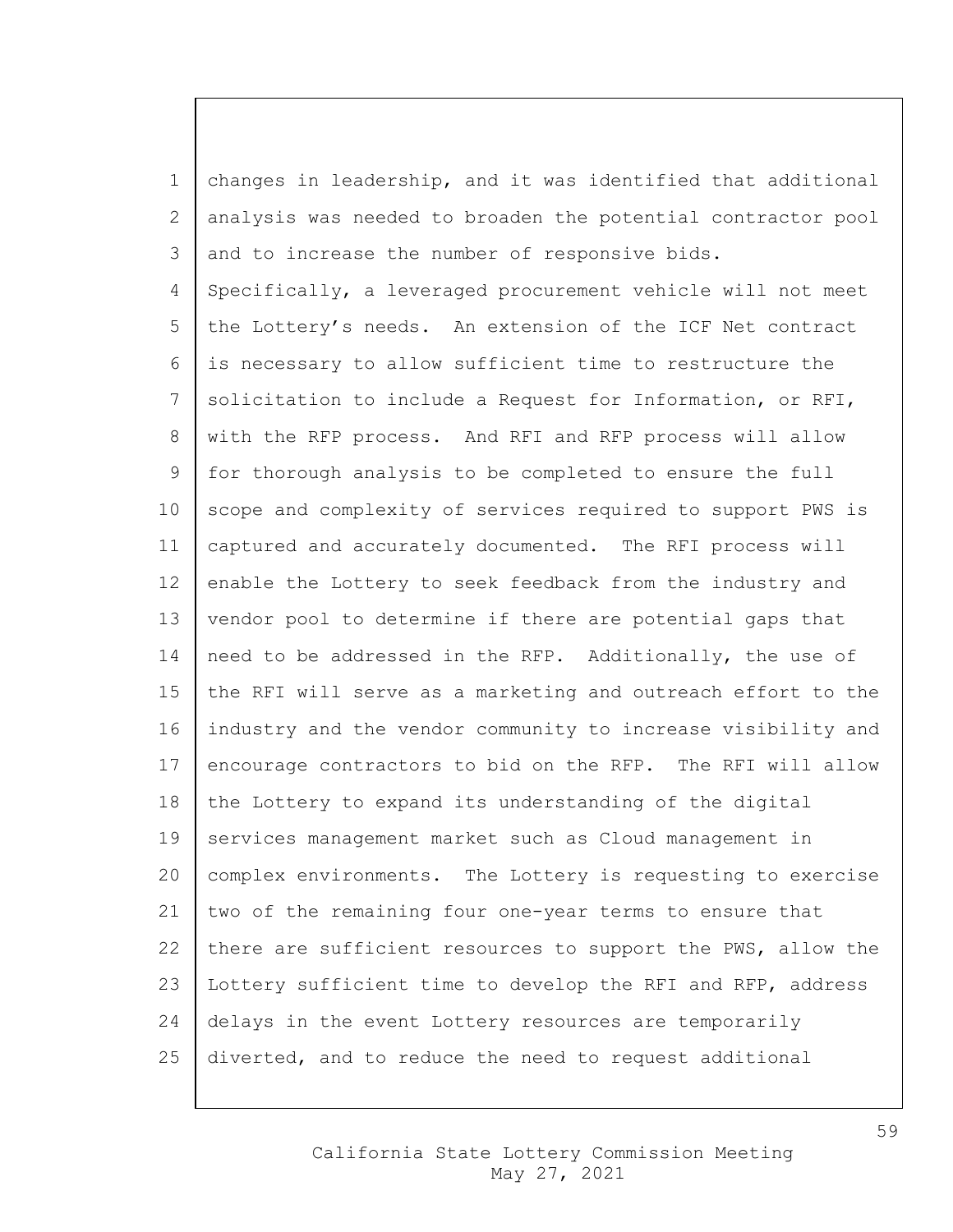extensions of the ICF Net contract. The exercise of additional second one-year term will provide the Lottery with additional time for transitioning services and any 4 other unforeseeable delays that may occur. However, it is possible that the Lottery may not need the full extension term after a new contract is awarded. The amount of \$7,500,000 in additional funds is being requested to support 8 the two one-year extensions and was calculated using historical services costs and by determining the amount of 10 staff needed to maintain existing service levels to allow for the additional support for new and existing marketing initiatives, as well as to address PWS backlogged items until a contract is awarded. It will also allow for the 14 continued maintenance of the PWS support infrastructure. I 15 am happy to answer any questions that you may have.

 **CHAIR AHERN:** Okay, do any of our Commissioners have questions in regards to Action Item 8b? Nobody's 18 coming off of mute. I don't see any hands, so formally, does any member of the public want to address the Commission 20 at this time regarding Action Item 8b? Hearing none, do I hear any motion to approve Action Item 8b, Public Website 22 Contract Extension? **COMMISSIONER MILLS:** So moved. **CHAIR AHERN:** We have a motion; is there a second?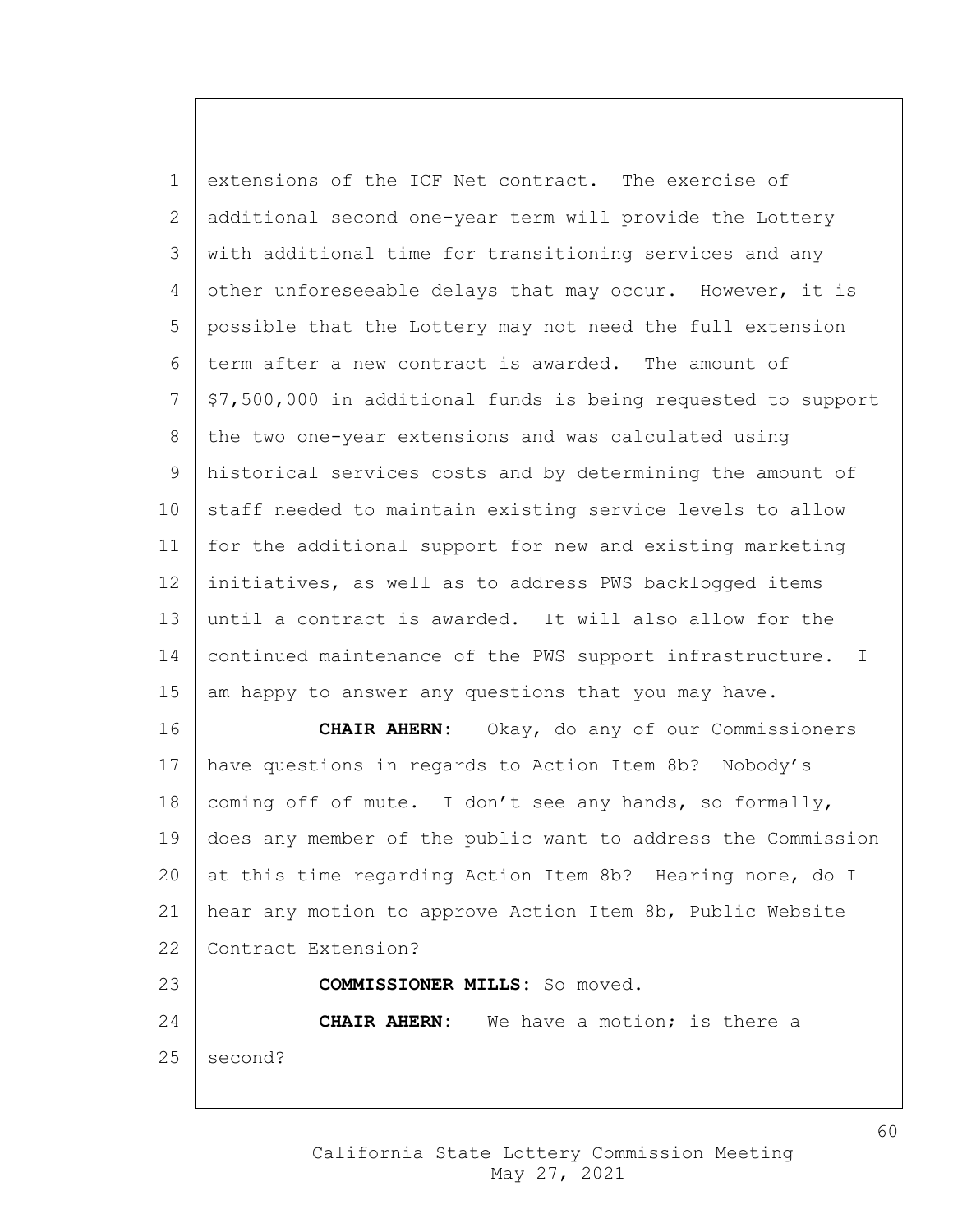**COMMISSIONER STERN:** Second. **CHAIR AHERN:** We have a motion and a second. Will the Secretary please call the roll? **MS. TOPETE:** Commissioner Kirtman? **COMMISSIONER KIRTMAN:** Yes. **MS. TOPETE:** Commissioner Stern? **COMMISSIONER STERN:** Yes. **MS. TOPETE:** Commissioner Mills? **COMMISSIONER MILLS:** Yes. **MS. TOPETE:** Chairman Ahern? **CHAIR AHERN:** Yes. All right. Thank you very 12 much, Jennifer. Well done. **MS. CHAN:** Thank you. **CHAIR AHERN:** The motion passes. We'll now move 15 on to Action Item 8c, which is the Extension and Addition of Funds to the KPMG Draw Auditing and Review Services 17 | Contract, and we'll call on Sara. **MS. SHEIKHOLISLAM:** Good morning, Commissioners 19 and Director Johnson. I'll be presenting Item 8c, the Draw Auditing and Review Services Contract Extension. As part of the Lottery Act, Independent Draw Auditing and Review 22 Services are required for our draws. KPMG has been providing these services since the contract was initiated in 2017. This is a three-year contract which includes two optional years to extend. Last year we utilized the first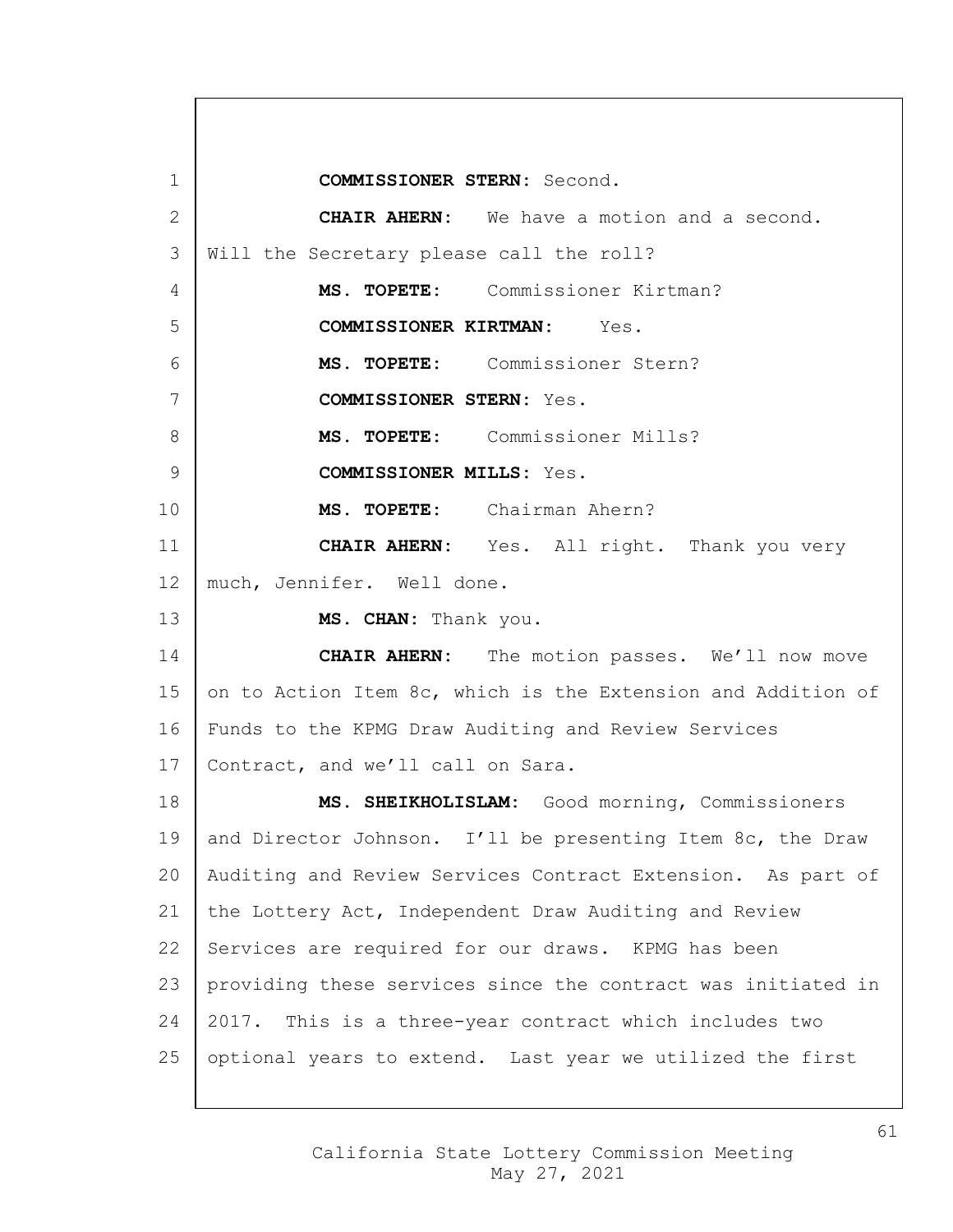1 extension, and this year we are asking to utilize the final 2 extension. KPMG's contract will expire on July  $31^{st}$  of this 3 year. Additional funding is necessary in the amount of 4 | \$330,000, which includes monitoring of the additional 5 Powerball draw Sharon previously mentioned, which will start 6 on August 23rd, 2021. The contractual agreement we have with 7 KPMG allows for annual rate increases every year. If 8 approved, the new rate will increase from \$89 to \$91 9 starting on August  $1^{st}$ , 2021 and continue to the end of the 10 | contract, which is July  $31^{st}$ , 2022. The Lottery has a good 11 working relationship with the student interns providing the 12 auditing services. They have proven to be very dependable. 13 If not approved, the Lottery will need to undergo a Request 14 for Proposal to seek another qualified firm. This could 15 | pose the risk of interruption in the Lottery's Draw 16 Services. We are currently working on developing the 17 | Request for Proposal for the new contract starting August  $18 \mid 1^{st}$ , 2022. We are asking the Commission's approval to extend 19 the term by one year, from August  $1^{st}$ , 2021 through July  $20\mid 31$ <sup>st</sup>, 2022. The total maximum dollar contract amount will 21 then be \$1,599,000. I'll take any questions you might have. 22 **CHAIR AHERN:** All right, do any of our 23 Commissioners have any questions regarding Action Item 8c? 24 Looking for any hands or people coming off of mute. I don't 25 see any. Does any member of the public want to address the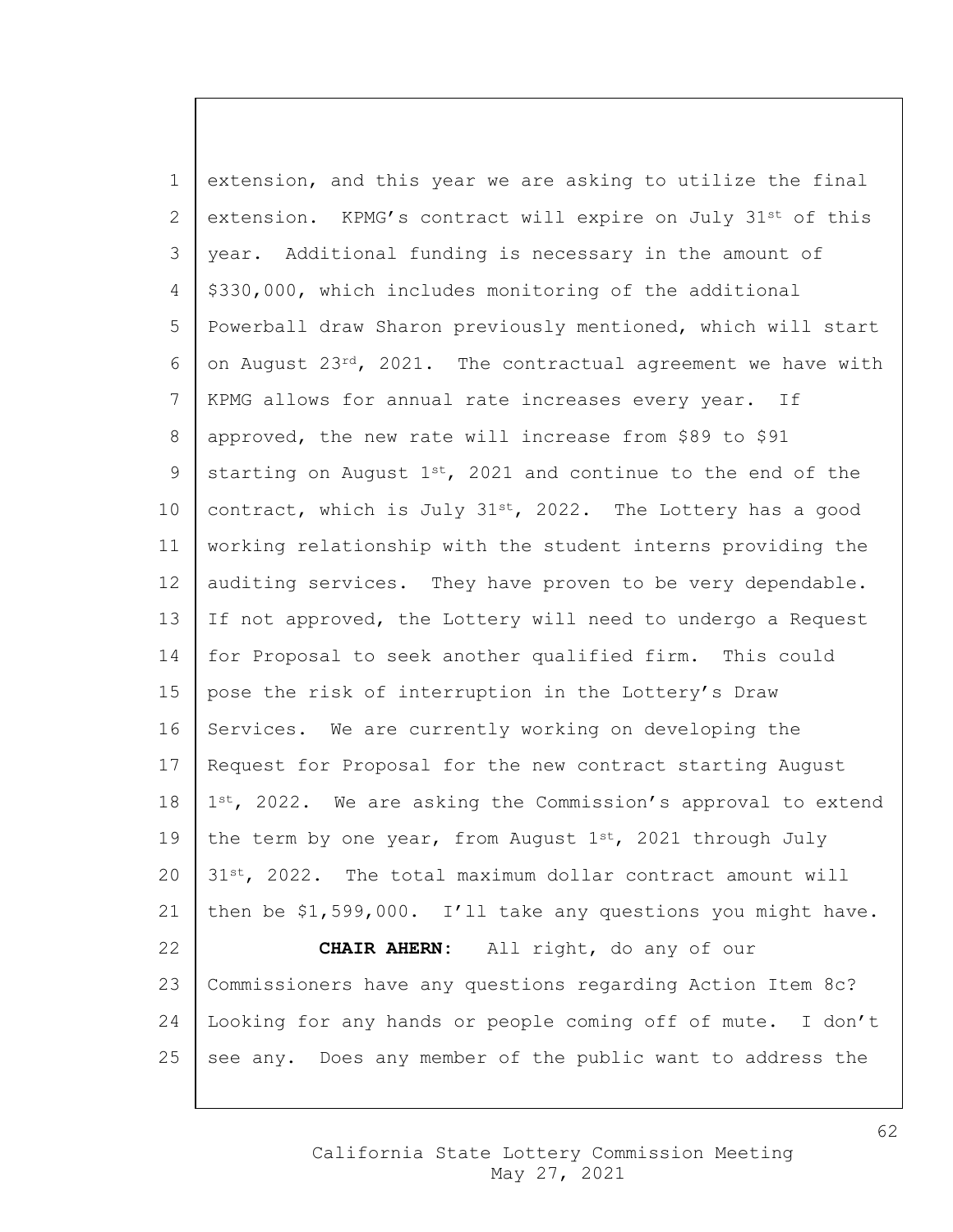Commission at this time regarding Action Item 8c? Hearing 2 | none, we'll go to a motion to approve Action Item 8c, Extension and Addition of Funds to the KPMG Draw Auditing 4 and Review Services Contract. **COMMISSIONER MILLS:** So moved. **CHAIR AHERN:** We have a motion; is there a 7 second? **COMMISSIONER STERN:** Second. **CHAIR AHERN:** We have a motion and a second. Will the Secretary please call the roll? **MS. TOPETE:** Commissioner Kirtman? **COMMISSIONER KIRTMAN:** Yes. **MS. TOPETE:** Commissioner Stern? **COMMISSIONER STERN:** Yes. **MS. TOPETE:** Commissioner Mills? **COMMISSIONER MILLS:** Yes. **MS. TOPETE:** Chairman Ahern? **CHAIR AHERN:** Yes. All right, thank you, Sara, 19 and the motion passes. Well done. **MS. SHEIKHOLISLAM:** Thank you. **CHAIR AHERN:** Okay. Item Number 9 is Commissioner General Discussion. Do any of the Commissioners have anything they'd like to bring up at this  $time?$ **COMMISSIONER KIRTMAN:** Congratulations on a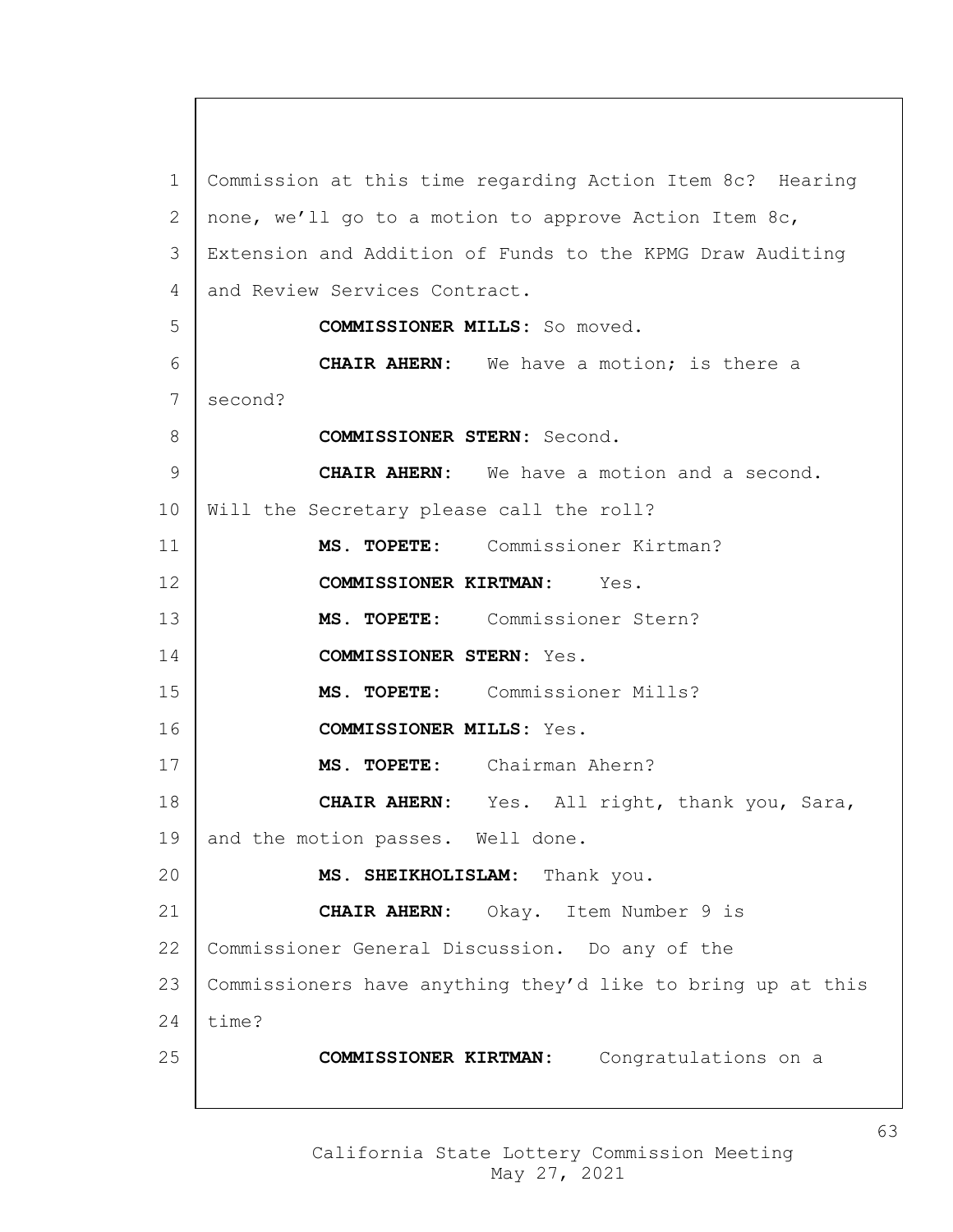great year. Really well done, especially with all of the 2 obstacles in front of you.

 **CHAIR AHERN:** All right, thank you, Nate. Anybody else?

 **COMMISSIONER MILLS:** This is Commissioner Mills. I just want to commend the staff on the informational presentations that were done today. I thought the 8 discussion on the annual planning and the budget were really very thorough, a lot of transparency. You could tell there's a lot of passion in Jim and a lot of depth of knowledge of the Lottery operations, so I really appreciate 12 that, and the data that was presented gives me a lot of confidence that you guys are starting to make decisions that 14 are data-driven decisions, which I think is really 15 | important, and the fact that the presentation of the plan 16 and the budget were done together, and we could see clear ties between your kind of strategic planning and both your 18 short-term and long-range outlook and how your budget helps 19 you achieve your goals was really well done. So, thank you. I know it's no small task to bring those two things together in an organization your size, and I thought it was really well done, so thank you. **DIRECTOR JOHNSON:** Thanks very much. **CHAIR AHERN:** Okay, and very well said. And I

would like to note that the Commission will elect its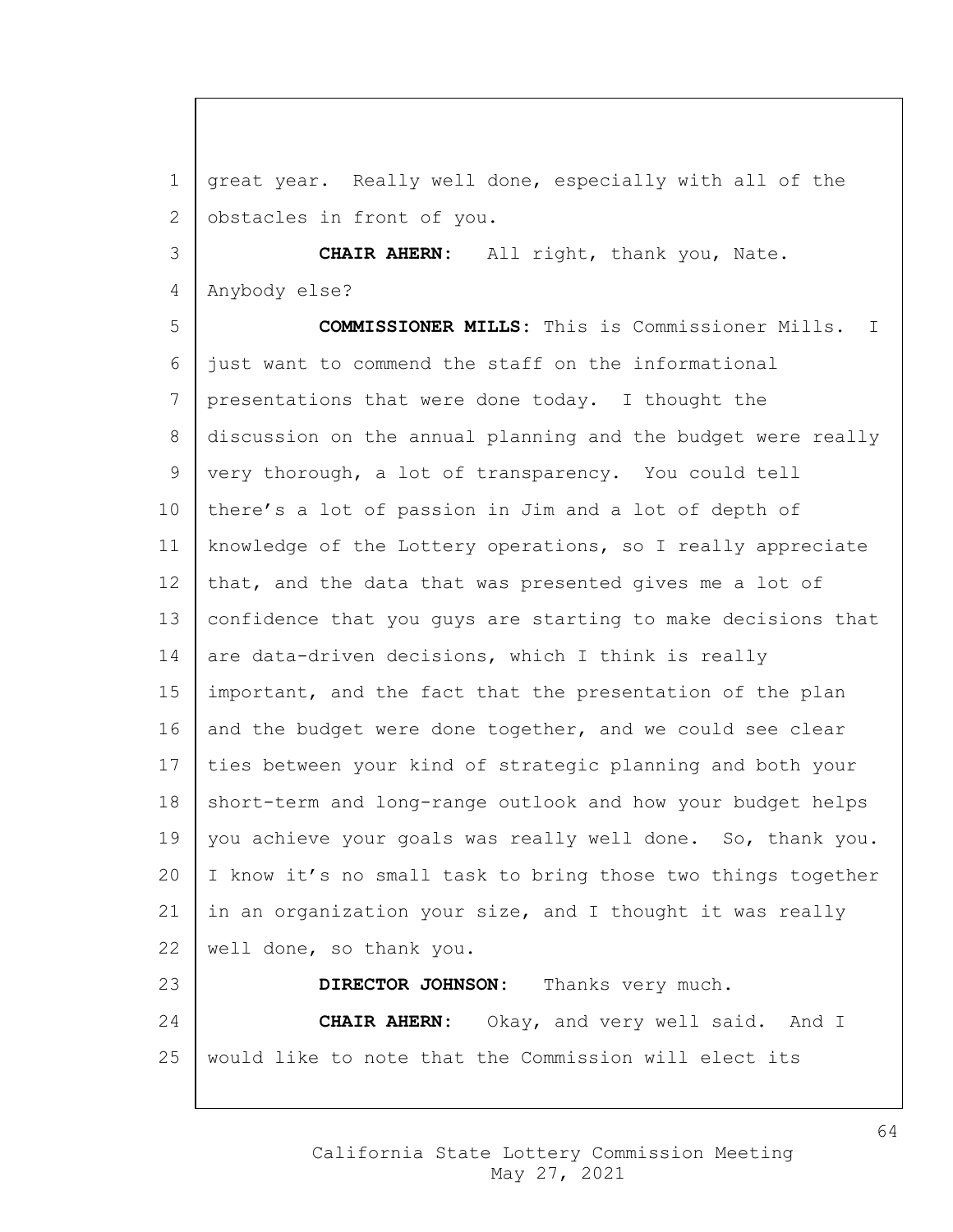1 Chairperson and Vice-Chairperson at the upcoming June 2 Commission meeting. A Commissioner can self-nominate or 3 nominate another Commissioner to serve in either role, so 4 please direct your nominations to me, and I'll see that they 5 get forwarded to Alva and Elisa, all right? Okay, if 6 nothing else, we'll move on to Item Number 10, which is 7 Scheduling Next Meetings, and we have tentatively scheduled 8 | a Commission meeting on June 24<sup>th</sup>, 2021. I hope that works 9 out for everyone. And Item number 11 is Public Discussion. 10 I was not notified of any member of the public wishing to 11 | address the Commission at this time, but I will offer the 12 opportunity. Is there anyone from the public? Okay. We 13 have none. That means we're out for adjournment. So Alva, 14 | thank you very much -- an exciting year, great new 15 advantages going into our commercial partners with the new 16 technology and access to gift cards, so a pretty exciting 17 time. So thank you very much. You guys all be safe and 18 have a great rest of the day. Thank you. 19 **COMMISSIONER STERN:** Thanks very much. 20 **COMMISSIONER KIRTMAN:** Thank you very much. 21 **COMMISSIONER MILLS:** Thanks, everyone. 22 (End of Recording) 23 **(MEETING ADJOURNED)**  $24$  --000--25